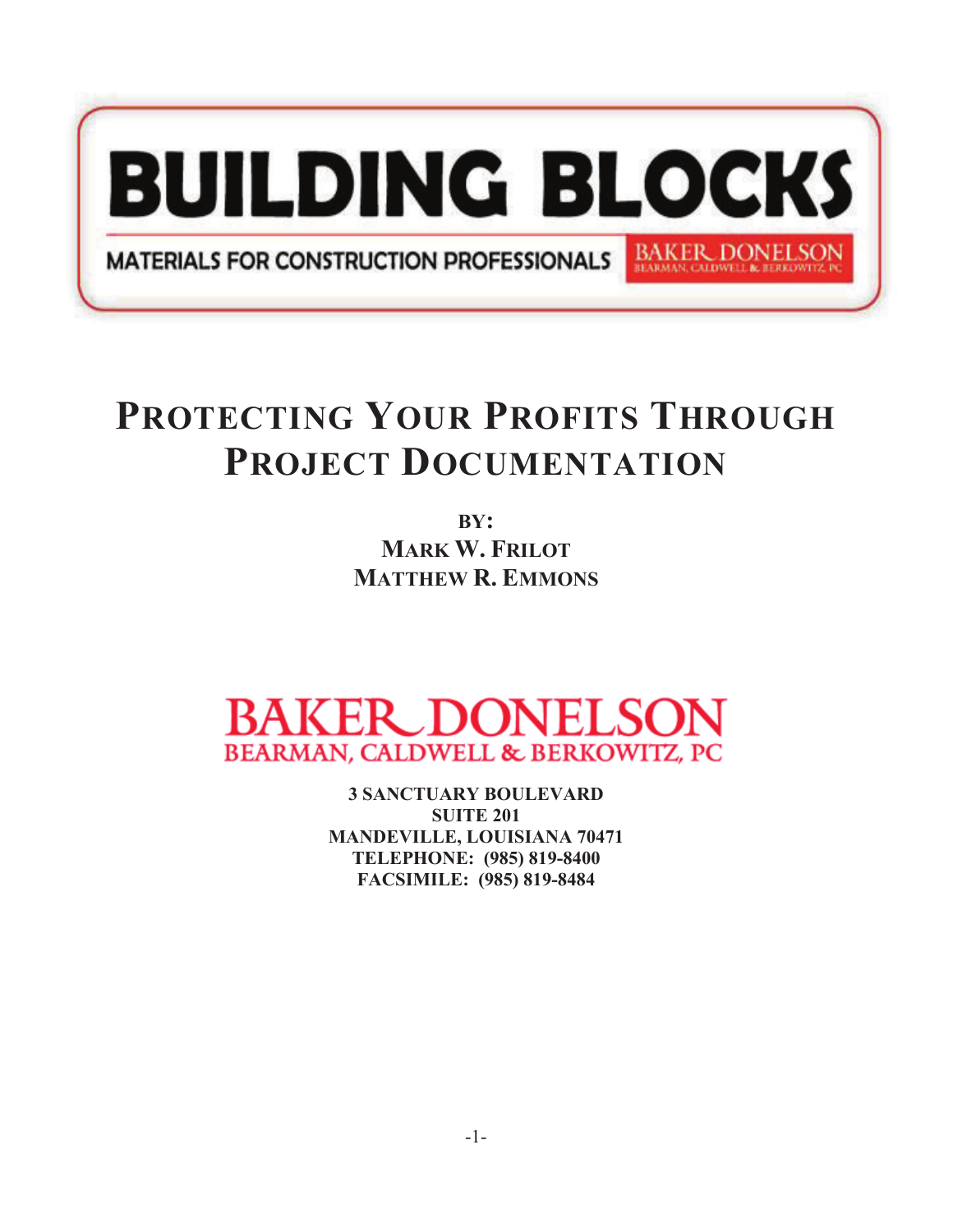#### **INTRODUCTION**

Comprehensive, detailed documents prepared in the ordinary course of constructing a project are extremely important in many respects, but most importantly, to protect your profits and defend against claims that seek to diminish them. That being said, in addition to having a decided advantage in any dispute-resolution proceeding, contractors that properly document a project will engender communication and trust between the project participants, thereby possibly avoiding disputes. Moreover, properly documenting a project may deter others from attempting to create disputes based on inaccurate or incomplete information. This program seeks to equip project personnel with tools for the proper documentation of a project, with the ultimate goal being protection of well-earned profits.

 Part One examines "contract documents" - documents that describe the work to be performed and the relationship between the parties. Contract documents usually include an agreement containing the scope of work, the price, and the time for completion, as well as general and supplementary conditions, drawings, specifications, and addenda altering any of the other contract documents.

 Part Two of this program addresses administrative documents or documents generated during performance of the contract work. There are a host of documents that fall within this category, including schedules, shop drawings, Requests for Information, Construction Change Directives, payment applications, and meeting minutes. Additionally, written correspondence between project participants can be the most important set of administrative documents. Hence, it is vital that project personnel recognize (1) when written correspondence should occur between project participants during construction, (2) to whom the correspondence should be directed, and (3) the level of detail required for the particular correspondence.

 Part Three of this program discusses retention and preservation obligations in litigation and arbitration and the sanctions that could arise for failure to do so.

 Without proper documentation, a contractor is at a severe disadvantage in terms of both job performance and resolving any dispute favorably. This program aims to furnish project personnel with the means and tools to document a project and, more importantly, to communicate the general circumstances under which personnel should document particular liability-related issues during construction because any of those circumstances might result in a claim or dispute that could diminish or eliminate a contractor's hard-earned profit on a project.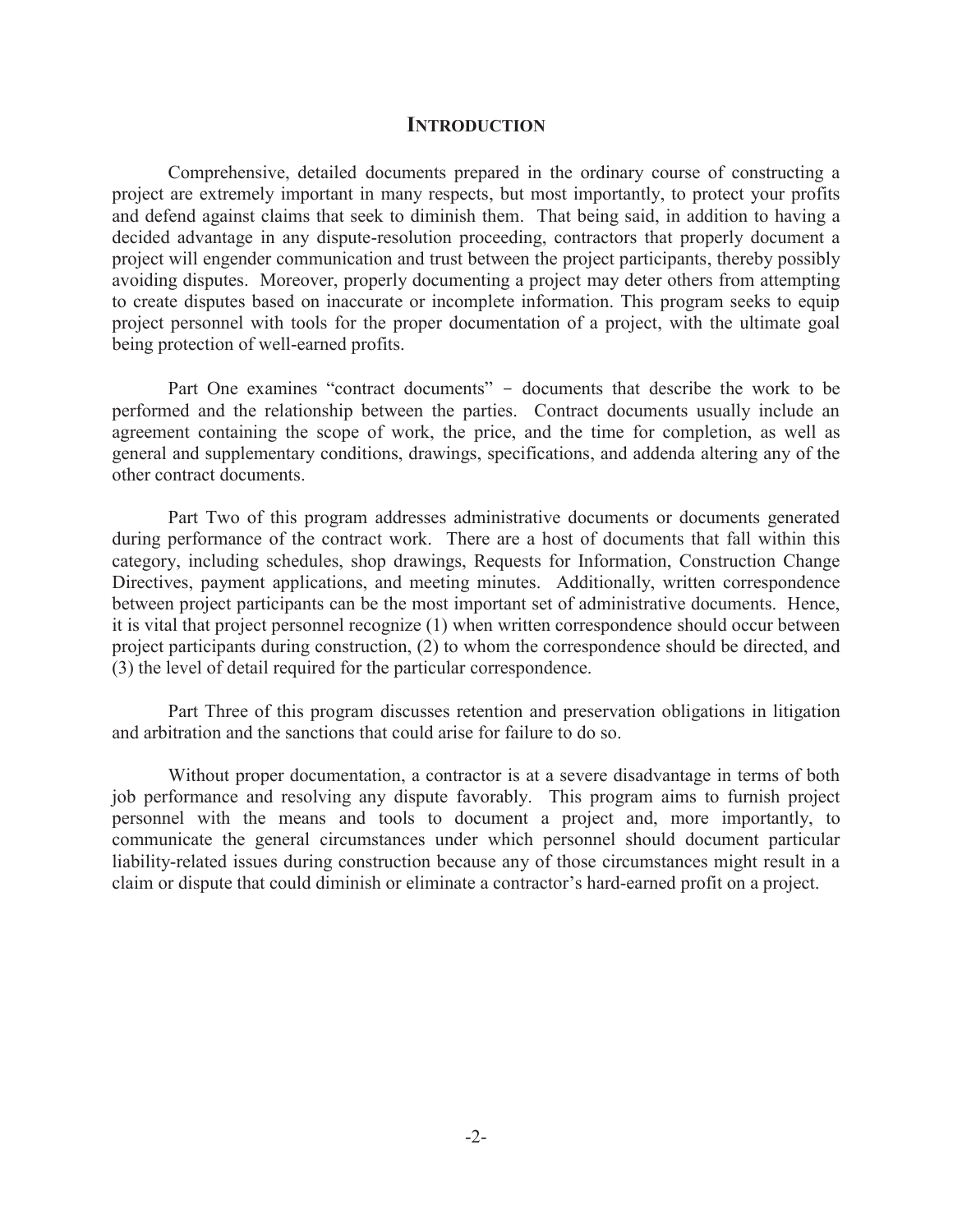## **PART ONE: CONTRACT DOCUMENTS**

### **1.0 BID/PROPOSAL**

Construction contracts are usually awarded through a bidding process or direct negotiation with pre-selected contractors. Once a contractor decides to bid or negotiate a project, a "responsive" bid or proposal is submitted. If the bid is made pursuant to a competitive bid process, careful attention should be paid to the bidding requirements in the bid documents, which often vary from project to project. The substance of the bid or proposal depends on a variety of factors, including the type of contract, and normally includes the contract price, scope of work and certain limitations and qualifications to protect the contractor. **An example template proposal is included in the Appendix to this program's materials at page 2 (entitled Proposal/Confirmation).** Note that, although the template is for a subcontractor's proposal to a general contractor, like many of the templates provided herein, the general template form can be revised as appropriate.

Bids for the project can come in higher than anticipated. Careful documentation should be created if value engineering takes place, *i.e.*, changes are made to building components to realize cost savings. Specifically, the contractor should have a complete understanding of the revised work and should re-issue its bid or proposal explicitly referencing the revised scope developed in the VE process.

Because the general contractor's use of a subcontractor's bid might prevent the subcontractor from prematurely withdrawing its bid without legal consequences, the subcontractor seeking protection in the bidding process might denominate its bid as a request for the general contractor to submit an offer. A subcontractor might also insert language in its bid that the general contractor must accept the bid if the bid is the lowest or if the general contractor uses the bid in the general contractor's bid to the owner.

## **2.0 CONTRACT DOCUMENTS: COMPONENTS**

The Contract Documents typically include the agreement between the owner and general contractor (or the subcontract between the general contractor and subcontractor), the general and supplemental conditions, the plans and specifications, modifications to the agreement or change orders and addenda. Particular care should be taken with respect to those provisions which are often the subject of disputes down the road: (1) notice provisions; (2) differing site condition clauses; (3) no-damage-for-delay clauses; (4) indemnity clauses; (5) termination clauses; (6) arbitration clauses; and (7) liquidated damage clauses. Typically, Louisiana courts will enforce such clauses*. See, e.g., Equitable Real Estate Co. v. National Surety Co.*, 63 So. 104, 107 (La. 1913) (holding that the terms of the contract bind the parties; if a written notice provision is clear and unambiguous, it will be enforced as written); *Freeman v. Dep. of Highways*, 217 So.2d 166, 170-71, 175-76 (La. 1968) (holding that no-damage-for-delay clauses are not against public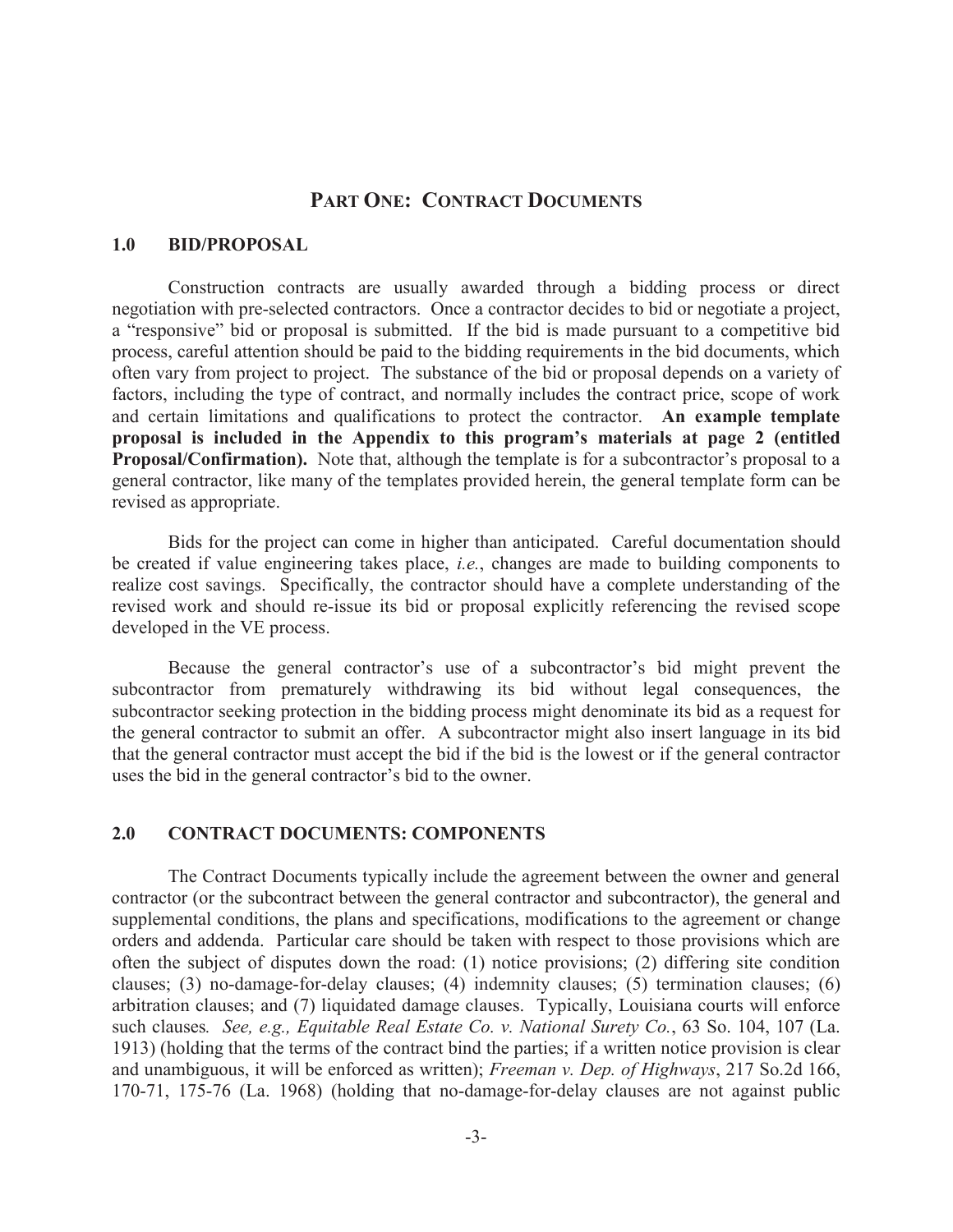policy); *Pembroke v. Gulf Oil Corp.*, 454 F.2d 606, 611 (5th Cir. 1971) ("It is well settled under Louisiana law that parties to a contract generally have the unqualified right to stipulate for any amount of liquidated damages in the event of a breach. When the parties thus agree, Louisiana courts refuse to inquire into whether the actual damages suffered equaled or approximated the stipulated amount.").

Pre-printed forms are especially prevalent in the construction industry and are published by a variety of industry groups, including AIA, AGC, DBIA, EJCDC and COAA. These standard forms, however, should only be used as a starting point, because (1) standard forms without modification cannot address all of the unique complexities of a particular construction project; and (2) standard forms are biased. And, if such forms are used, parties should ensure that, when possible, all contracts used are from the same industry group templates and subfamilies therein, and that any revisions made to one contract are not inconsistent with provisions of other related contracts. Using different forms among the various project relationships can be a recipe for inconsistency and loss of some contractual rights.

## **2.1 AGREEMENT**

The agreement sets forth the parameters governing the relationship between the parties. The agreement, at a minimum, contains the parties' identity, the price, the scope of work, the completion date and a list of the Contract Documents. The scope of work, obviously, is a very important component of the agreement. Beware of (1) dragnet clauses that can seriously affect and enlarge the scope of work, *e.g.*, "all" or "other related;" and (2) inconsistent scopes of work between the bid or proposal and the agreement.

Subcontracts often contain critical provisions concerning the allocation of certain risks between the general contractor and the subcontractor, such as (1) pay-if-paid (or pay-when-paid) clauses; (2) "flow down" and "flow-up" provisions; (3) "incorporation by reference" provisions; and (4) lien waiver provisions. The presence of "flow down" and "incorporation by reference" provisions require a contractor to request additional documentation in order for the contractor to sufficiently evaluate the risks associated with a project. **A form letter requesting documents incorporated by reference is included in the Appendix to this program's materials at page 3 (entitled Request of Contract Document Letter).**

### **2.2 SPECIFICATIONS**

Specifications are written technical requirements for the work, materials, equipment and systems. Often within divisions of various categories of work there is a provision referencing a standard specification, such as an ASTM method, or product literature. An example of such a reference would be the following regarding soil compaction: "Perform field density tests in accordance with ASTM D 1556 (sand cone method) or ASTM D 2922 (nuclear method)." Contractors must be or become familiar with these references in their scope of work, which necessarily requires obtaining a copy of these references.

Omissions and inconsistencies in the specifications should also be guarded against, documented, and resolved, if possible, prior to executing the agreement and conditions. *See Bonomo Builders, Inc. v. Aztec Paving & Heavy Constr. Co.*, 867 So. 2d 935 (La. App. 2nd Cir.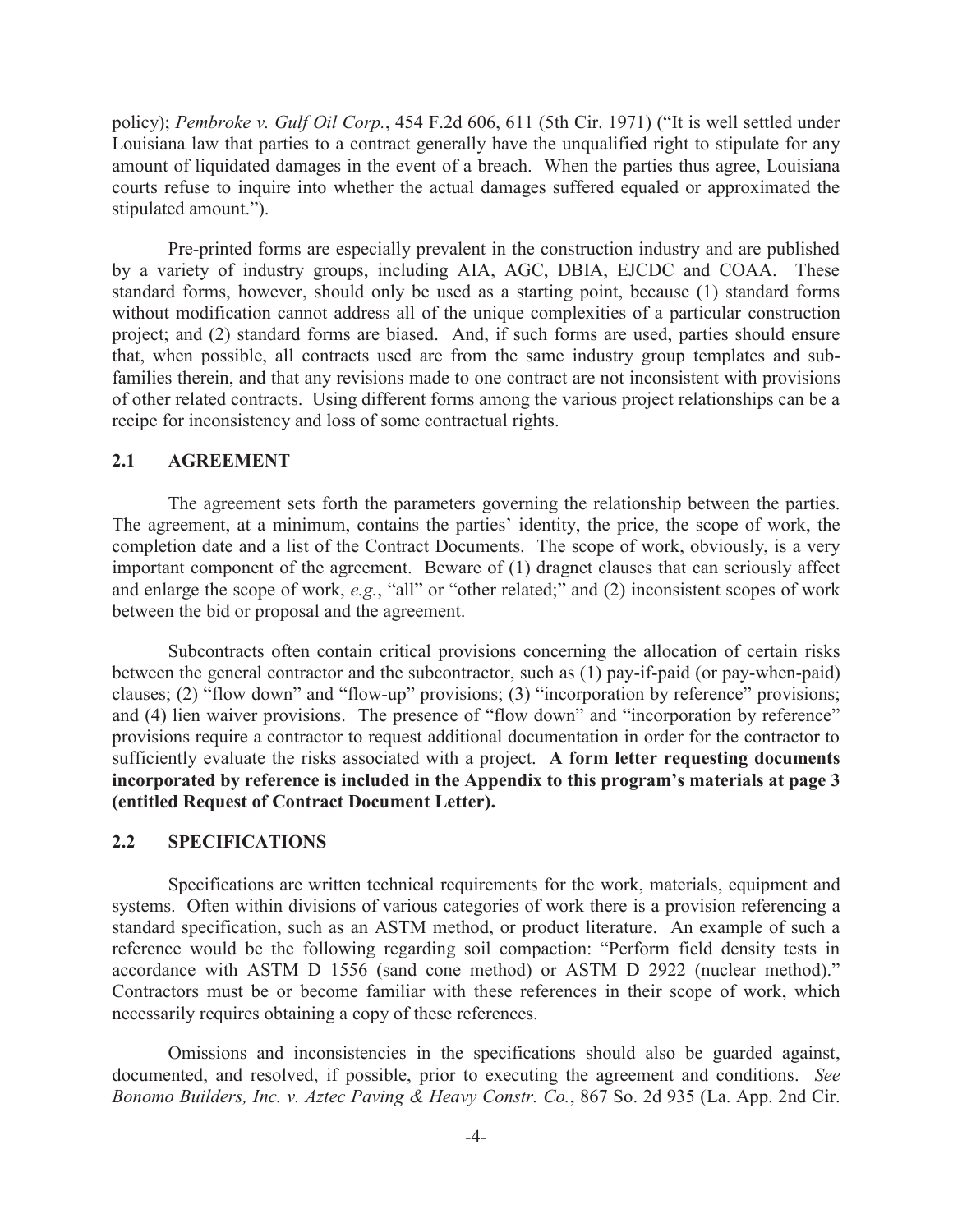2004) (rejecting a mutual mistake defense to a contractor's breach of contract claim when the subcontractor for the concrete foundation did not prove that the parties confected their agreement under the mistaken belief that the base upon which the concrete foundation was to be poured would be built of sand and not of dirt containing silt); *Appeal of Hoffman Const. Co., Inc.*, 1993 WL 195404 (Veterans Admin. B.C.A. 1993) (Contractor sought an equitable adjustment for waterproofing a tunnel, a stairway and an elevator hoistway. The court rejected the tunnel claims as there was a clear conflict between the tunnel and waterproofing specifications, so as to put the contractor on notice to seek a clarification, which it did not do.).

#### **2.3 CHANGE ORDERS**

A Change Order is a formal alternation of the contract, authorizing in terms of additional dollars and/or time a change in the work defined in the Contract Documents. **A form proposal in response to a request for Change Order is in the Appendix to this program's materials at page 4 (entitled Change Order Cost Proposal).**

Sometimes, disputes remain regarding extra work; therefore, a formal Change Order cannot be executed before work begins. Many contract documents, like the AIA contract documents, have a procedure for the issuance of a Construction Change Directive, or CCD, in such a circumstance, whereby an owner directs a contractor to perform the work, while the parties acknowledge that certain aspects of the work remain in dispute. However, without such a designated contractual procedure, when contractors are directed to perform work without an acceptable Change Order in place for that work, proper documentation is important. **A form letter responding to a change request is included in the Appendix to this program's materials at page 5 (entitled Request for Change Letter), which letter refuses to perform extra work without a Change Order in place. A form letter responding to a verbal request for change is in the Appendix to this program's materials at page 6 (entitled Verbal Orders Letter), which letter documents the terms for extra work to be performed pending the execution of an acceptable Change Order. Similarly, a Work Authorization form is in the Appendix to this program's materials at page 7.**

Disputes regarding whether work is "extra" or "changed" is a frequent subject of litigation. **A form letter agreeing under protest to perform the work in such circumstances is in the Appendix to this program's materials at page 8 (entitled Under Protest Letter).** If a contractor proceeds with work it considers "extra" despite the owner's contention that the work is within the contractor's original scope, then the circumstances under which the contractor will perform this work should be documented in correspondence to the owner. Even though the owner is not accepting liability for the costs associated with this work in these circumstances, the contractor should communicate in writing to the owner the payment terms under which the extra work will be performed.

If a contractor fails to communicate in writing to the owner the payment terms under which the extra work will be performed, then the contractor risks undercompensation even if the work is ultimately found to be "extra" in dispute resolution proceedings. In *Dubois Constr. Co. v. Moncla Constr. Co.*, 2005 La. App. LEXIS 1734 (La. App. 2nd Cir. 2005), a general contractor and its subcontractor failed to agree upon the amount of compensation due for the subcontractor's transportation of concrete slab debris, which transportation was outside the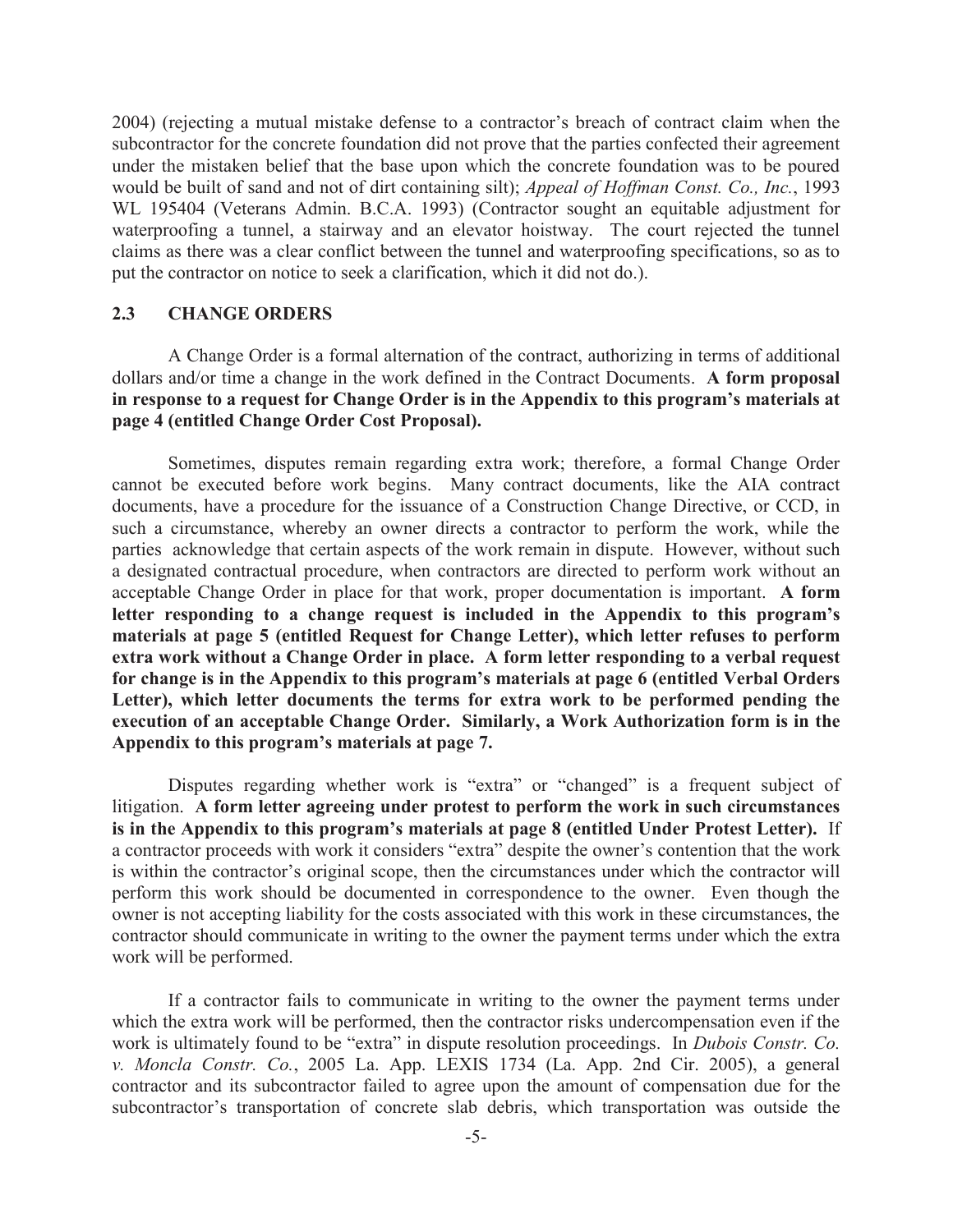subcontractor's scope of work on the project. The court supplied the missing price despite the subcontractor's failure to prove the reasonable value of its services and held that an hourly rate instead of a unit price was the appropriate measure of the amount of compensation due, given the subcontractor's past practice of charging hourly rates for "something extra." *Id*. at \*7-9.

If a T & M basis is the contractor's desired payment method for the disputed extra work, it is advisable to use time and material tickets to keep accurate records of the work performed. (The same is true in the general contractor/subcontractor relationship.) **A form letter documenting the use of time and material tickets is in the Appendix to this program's materials at page 9 (entitled Sample Letter to the Owner Regarding Acknowledgement of Actual Work Performed).** This form letter also advises the owner:

- 1. That work is proceeding under protest, per the owner's direction, and, therefore, the contractor does not agree to take responsibility for the added costs;
- 2. That the contractor will be preparing daily  $T \& M$  tickets that detail actual work performed; and
- 3. That the contractor expects the owner's on-site representatives to sign the daily tickets, only to acknowledge the actual work performed and the actual resources consumed, regardless of responsibility for the added costs.

**The sample Time and Material Form at page 10 of the Appendix to this program's materials is one way to accomplish the documentation of the performance of disputed work.** If the owner refuses to sign the tickets, prepare them anyway and present them daily to the owner's field representative for signature. Each time that the field representative refuses to sign, note the occurrence on the respective ticket. These kinds of records will go a long way in later displaying the good or bad faith nature of the owner. It will also demonstrate that you have made every effort to ensure the accuracy of the records on a daily basis. The owner's failure to acknowledge the fact that work was performed might actually help in dispute resolution proceedings. (Cost accounting records are also important in connection with documenting costs for extra work, but this area is a topic for another seminar altogether.)

## **PART TWO: ADMINISTRATIVE DOCUMENTATION**

## **1.1 INTRODUCTION**

Complete and accurate records of all significant project events are an absolute necessity in contemporary contracting. Today's issues are complex. They involve elaborate contract requirements, specific submittal and approval procedures, sophisticated interpretations, and detailed procedures for resolution of disagreements. And, as discussed above, Louisiana courts typically will enforce contract notice and procedure requirements. Beyond all this, commitments by dozens of subcontractors and suppliers, their timetables, and their performance requirements must be established, documented, and monitored. In any kind of hindsight analysis (as in defending or prosecuting a claim), good, comprehensive, and properly correlated records are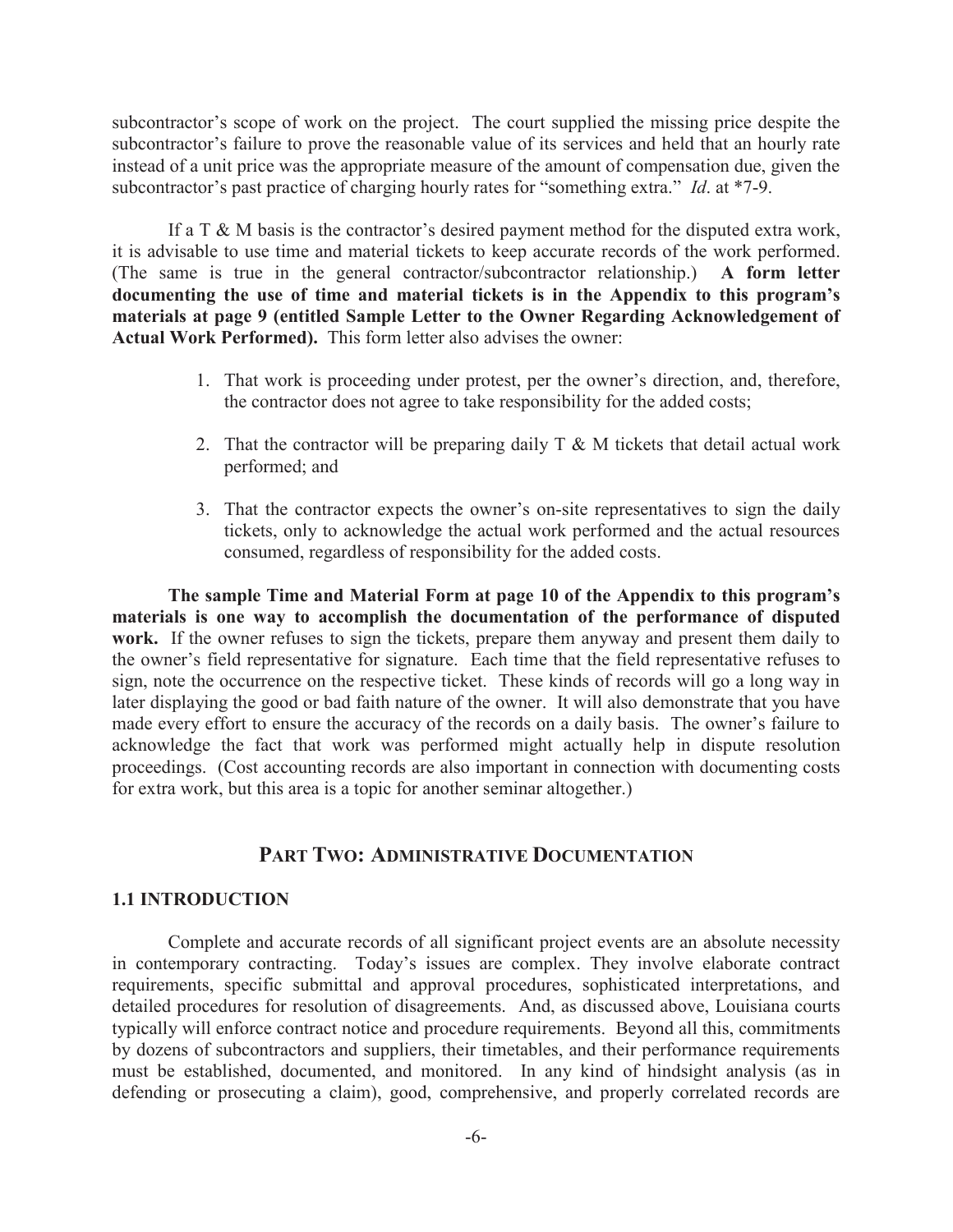essential for setting forth the facts and your side of the story. In a dispute resolution situation, the best and most persuasive proof will be the written records.

Good Project Records:

- 1. Fully document historical facts, detailing all significant events and information;
- 2. Show the correlation between the issues and operative contract provisions so as to show the justification for specific actions;
- 3. Establish the chronology of and relationship among important events surrounding an issue;
- 4. Simplify complex relationships and interactions by highlighting and organizing significant information;
- 5. Arrange relevant information in each specific form and in every file location that requires or may require the information during the project period or afterwards;
- 6. Provide status summaries of key dates, transactions, decisions, and results. These summaries can function as checklists, to be sure that all items begun are finished, and can identify important trends;
- 7. Form the basis of correct and timely management action;
- 8. Ultimately provide organized, convincing proof to support arguments and substantiate claims.

The records systems themselves are designed to function in three capacities:

## **ACTIVE WORKING FILES**

Active working files should consist of a system of documentation that correlates important information with all issues that may possibly be related to it – currently or in the future. Issues in process should be tracked and documentation should allow all issues to be researched quickly and on a continuing basis. A mechanism must be introduced to keep hot topics on the front burner. It is their *visibility* that will keep them in everyone's attention and bring them to their quickest resolution. Finally, in-process files should coordinate administrative activities (such as shop drawing submission) with project timetables as established by the construction schedule or by a change order.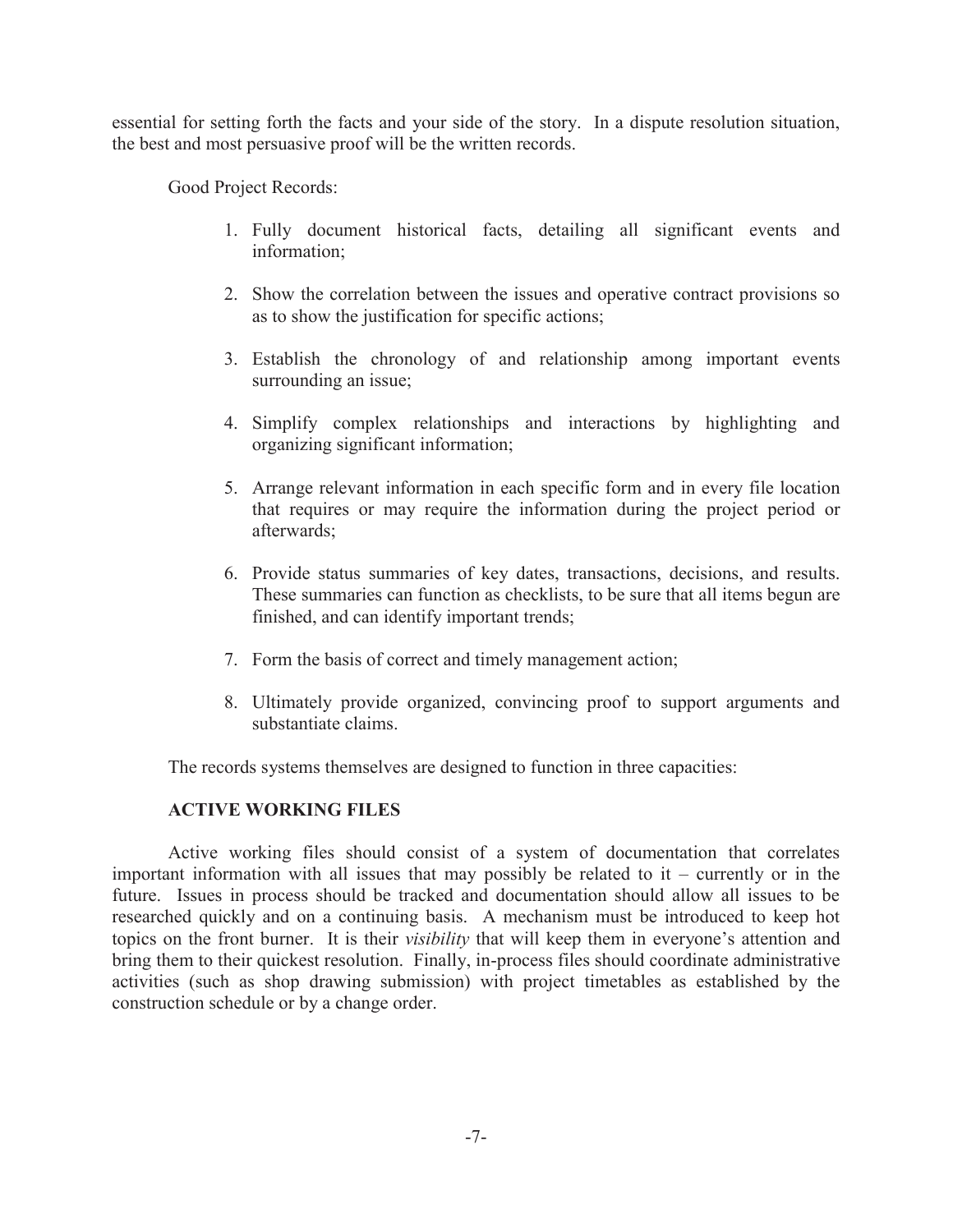#### **COMPLETION AND CLOSE-OUT**

Issues in construction can last from days to years before final resolution. Dispute resolution activities (mediation, arbitration, litigation) can occur during a project, immediately after, or well after project completion. Comprehensive files become the keystone of accurate issue reconstruction and substantiation of all contentions.

## **ARCHIVES**

Subject to the circumstances discussed in Part Three, below, when a project is finally closed out, it may not be necessary to keep *everything* as history records. However, a good file storage system will allow fast future reference if the historical information later becomes necessary or desired. It bears noting that issues that did not seem important during or at the close of a job may become important during the course of claims resolution and if proper documents are archived, the information will be there.

Good records maximize your options, opportunities, management, capability, and protection. It will be the party with the best records which will consistently convince opponents, win arguments, and make money. It's been said that you don't even have to be right – just have the best records.

## **1.2 ESTABLISHING DATES IN THE DOCUMENTATION**

The important point of this section is to clarify that it is not necessarily the date of the first written communication that qualifies as the notification date. Depending upon contractual terms and court interpretation, notification may be found when there is an understanding in the mind of the recipient. Written confirmation can be used to document earlier notification. The notification, then, can actually be said to occur in any number of different ways. Among these are:

- · Telephone and face-to-face conversations.
- Job meetings.
- Other letters.
- Speed memos.
- Shop drawings.
- Design change drawings.
- · Any document that either expressly or implicitly acknowledges an event.

Personal and telephone conversations are probably the most neglected forms of notice, perhaps because they do not have the appearance of a project record notification. Job meeting discussions are likewise too often underscored. Don't lose those valuable early dates. Indeed, particularly given today's technology and the prevalent use of smartphones, every communication can be immediately confirmed in writing, perhaps even by issuing a confirming e-mail simultaneous with the conversation. A few simple guidelines will help to ensure that your ultimate written notice will take every advantage available: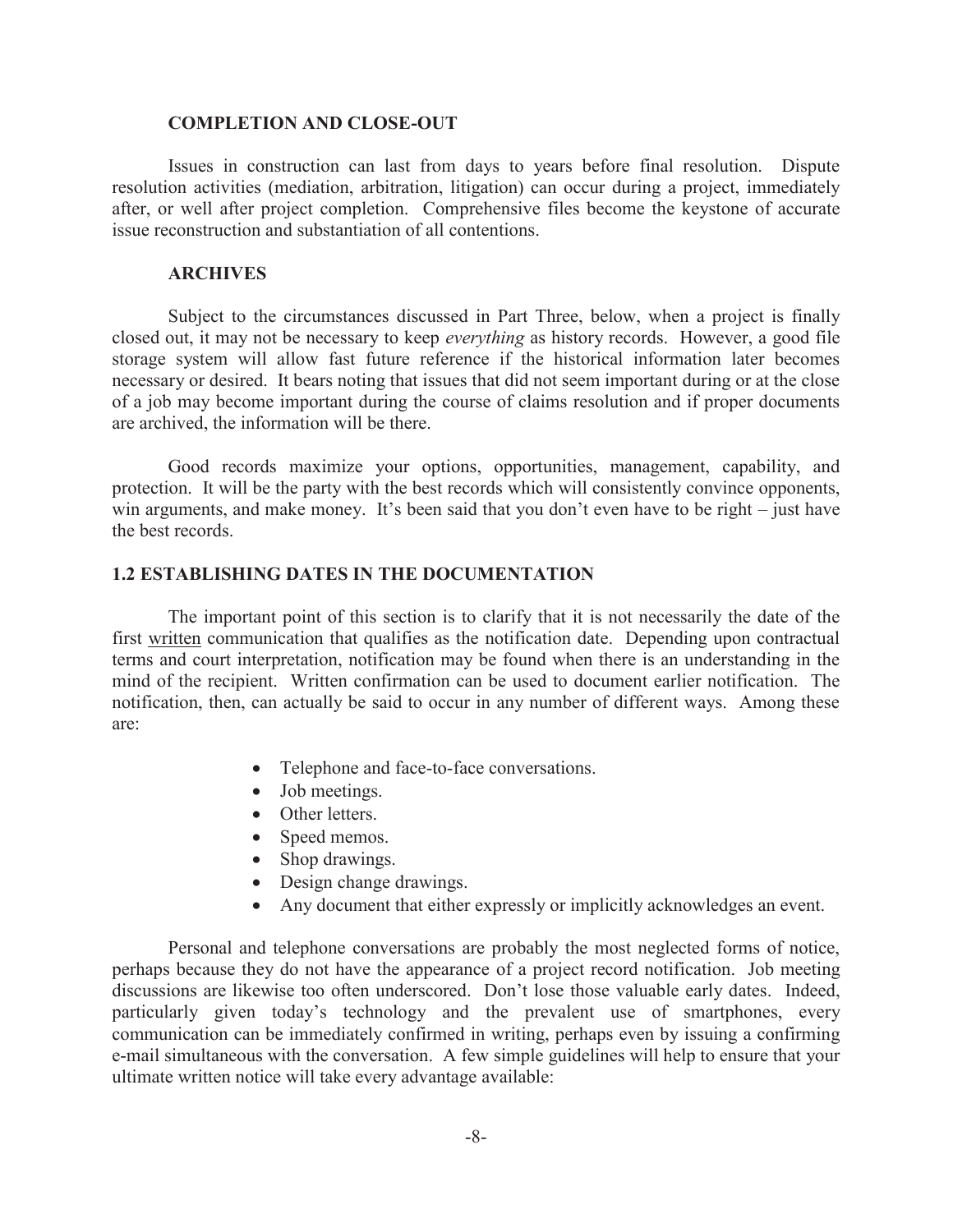- 1. *Reference the earliest appropriate notification date.* Whether a telephone conversation, shop drawing, or whatever, refer back to it in the first part of the written notification. An opening remarks as simple as "Confirming our conversation of (date) …" or "Per your direction of (date) …" will tie the events together.
- 2. *Specifically name the people involved in the prior notification*. If, for example, the written notification refers back to a discussion with someone else of that organization, a "confirming my conversation with your office…" statement is too weak. Even if you had left a message with the party's secretary, include the *name*: "Per my notification to your Mrs.  $(Ms.)$  on  $(data)...."$
- 3. *Confirm all significant discussions immediately*. Any piece of information, understanding, confirmation, promise, etc. that has or may have an effect on the work should at the very least be recorded on a daily report or job diary of some kind. Even if it begins only as a plain note in a file, it can form an important basis of a more formal notification if one becomes necessary. A speed memo or a short but clear note in the minutes of a job meeting is even better.
- 4. *Be concise, but be clear.* If a reference is made back to a prior correspondence, the reference itself is all that is needed. Elaborate descriptions of the referenced document that even move into details of the content unnecessarily add bulk and confusion. For example:

In response to your (date) letter regarding the subject, …

Is better than:

In response to your (date) letter regarding the changes to the mezzanine concrete slab support wherein you directed the site work subcontractor to provide an additional twelve inches of bank run gravel under the north portion of the slab…

The reference in the first case is enough, if the referenced document is defined clearly enough so as to avoid any possible confusion with any other document. In this case, the recipient simply needs to find a copy of the referenced document to see exactly what it says in detail.

## **1.3 DAILY FIELD REPORTS**

The Daily Field Report is the most fundamental and key document that records actual job progress, together with all conditions that affect the work. In addition to project correspondence, the Daily Field Reports tell the story behind claims and disputes. There is no magic form of the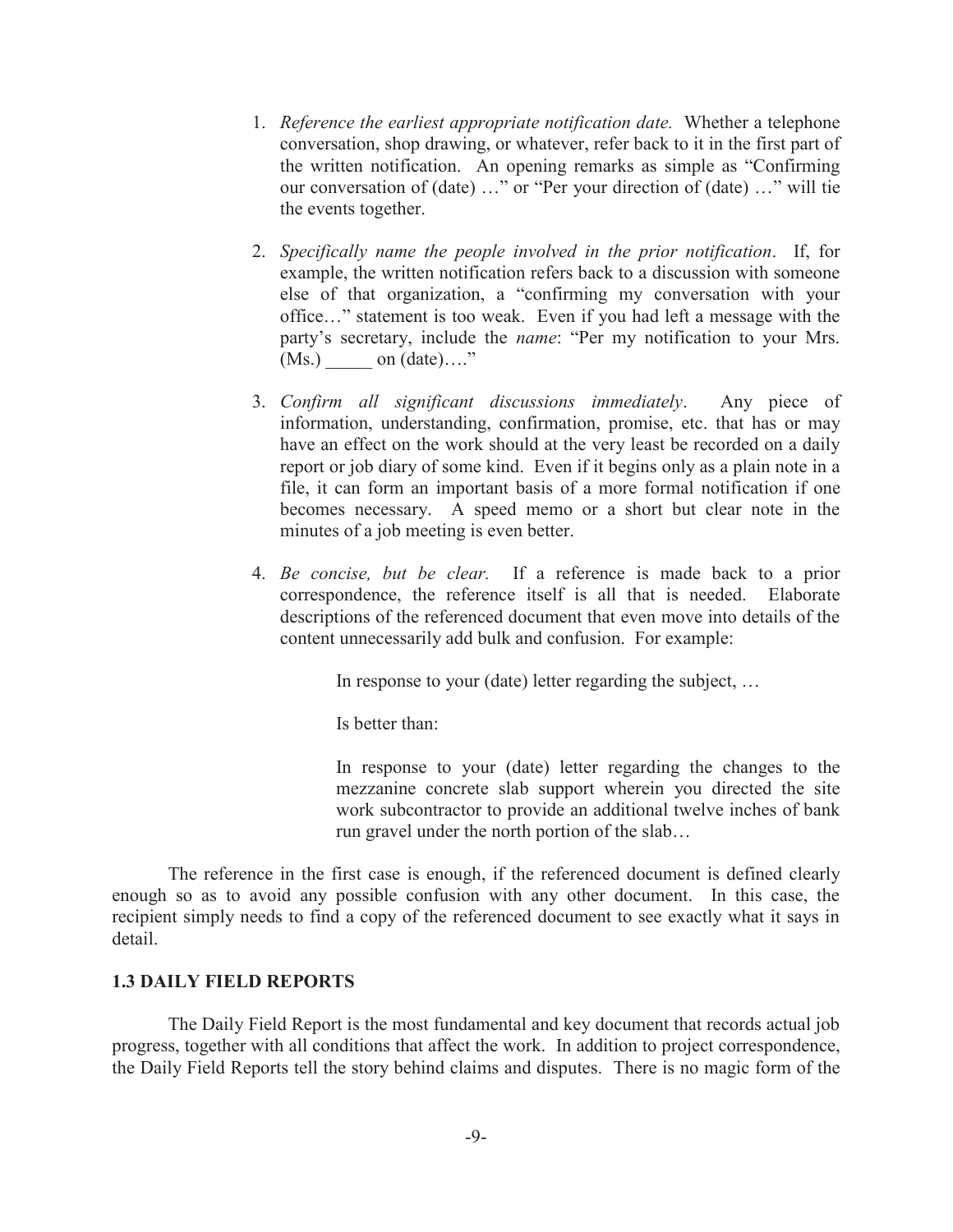document, but it should be kept regularly, in the ordinary course of business and contemporaneous!

DFRs begin an organization's standardization of reporting at the source of causes and effects – the point of production. If actually prepared daily, they are generally considered to be one, if not the best, sources of job information. This is because they presumably are prepared while the information is being generated, with no appreciable time lapse. In addition, DFRs are usually prepared by those with authority and responsibility for the work. They have an interest in the accuracy of the information and, therefore, have a significant incentive to maintain the report's accuracy and completeness. These are the people who actually witnessed the work and are, thus, recognized to be the most qualified to describe the facts.

Because, if properly kept, DFRs will be the most detailed, accurate, and complete records of jobsite events, the DFRs will become the cornerstone to support all contentions by presenting actual events. They are so valuable because of the wealth of information recorded in summary form. Such information should include:

- · Work and activity descriptions, separated as to the physical location and extent.
- Labor force, broken down by subcontractor, locations, and major activities.
- Equipment used and stored by the various contractors and subcontractors.
- Site administrative staff and facilities.
- · Weather conditions and temperatures at key times of each day.
- Change order work accomplished, with relevant details.
- Photographs taken during the day.
- Visitors to the jobsite.
- · Meetings, discussions, commitments, and conversations.

Also, because it is difficult and sometimes impossible to tell in advance what will become important information, all categories must be diligently maintained. It is up to the project manager or central office project administration, whatever the exact authority structure in your organization, to regularly police the reports. They must be checked often to be certain that all required information is being properly recorded.

The requirement that the reports be completed *daily* cannot be overly stressed. If DFRs are allowed to be lumped together for completion, even weekly, the accuracy of the information quickly degenerates and the completeness of the data also is dramatically reduced. When on site,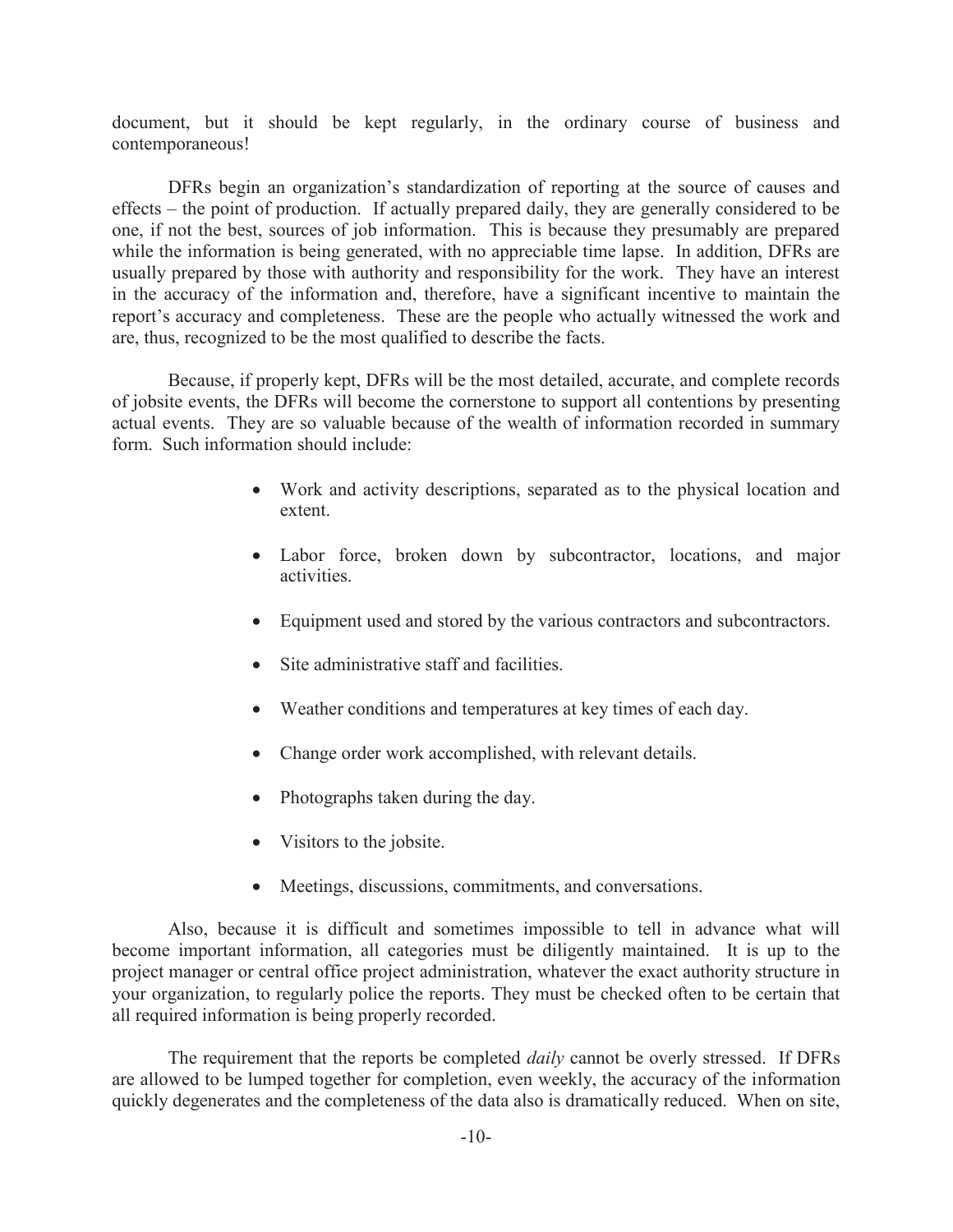project management should visibly refer to the reports often, during conversations, issue research, and so on. Let field personnel know that the information is important and used. It is even helpful for project management to come up with an excuse for looking at the reports. The minute the field staff begins to get the feeling that no one's looking at the information, the data will become very thin indeed. Unless handled electronically, have the reports printed on twopart carbon or NCR paper. The original is to be sent to the central office, with the copy left on the jobsite. Consider requiring the reports to be sent to the central office daily, as an additional incentive to complete them on time.

Finally, as hard as it is to believe, many sizable construction projects today are being constructed without any such daily recording efforts, however basic. Even if you're not interested in improving your project control methods, these litigious times mean that the lack of some kind of daily field reporting can only be a clear indication of irresponsible project management. If you have field reports, be sure that they are used as they are supposed to be. If you do not have field reports, turn immediately to Section 1.3.1, "Sample Daily Field Report Form," and begin using them *today.*

## **1.3.1 Sample Daily Field Report Form**

**Field reports like the Sample Daily Field Report Form included in the Appendix to these materials at pp. 11-12** is to be filled out every working day by the project superintendent and signed by the project manager if that is an on-site position. In the absence of an on-site superintendent on very small projects, the report must be filled out by the responsible project manager – every day.

The following recommendations will help with efficient completion of the report forms:

- 1. *Title box.* Indicate project name, company job number, project locations, and the name of the individual completing the report;
- 2. *Date/page.* Account for each page of the total report. Use as many report forms as is necessary for complete record of the day's events. *Never* use the back of a report to continue information; it becomes too easy to overlook during a review and if photocopying becomes necessary;
- 3. *Weather.* Include a short comment on the typical condition of the day (cloudy, rainy, snowing, etc.). Record the temperature at the beginning and the end of each day;
- 4. *Visitors/problems/comments.* List all visitors to the jobsite that day who are not part of the work force. Include a brief remark as to the reason for the visit. Note any special situations deserving immediate attention. Include references to appropriate documentation;
- 5. *Items received/sent.* List all materials and equipment received or sent that day only;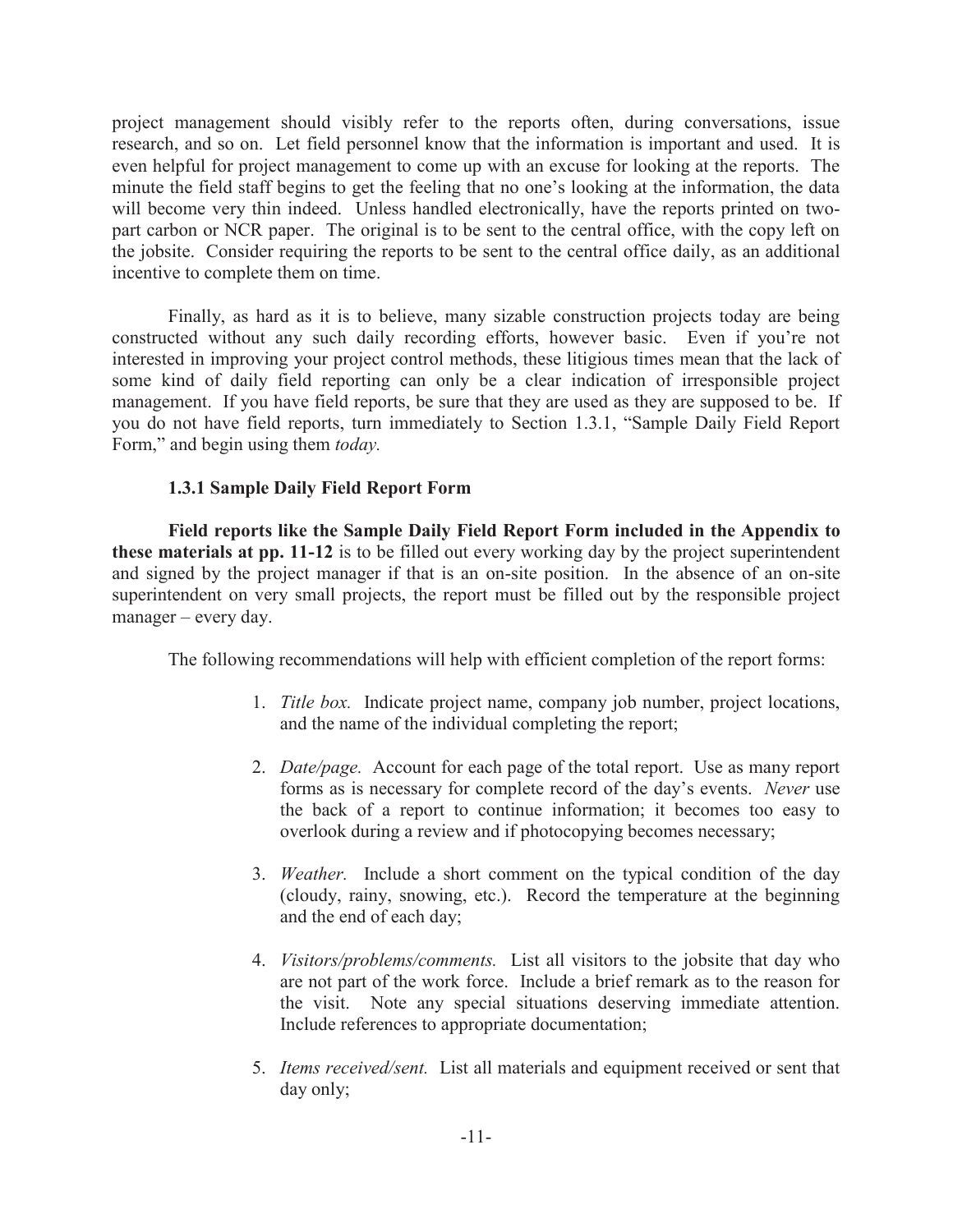- 6. *Force.* Indicate the number of each type of employment classification for each type of labor involved. For example, if two minority electricians and three nonminority electricians are employed by the same contractor, indicate "2" in the "M" column and "3" in the "NM" columns, both beside the description "Electrician." Separate the labor breakdowns by subcontractor;
- 7. *Equipment.* List all major pieces of equipment on the site, whether or not they had arrived on that day;
- 8. *Brief description of work performed and location.* Directly adjacent to the respective labor force information in item 6, include a short description of the type of work performed. Also provide the location of the work, with sufficient references to allow accurate location. For example, "Continue foundation wall forming along column line A, between lines 4 and 6";
- 9. *C.O. No.* If the work described in item 8 applies to a change or a proposed change, insert the number of the change order or change estimate number in the column provided;
- 10. *Distribution.* Send the original to the central office on a daily basis. Retain the copy at the project site.

## **1.4 PAYROLL RECORDS**

Reporting payroll as a project control method is one objective. The other is to allow substantiation of actual costs as they are applied to a project. The treatment of payroll costs is still between the field and home office administration. Even in the field, the work force is divided into the field labor and field office staff. As it is, the actual labor force is documented at least in a most basic manner, as a basis for the payroll itself. For those contractors with more sophisticated job cost systems, the field payroll report is broken down into the specific activities performed on a given day by a particular employee. A numbering system is assigned to the possible activities as determined by the work estimates. The cost report that identifies the exact labor cost applied to the individual job components. This kind of division provides a valuable comparison to the cost estimates for the respective activities. Actual costs can be tracked against the estimates as they occur to allow identification of potential problems before opportunities for correction have passed. **The kind of field payroll report form that can help to accomplish these objectives is included in the Appendix to this program at p. 13, "Field Payroll Report Form."**

The actual field payroll provides an indisputable account of direct costs to be applied to a particular change. Administrative staff expenses can be quite different. While it is possible to track any hourly employee, whether home office or otherwise, with the same precision as the procedure used for the field force, most often the effort is simply not made. Therefore, contractors might consider also tracking those costs.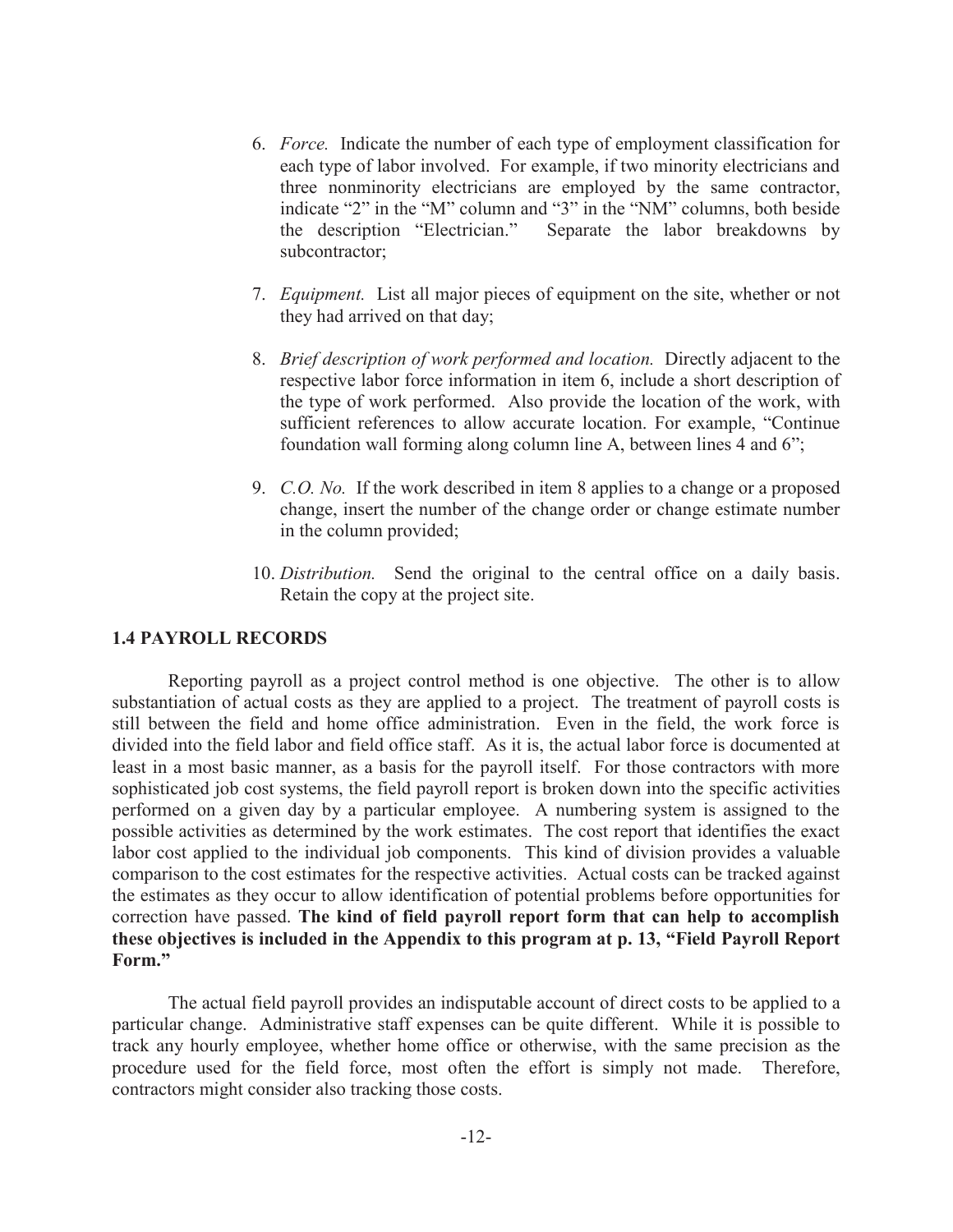### **1.4.1 Sample Field Payroll Report Form**

**The Field Payroll Report Form that is included in the Appendix to this program at p. 13 is designed to accommodate the suggestions included in Section 1.4 for field reporting.**  Specifically, it provides the capability to separate each filed employee's daily hours into the major activities worked on. The key is the use of a job cost system that divides the estimated work into the individual activities and assigns separate numbers to each one. When the information is entered into the job cost system, the result will be separate reports. One applies the actual resources expended on the major items of work, and the other isolates those spent on the respective change orders.

## **1.5 PHOTOGRAPHS – WHAT, WHEN, AND HOW**

The job photo record should begin with a preconstruction series. Before *any* work is begun on the site – including mobilization of temporary field offices – the entire site should be photographed in detail. All existing conditions should be included. Consider photographs of the same major areas from different directions and points of view. When in doubt, take a picture of it. Film is cheap and digital photography is even cheaper.

All that is needed for the photo record is a contact sheet of each roll of film, just to identify the date, the areas and views included, and perhaps the reason for the photograph. For digital photos, a record could be kept using the unique numerical numbers of the photographs or treat a disc as a roll of film. If evidence of the exact preconstruction condition of the site becomes necessary in a change order preparation, claim, or a defense against a claim of site damage, the contact sheets can be reviewed. The appropriate photographs can then be enlarged or printed as your needs require. The procedure is extremely inexpensive, but can save thousands of dollars by ending arguments or clarifying extra cost items in your change orders.

Ongoing construction photographs are divided between regular progress photos and those required in special situations. Even if progress photographs are not required by the owner, arrange for them anyway, at least in some minimal capacity. A procedure similar to that described for the preconstruction photographs will provide good coverage of the project at a minimal expense.

In situations involving change orders, claims, backcharges, possible insurance claims, and other special situations, before-and-after photographs are advisable. In these conditions, fast actions are necessary to gain the maximum possible advantage. A "precondition" photo or series of photos will be the best record to confirm the exact circumstances prior to a changed work sequence. If the duration of the activity of interest is long, progress photos showing the significant stages of its progress should be taken. The individual circumstance will determine the level of detail necessary to adequately fulfill the requirement.

Good-quality 35mm cameras are excellent in all project photograph situations, but digital cameras are better. When using a digital camera, make sure you use one with enough megapixels to allow the pictures to be enlarged to at least an 8" x 10" print. Resist the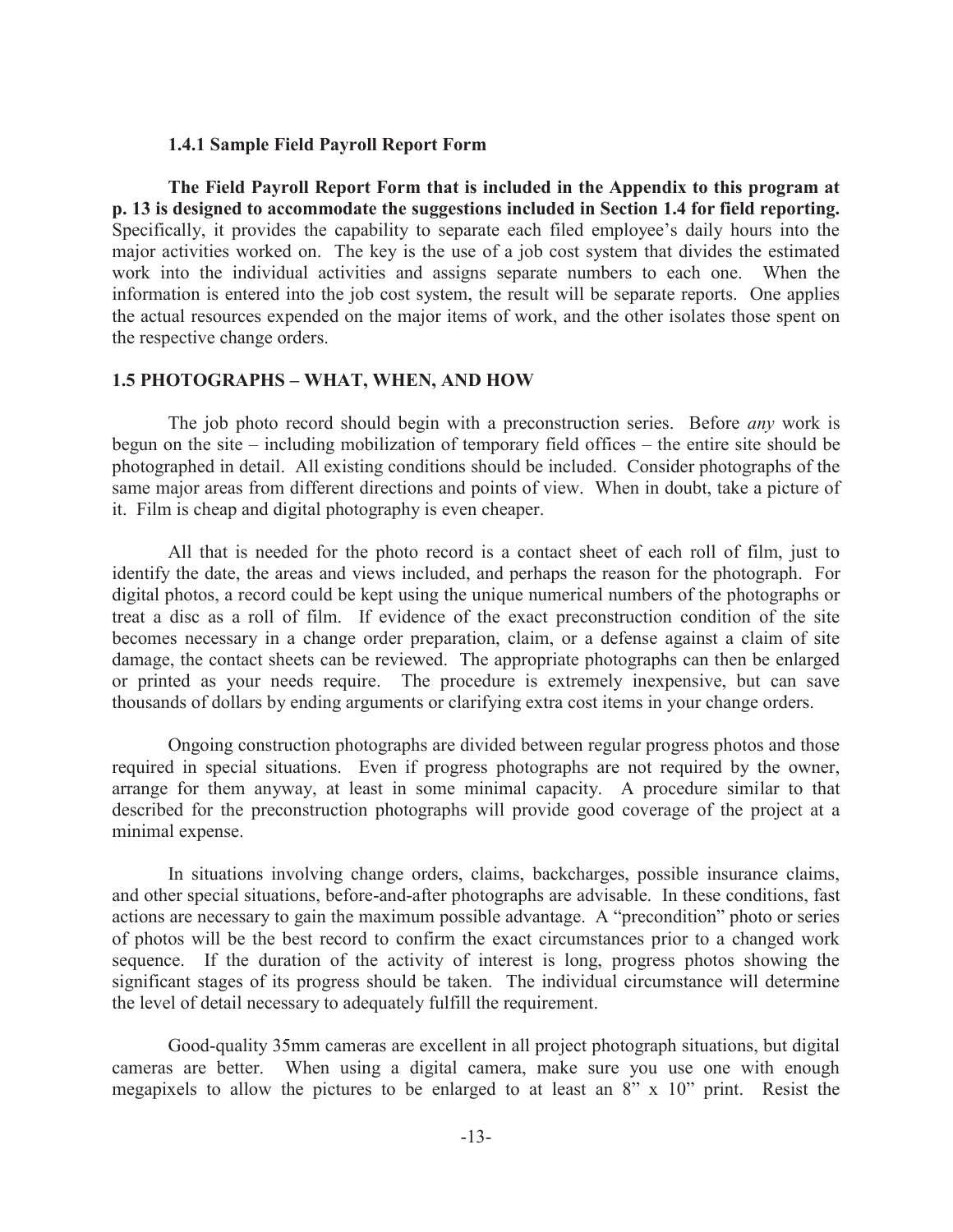temptation, however, to use wide-angle lenses. They do make it easier to get more into the picture, but they distort shapes and perspectives. Remember that the objective is to provide an accurate record. Use lenses with "normal" focal lengths, and your photographs will remain true representations of reality.

Also, like other documentation, dates of photographs are crucial. Yes, current technology might allow photograph dates or even GPS coordinates to be extracted from digital photographs, but again, the simpler the better. Almost all digital cameras allow a date and time stamp. But, again, like all other documentation, if that date and time stamp is incorrect, the information is not as useful, so if a date and time stamp is used on photographs, which we recommend, ensure that the date and time stamp information is accurate.

Finally, try to include some clear physical references in your photographs that will help to establish perspective. For example, a photograph of a wide crack in a concrete slab will be more meaningful if it includes an open ruler beside or spanning the gap. Similarly, common objects such as coins, pencils, and cars can be used to establish size and distance perspectives in different situations.

## **1.5.1 Photograph Layout Requirements**

If progress photographs are required by the owner, the exact requirements will normally be described in the general conditions of the contract. In any event, a number of requirements should be complied with, to ensure the maximum information and use of each photograph. Included in each photo description is:

- 1. Name of the project;
- 2. Owner and company project numbers;
- 3. Direction of view;
- 4. Identification of the photographer;
- 5. Description of the photo subject;
- 6. References to any appropriate correspondence, or anything to tie it to the detailed project record; and
- 7. Date.

**The use of "Sample Photograph Layout Form," included in the Appendix to this program's materials at p. 14, might provide a convenient mechanism for complying with these seemingly elaborate information requirements.** If the form is used consistently, its application will quickly become a routine procedure.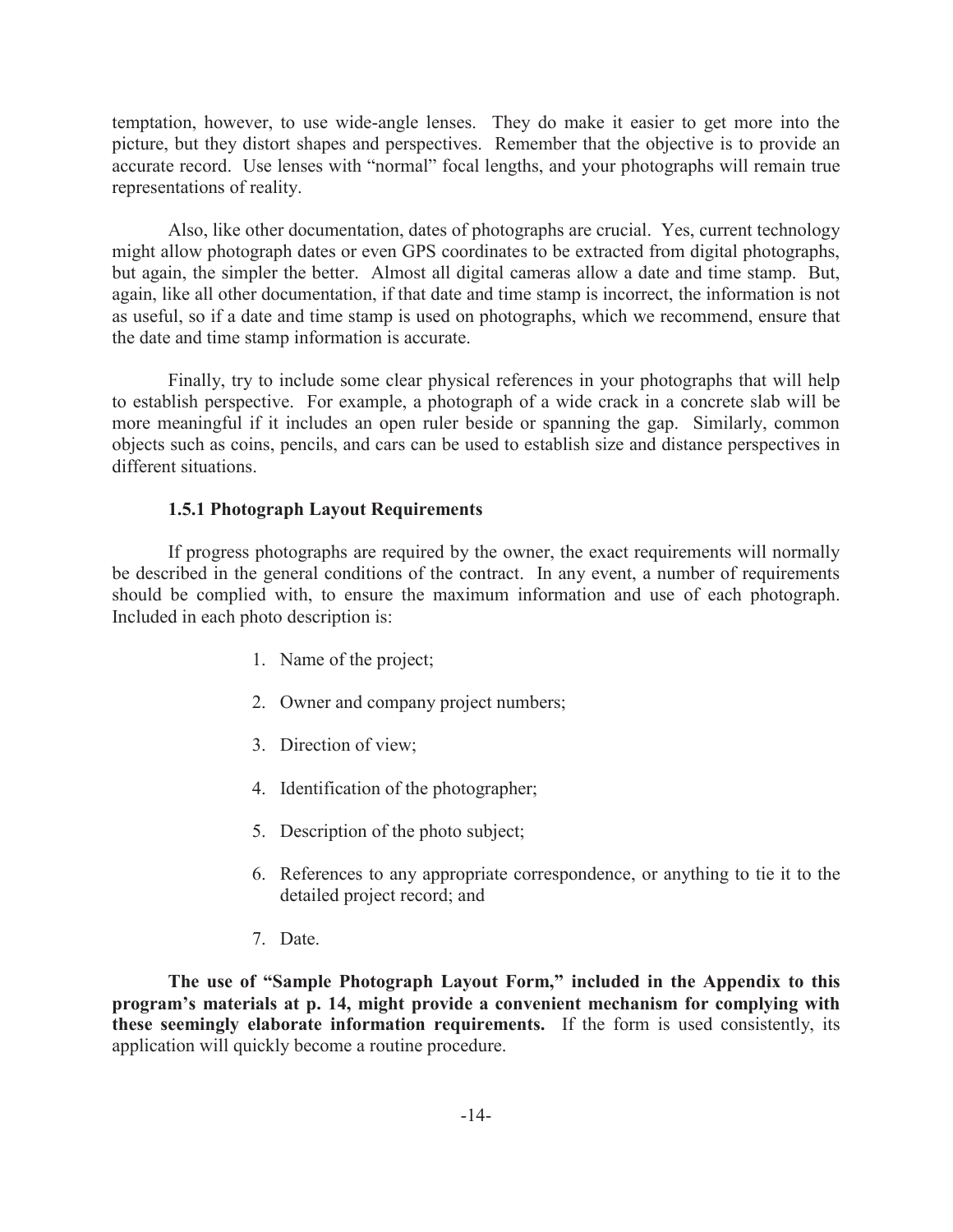### **1.5.2 Sample Photograph Layout Form**

**The Sample Photograph Layout Form included on p. 14 of this program's materials is designed to accommodate the suggestions of Section 1.5.1, "Photograph Layout Requirements."** Specifically, it provides a convenient location to record:

- 1. Name of the project;
- 2. Owner and company project numbers;
- 3. Direction of view;
- 4. Identification of the photographer;
- 5. Description of the photo subject;
- 6. References to any appropriate correspondence or anything to tie it to the detailed project record; and
- 7. Date.

Note that its most significant feature is a key plan of the building. If the project is a high rise, the typical floors can be labeled. If the project has a simple layout, the key can be included at the bottom portion of the photo layout form. If this is done, the photo can be mounted on the form, with the precise location and photo direction indicated. If an 8" X 10" or even larger photo is used, simply attach the key plan to the photograph. The form is a sample. It is included to demonstrate the principles discussed. If you can fit they key plan of your specific project on the bottom of the form in a manner that will leave room for the actual photograph and the other required information, so be it. If not, use the balance of the form for the key plan, and use it in the manner described for large photographs.

 And, as with other documentation strategies discussed above, the same information likely also can be documented through reliable, electronic methods. The substance is key, not the form.

#### **1.6 CONSTRUCTION SCHEDULES**

The primary objective of any construction schedule is to complete the project as designed, in a systematic, coordinated manner. All this must be accomplished in the shortest possible time consistent with material and personnel constraints, thereby maintaining a good profit. The contemporary contracting industry recognizes that changes are a normal part of the construction process. Every superintendent, project manager, and construction executive knows that in all probability, there will be changes occurring on the project that will affect the final duration. If they can be handled competently and in stride, the effects on the project might still be felt, but accountability for them will remain where it belongs. Construction schedules that are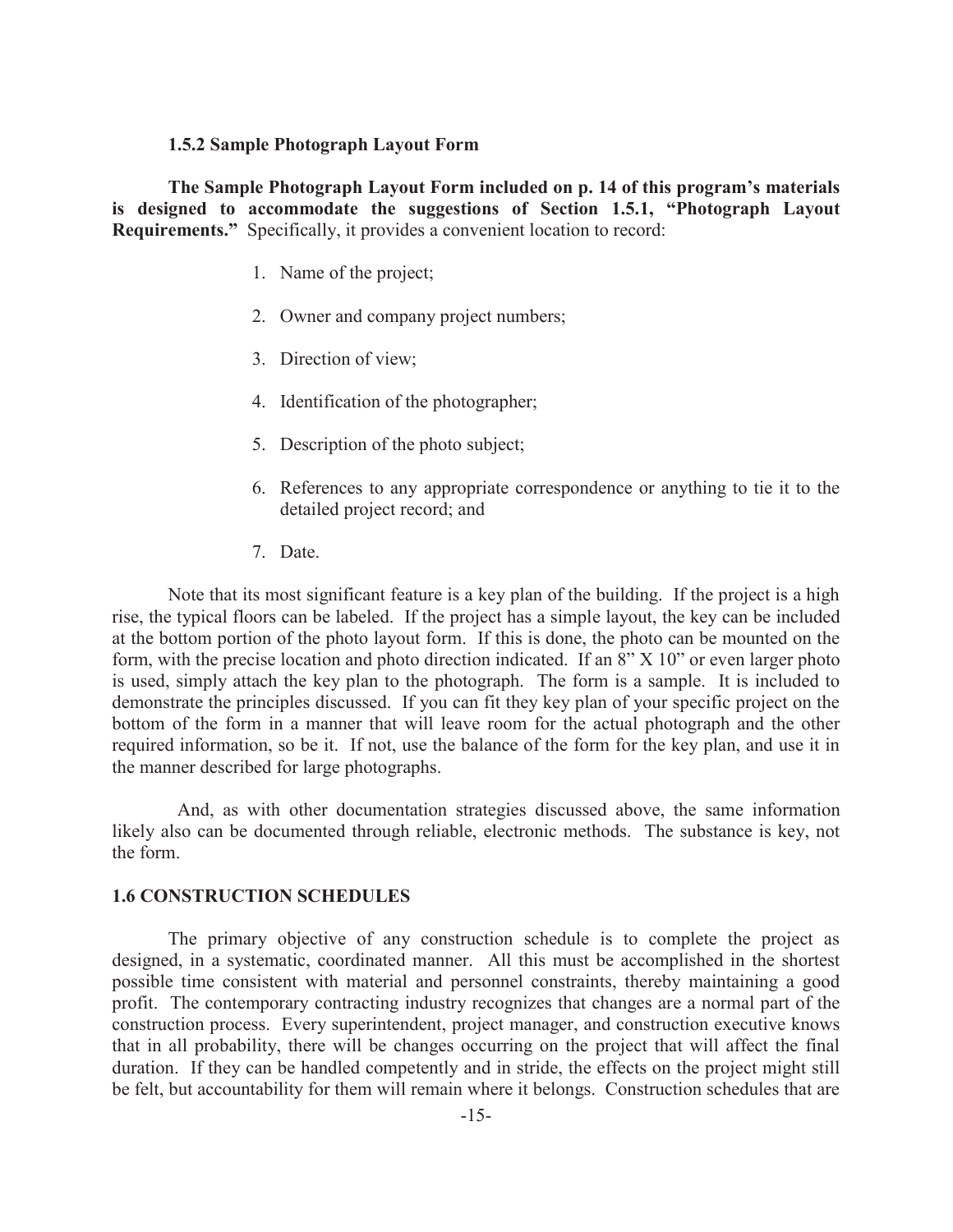constructed and updated in a clear, consistent manner with complete, thorough notes and references can accomplish this. If the schedules are managed so that the information in them can be easily assembled, categorized, and supported in the event of a worst case scenario – a claim – their strength will actually become a force to minimize serious disputes. A good schedule will easily provide significant, visible comparisons and convincing proof of damages, including delay, acceleration, suspension of work, inefficiencies, disruption, and interference.

Following the suggestions that form the basis for presentable evidence, it turns out, will establish the fundamentals of good records, clear accountability, and effective presentation:

- 1. *The schedule must be the one that was actually used to build the project.* Even if a schedule that is substantially different from the one under consideration had been formally submitted and approved by the owner and/or the design professionals, the schedule that was actually used and depended upon by the various trades will generally be considered to be the legitimate document.
- 2. *The schedule must be periodically revised.* It is generally recognized that construction scheduling, however exact or inexact that it may be, is nothing more than a plan to construct what can reasonably be construed from the contract documents, considering that there may be several ways to build the same project. Although contingencies may be included to allow for imprecisely defined variables, there probably never has been a schedule constructed that anticipated every problem, coordinated every piece, and required no modifications to make it work. Changes to, or corrections of, the plan are inevitable. The schedule, therefore, must be updated periodically to maintain a current and accurate representation of reality. The revisions must be founded on the project record.
- 3. *The periodic updates must show all positive and negative influences by all parties.* None must be singled out; none must be absent for convenience. If all updates, for example, only indicate delays caused by the owner and fail to delineate other known problems caused by other parties, it won't be very difficult for your opponent to demonstrate the bias that has been built into the document. Failing to recognize all significant events will bring into question the validity of the entire schedule presentation.
- 4. *The schedule must include realistic construction logic and activity durations to demonstrate the professional ability of the planning and scheduling team.*
- 5. *The schedule must fairly represent the actual method planned to build the project.* If, for example, the schedule had been prepared primarily to cater to progress payments, or was otherwise unrelated to actual construction of the project, it will become very clear that as a tool for managing the project, its value will be marginal.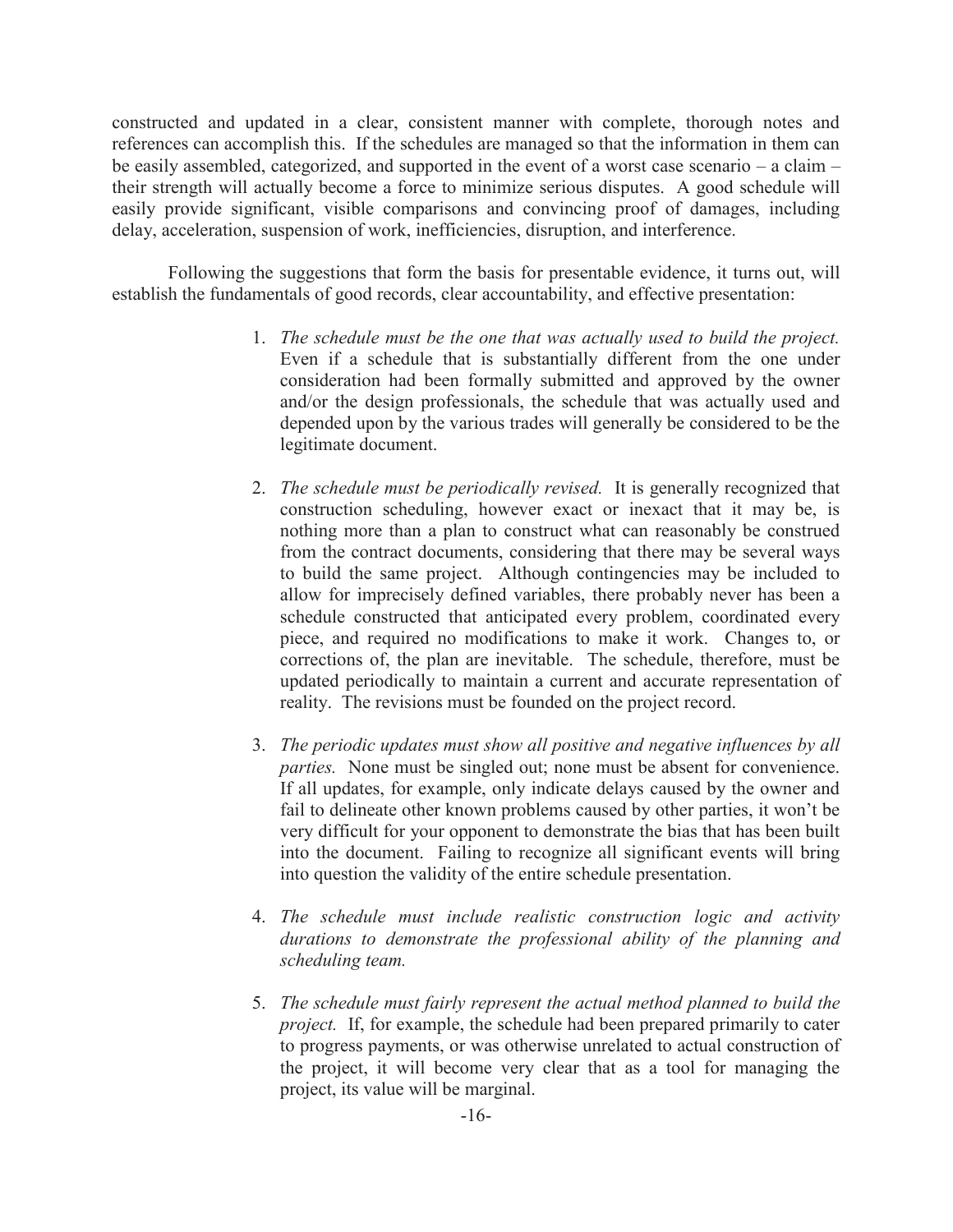6. *The schedule updates and analysis must be realistic and in perspective.* An overly aggressive computation of damages may hurt the validity of the entire analysis. Direct cause-effect relationships must be shown.

In addition to the foregoing, be sure that all notes and references are correlated with the more detailed chronological project correspondence. Have all field notes, claims, commitments, deadlines, and promises detailed in the schedule documents. Include the dates and the names of the individuals in those organizations who supply the information. Pin it down.

## **1.7 USING JOB MEETING TO ESTABLISH DATES, SCOPES, AND RESPONSIBILITY**

## **1.7.1 Introduction**

Job meetings can be weekly, biweekly, or monthly throughout normal periods of construction activity. During problems periods, or through critical or accelerated work sequences, the schedule may be compressed to shorter periods between meetings. Depending upon the type of contract arrangements, any member of the project team may be responsible for presiding over the meetings and keeping the minutes. Regardless of who is technically responsible, don't just let the job meetings "happen." The job meeting records should be clearly recognized for what they are – critical documents that, if properly implemented, will:

- Record history of all significant (or potentially significant) events.
- · Keep open items on the front burner until they are finally resolved, or filed for future reference.
- Force action.
- Clarify accountability.
- · Provide a basis to identify where expedited action is needed.
- Support interpretations and serious actions.
- Facilitate fast, efficient research, both soon and long after the occurrence of an event.

Too often, job meetings are left to be generated by those without either a clear concept of their importance or the ability to use them properly. If so, job meetings and their minutes can consume large amounts of time and effort, but wind up providing few or none of these benefits.

Because they can be so critically important to the favorable and timely resolution of fully every issue that can impact a project, it follows that you should capitalize on every opportunity to assume the function either formally or as a practical matter. The manner in which such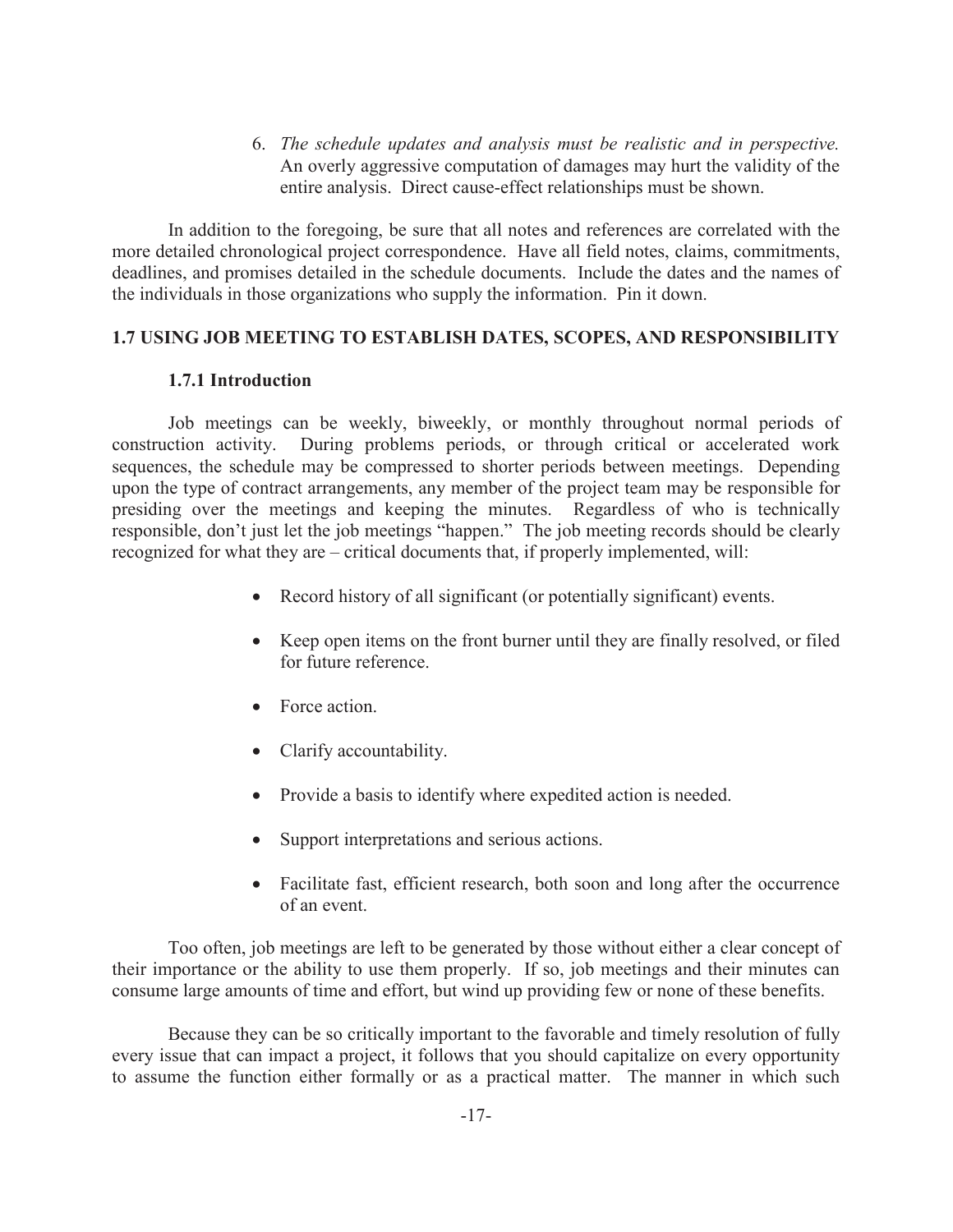important documentation is kept and distributed is too important to be left to chance. The extra work and expense involved in producing and distributing the meeting minutes is minuscule when compared with the advantages gained through control over the information content and presentation.

Become familiar with Section 1.7.2, "Job Meeting and Minutes Guidelines." Even if you are not formally responsible for their production, make the most of every opportunity to impose *your* format and procedure on those who are. Keep the pressure on to ensure the distributed, official job records serve *you* the best. Finally, in the face of someone else's minutes that do not follow the rules of good format, take the time to complete your own copy of the record *before* it gets filed into your own system. Develop the habit of complaint item identification and correcting cross-references when the information is freshest in your mind – the day that you receive your copy of the minutes. And, if the minutes do not accurately reflect the meeting, it is crucial that notice is sent immediately. **Included in the Appendix to this program at p.15 is a form "Letter Correcting Job Minutes".**

## **1.7.2 Job Meeting and Minutes Guidelines**

For the job meeting itself:

- 1. *Schedule morning meetings if at all possible.* A mid-morning start will leave a few precious minutes to complete last-minute preparations. It will also give meeting attendees time to get to the meeting without having to fight morning or noon-hour traffic. Most people are more energetic and effective in the morning. Also, the remainder of the day is left available to get the jump on new problems and to expedite solutions for old ones.
- 2. *Always start job meetings on time* regardless of who is late. It is at the very least inconsiderate to those who have taken the trouble to arrange their schedules to meet their commitments. Common courtesy aside, meeting attendees will get the message that you're serious. A few times of having to "sneak" into an ongoing meeting may be embarrassing enough to end the problem. Chronic offenders should be confronted with their lack of attention at the meeting. Let those who do get there on time know that you appreciate their efforts.
- **3.** *Make meeting attendance mandatory*. All major subcontractors as well as all subcontractors doing or about to perform *any* work on the site *must* attend all job meetings for the period. They must be there to participate in all coordinating activities and discussions. Lack of attendance by any subcontractor affected by a discussion creates problems starting with excessive efforts necessary on *your* part to coordinate information. It must also be made clear that all subcontractors are responsible for all information contained in the job meeting minutes. **The "Sample Letter to Subcontractors Regarding Mandatory Job Meeting Attendance,"**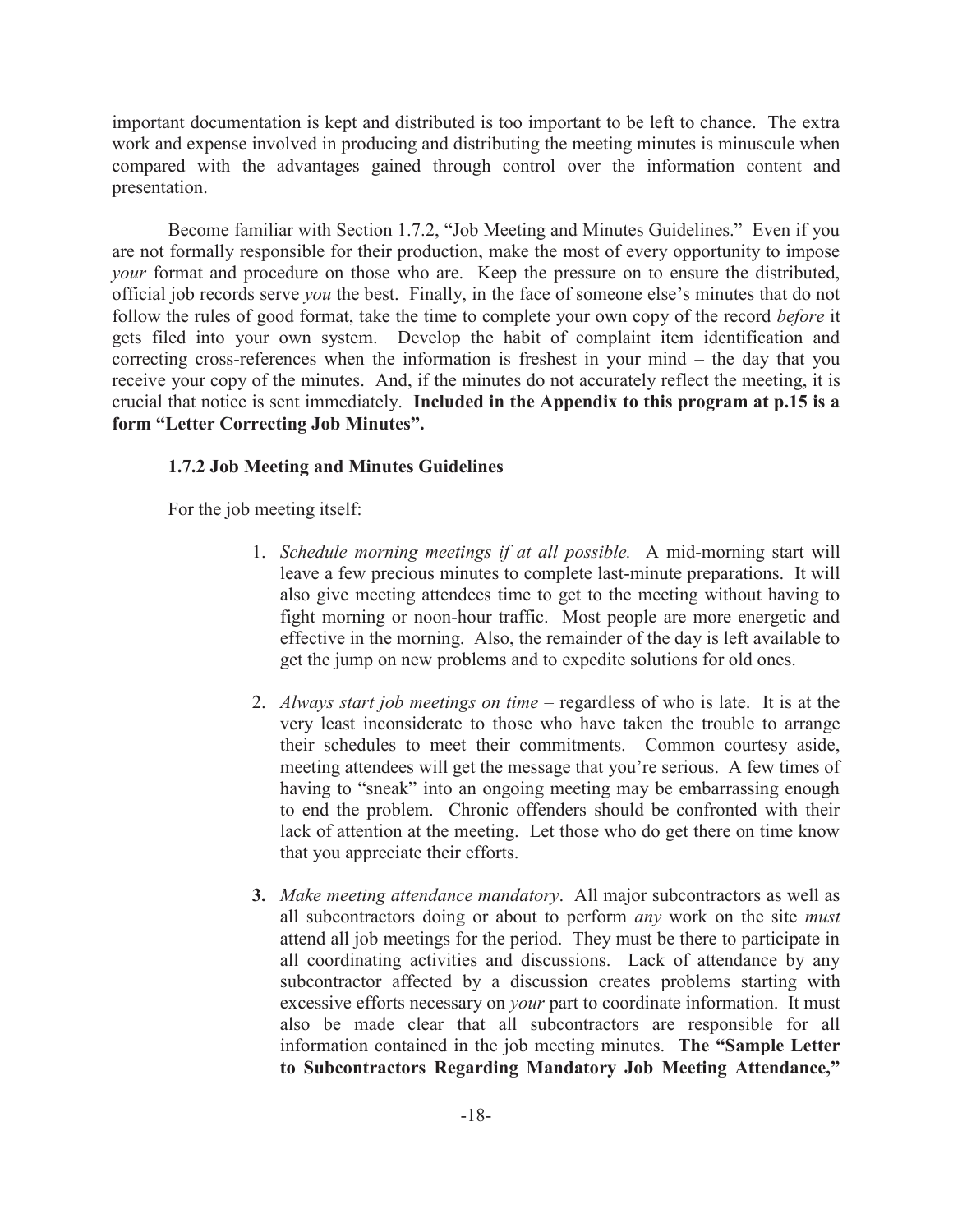## **which is included at p. 16 of the Appendix to this program, will help to make your position clear.**

- 4. *Confirm attendance prior to the meeting*. The day before the meeting, call or have your secretary call all subcontractors who you've determined are important to the meeting. Reaffirm your expectation of their attendance. If a specific issue critically requires a particular attendance, call again early on the morning of the meeting. Be clear that you expect complete attention.
- 5. *Notify absent parties immediately after the meeting – or even during the meeting, if necessary.* Despite all your efforts, some may persistently fail to attend job meetings – even after they've "confirmed" that they would. If the lack of attendance interferes with your ability to resolve an issue (or move on issue closer toward resolution), telephone that person immediately after the meeting. In some situations, it may be particularly effective to call him or her *during* the meeting. Be sure you let the person (and the meeting attendees) know just how conspicuous his or her absence is. Be clear about the inconvenience that you're forced to put those considerate enough to attend the meeting through just to discuss that subcontractor's problem. In the meeting minutes, for each item affected, note the reason for lack of resolution to be the subcontractor's failure to attend. Document the case, and bring such documentation to that person's (and that person's boss's) attention. If an item that affects a subcontractor has been decided in a certain way, so advise that party. Note your phone conversation in the meeting minutes item. **For all expected parties who failed to attend the meeting, send the "Sample Letter to Subcontractors Regarding Lack of Job Meeting Attendance", included in the Appendix to this program at p. 17.** Be clear as to your dissatisfaction of their lack of attention and concern.

In the meeting minutes themselves:

- 1. *Use outline format.* Keep the minutes in outline form to maintain clear, to-the-point representations. Number the meetings. Begin the minutes with the separation of "Old Business" (prior discussions) and "New Business." Number each successive item in each section. This will make all references to any job meeting discussion fast and accurate (such as "Reference Job Meeting 4, Item A.6). There's no question as to what you're talking about.
- 2. *Use a title for each item.* A summary description clarifies a paragraph's subject. They make research fast and correlation of topics easy. Use exactly that same wording in each meeting that the item is discussed. Issues that continue through multiple job meetings will be clearly tied together through their consistent title.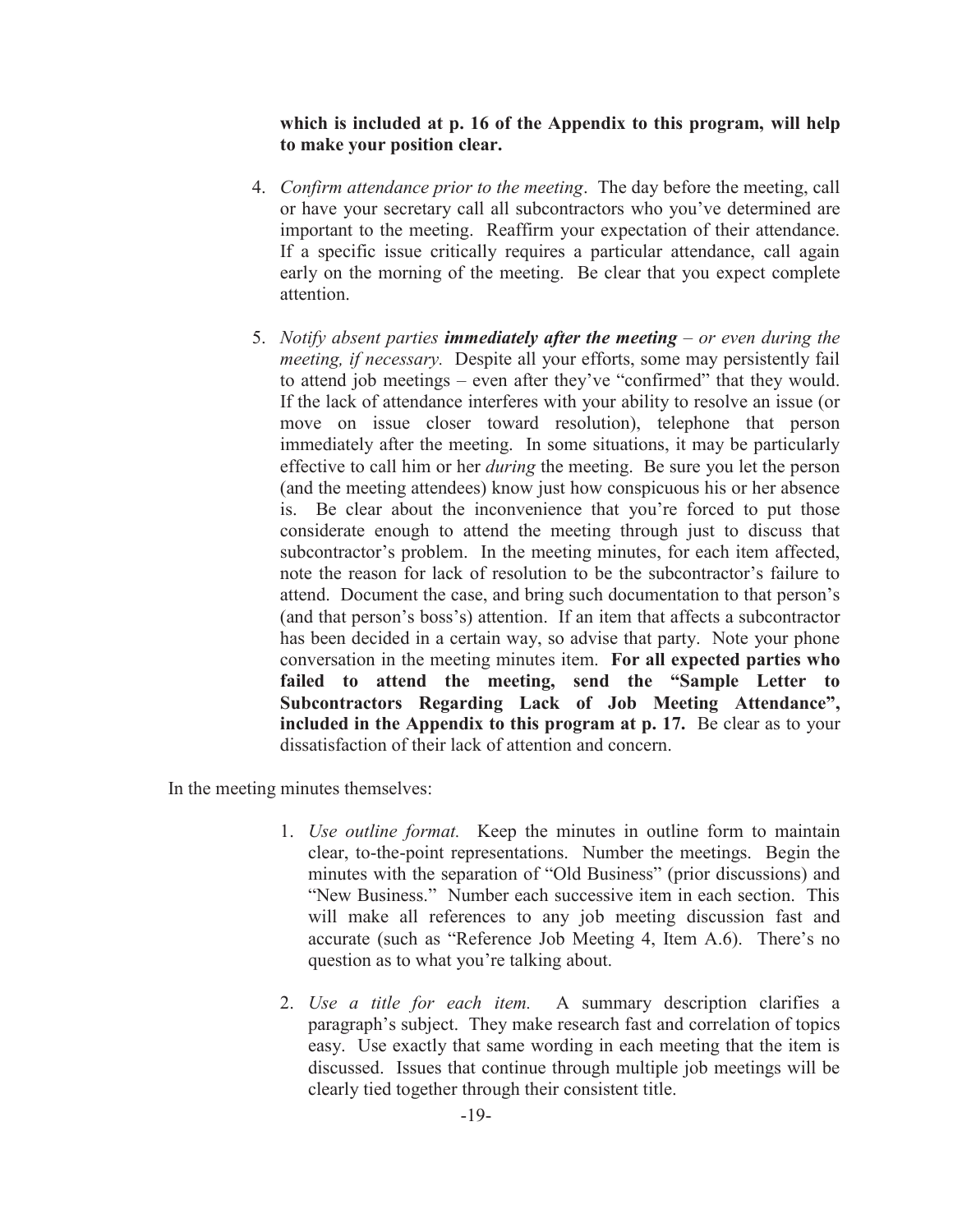- 3. *Include all appropriate references in an item title.* If it involves a change order, include the change order number in the description. If it involves a change estimate, architect's bulletin, or whatever, note it as such. The inclusion of these numbers will relate the discussion to all the affected files. Research will become faster and more complete.
- 4. *Name names.* Avoid remarks such as "the architect stated …". Instead, use "Mr. stated ...".
- 5. *Use short but specific statements.* Be as concise but complete as possible. Read back the exact language at the meeting. Get agreement that the representation is entirely accurate and that everyone understands the implications, as well as the obvious.
- 6. *Require definite action.* Include the names and the precise dates by which action is required. Ask frank questions at the meetings. Firmly and persistently narrow complex or difficult issues down to the next step required in the resolution process. Confirm whose court the ball is in and write it down.
- 7. *Include safety, cleanup, and construction schedule as prominent items.*  Place them high on the agendas of *every* meeting. Give these common but typically neglected issues the critical importance they deserve, and you'll deal with them more effectively.
- 8. *Notify all recipients of the meeting minutes to advise the writer of any errors or omissions in the representations.* Request acknowledgment of the accuracy of the "Old Business" at each meeting before proceeding to the "New Business." Include any resulting acknowledgments or corrections as the first item of the "New Business."

**The "Sample Job Meeting Minutes Form," included in the Appendix to this program at pp. 18-19, follows through with the recommendations of this section.** 

**1.7.3 Sample Letter to Subcontractors Regarding Mandatory Job Meeting Attendance** 

**The Sample Letter to Subcontractors Regarding Mandatory Job Meeting Attendance at p. 16 of the Appendix is designed to accommodate the Section 1.7.2 job meeting guideline 3.** Specifically, it notifies all subcontractors that:

> 1. Anyone performing or about to perform *any* work on the site is absolutely required to participate in all job meetings during the period. This is a mandatory requirement that will not be compromised.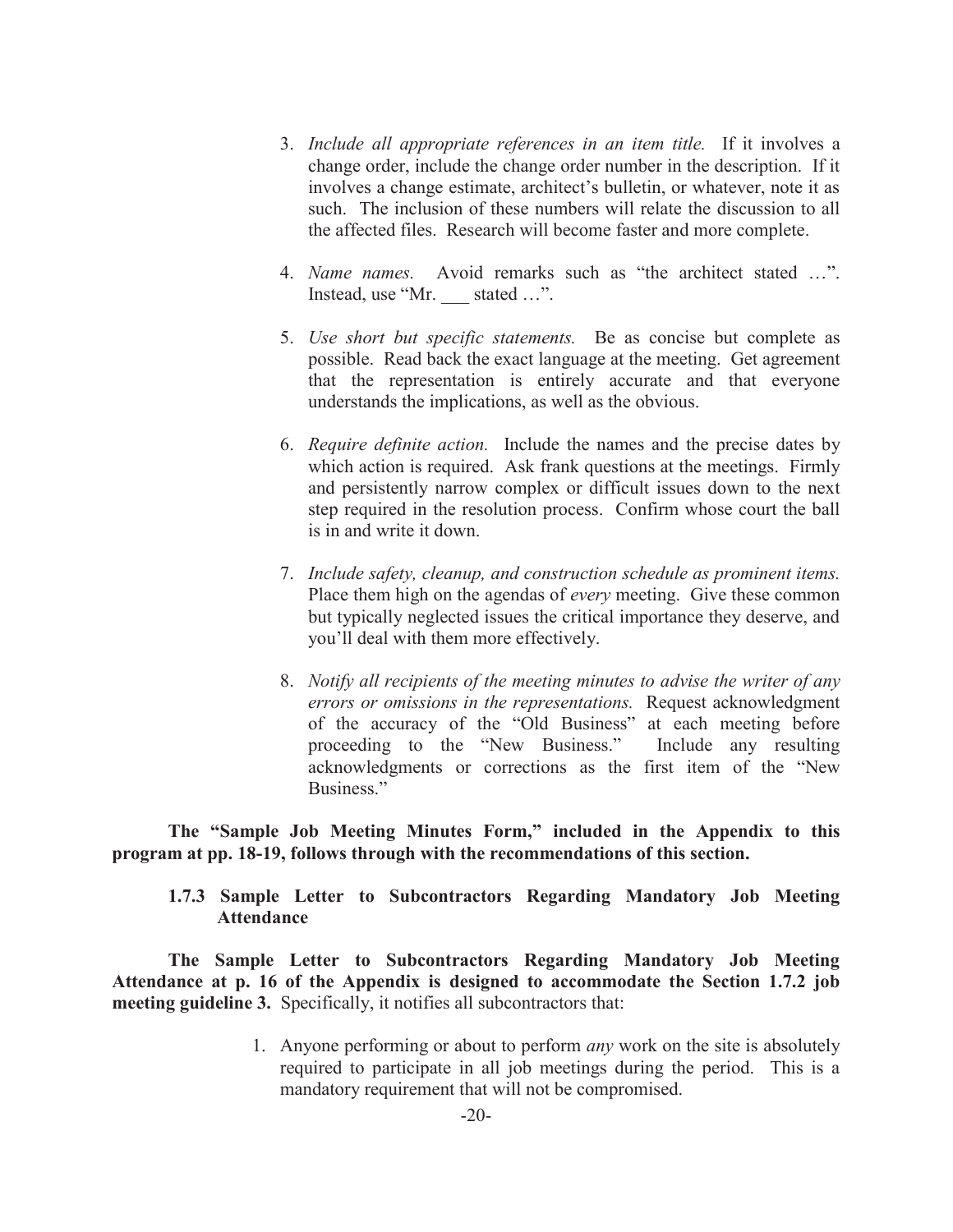- 2. Meetings will be held on the dates scheduled and will start *on time.* Attention is expected to be given to these requirements.
- 3. It is each subcontractor's responsibility to be aware of all information as it relates to their work and to make all necessary efforts to ensure proper coordination.
- 4. Each subcontractor is absolutely responsible for all information contained in the job meeting minutes. This includes completeness, accuracy of description, noted commitments, and timetables.

## **1.7.4 Sample Letter to Subcontractors Regarding Lack of Job Meeting Attendance**

**The Sample Letter to Subcontractors Regarding Lack of Job Meeting Attendance on p. 17 of the Appendix is designed to accommodate the Section 1.7.2 job meeting guideline 5.** Specifically, it confirms your conversation with the subcontractor who despite your coordination efforts has failed to attend an important job meeting that:

- 1. The lack of attention is creating unnecessary interferences and inconveniences.
- 2. Interferences, delays, and additional costs resulting from the lack of attention will be entirely that subcontractor's responsibility.
- 3. It continues to be that subcontractor's responsibility to be aware of all project requirements as included in the meeting minutes, and to comply with them in every respect.
- 4. "Reminds" them of the next job meeting.

By copy of the letter, make certain that the field representative's boss is aware of the absence and your feelings toward it. If that doesn't get some reaction, then you've probably got other problems with that company.

## **1.7.5 Sample Job Meeting Minutes Form**

**The Sample Job Meeting Minutes Form at pp. 18-19 of the Appendix is arranged to comply procedurally with requirements that must be provided for in every job meeting.** In addition, it is designed to accommodate Section 1.7.2, "Job Meeting and Minutes Guidelines" by:

> 1. Providing appropriate areas to prompt the inclusion of all relevant job meeting identification and distribution information.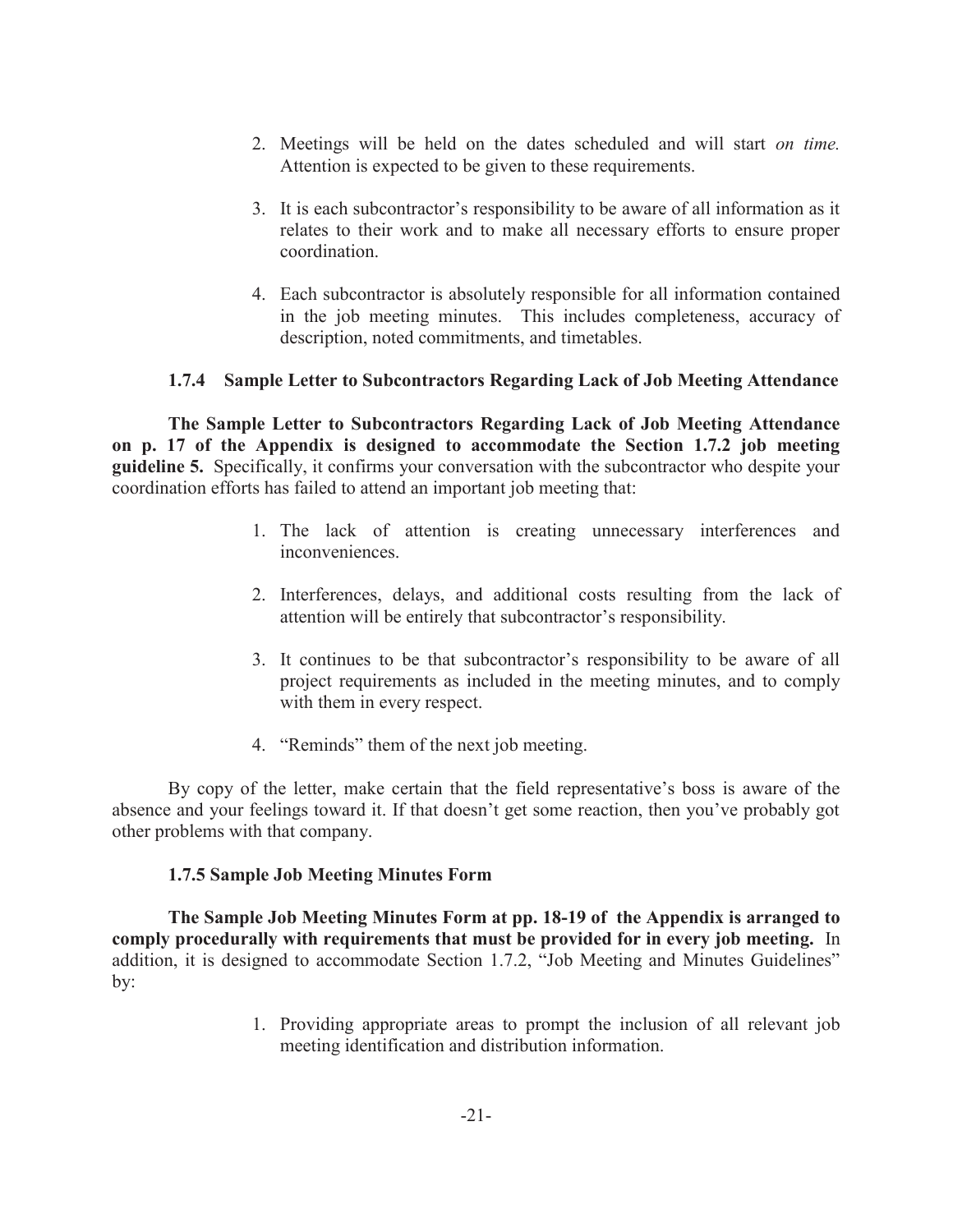- 2. Encouraging documentation in accordance with the "outline" recommendations.
- 3. Providing a convenient area for highlighting important action necessary, including person responsible and date action is required by.
- 4. Including the important notification to correct any errors or omissions in the noted discussions.

### **1.8 SHOP DRAWINGS AND APPROVAL SUBMITTALS**

Shop drawings are detailed, large-scale representations that describe how a contractor intends to fabricate and/or install the various components that will make the project. They are prepared by subcontractors and suppliers (and the prime contractor for work that it performs itself). Their purpose is to describe how the work being provided meets the design criteria established by the architect and engineers via the plans and specifications.

### **1.8.1 Approval Responsibility**

Under the prevailing arrangement in most contract documents, the general contractor (or construction manager) and the architect shares the responsibility for shop drawing review. The general contractor receives the shop drawings from its subcontractors, reviews them, stamps them with its approval, and forwards them to the architect and engineers for their processing. The design professional are likewise normally required to review and approve the shop drawings and return them to the general contractor. In so doing, the designers authorize the work to proceed in the manner detailed in these submissions, or as corrected. It is at this interface of contractor-designer reviews and actions that questions of responsibility interfere with the process and the outcome. If these contractor and designer responsibilities are not absolutely clear in both the contract documents and in the actions of the parties, the questions must be removed fast. If unclear requirements are allowed to remain, the shop drawing approval process will be delayed. Each party will be left to decide for themselves how they intend to shoulder their responsibilities. The contractor will include less information than the designers would otherwise prefer to see. The architect is then likely to return the submittals to the contractor for correction or without action pending the addition of information.

At the other extreme, many designers have had an increased awareness of their own professional liabilities. Although attitude and practice vary, designers' attempts to narrowly define the scope of their shop drawing reviews have often led to increased confusion resulting in the opposite effect, that is, the assumption of even more liability. It cannot be argued that the roles of the designer and the contractor are in an evolution created by changing contract structures. The concern here, however, is that designer responses (that are becoming all too common) can compromise thoroughness and attention to detail. Contractors likewise too often try to place too much of the burden on the designers. The combination of effects is causing or contributing to substandard shop drawings. This ultimately creates dissatisfaction at every step of the process, increases the confusion and friction surrounding shop drawing review responsibilities, and may increase liabilities for the designer, the contractor, or both.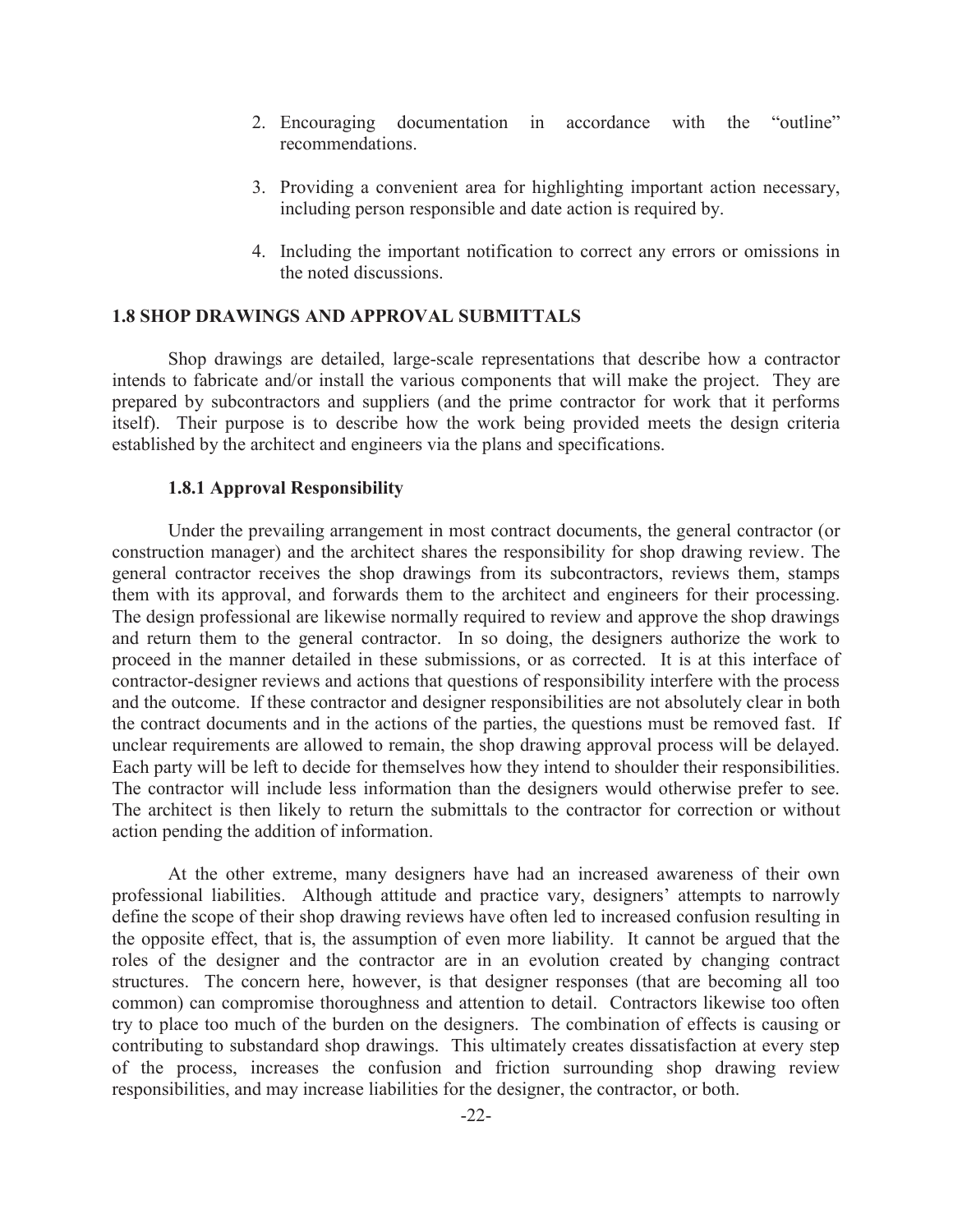The architect is normally responsible for approving shop drawings, reviewing them for their "conformance with the original design concept" or some similarly obscure process. The difficulty lies in the fact that there seems to be no clear, consistent description of precisely what the designer's responsibilities in the shop drawing review and approval process include. What work, for instance, does "conformance with the design concept" incorporate? Connection Details? Performance calculations? Sizing of structural members? At what point is design responsibility being side-stepped?

To make matters worse, certain design offices treat the shop drawing approval responsibility with less importance that it truly deserves. While it may be true that many designers do understand the criticality of information incorporated in shop drawings and treat it with respect and proper attention, some do not. Time and expense pressures in some design offices create a temptation to assign the shop drawing review task to a junior, or least experienced, person in the office. If this is allowed to happen, it increased the likelihood of errors sliding through undetected.

This lack of clear definition and assumption of approval responsibilities has left most design offices (and sometimes their professional liability insurance companies) practically determining for themselves what their responsibilities will include. In addition, many architects and engineers have attempted to limit their liabilities by avoiding the use of the word "approved" in the shop drawing remarks altogether. Phrases such as "No Exceptions Taken," "Furnish as Submitted." "Examined," or one of our favorites, "Not Rejected" have now become the rule rather than the exception. Moreover, the shop drawing stamps have been supplemented with elaborate language explaining what is and is not being done, in an effort to define the review process and minimize legal exposure.

There is an argument, however, that supports the idea that the designers' stamps may actually increase their liability, if their contract obligations for shop drawings review exceed the limits of the language included on the stamp. The owner and contractors rely on the designer's approval responsibilities as defined in the contract. If a designer operates in a narrower view as defined in the loose language on a stamp, it is a clear admission that the designer is doing less than he or she is contractually obligated to do. This may prove to be a powerful argument, indeed.

## **1.8.2 Approval Response Time**

Beyond basic approval responsibility, a contractor's major concern is designer response *time*. Common language in construction agreements notes that a designer will "review and approve shop drawings with reasonable promptness so as not to cause a delay in the work" or something similar. "Reasonable response" is another term that lacks precision in its determination. "Reasonable" becomes defined by trade practice in the project's geographic location. If nothing better is available in the existing contract language, establish the definition of "reasonable time" at the very first job meeting. Ten working days (except in unusual circumstances) will normally qualify. Pin it down early. To emphasize the precise requirement,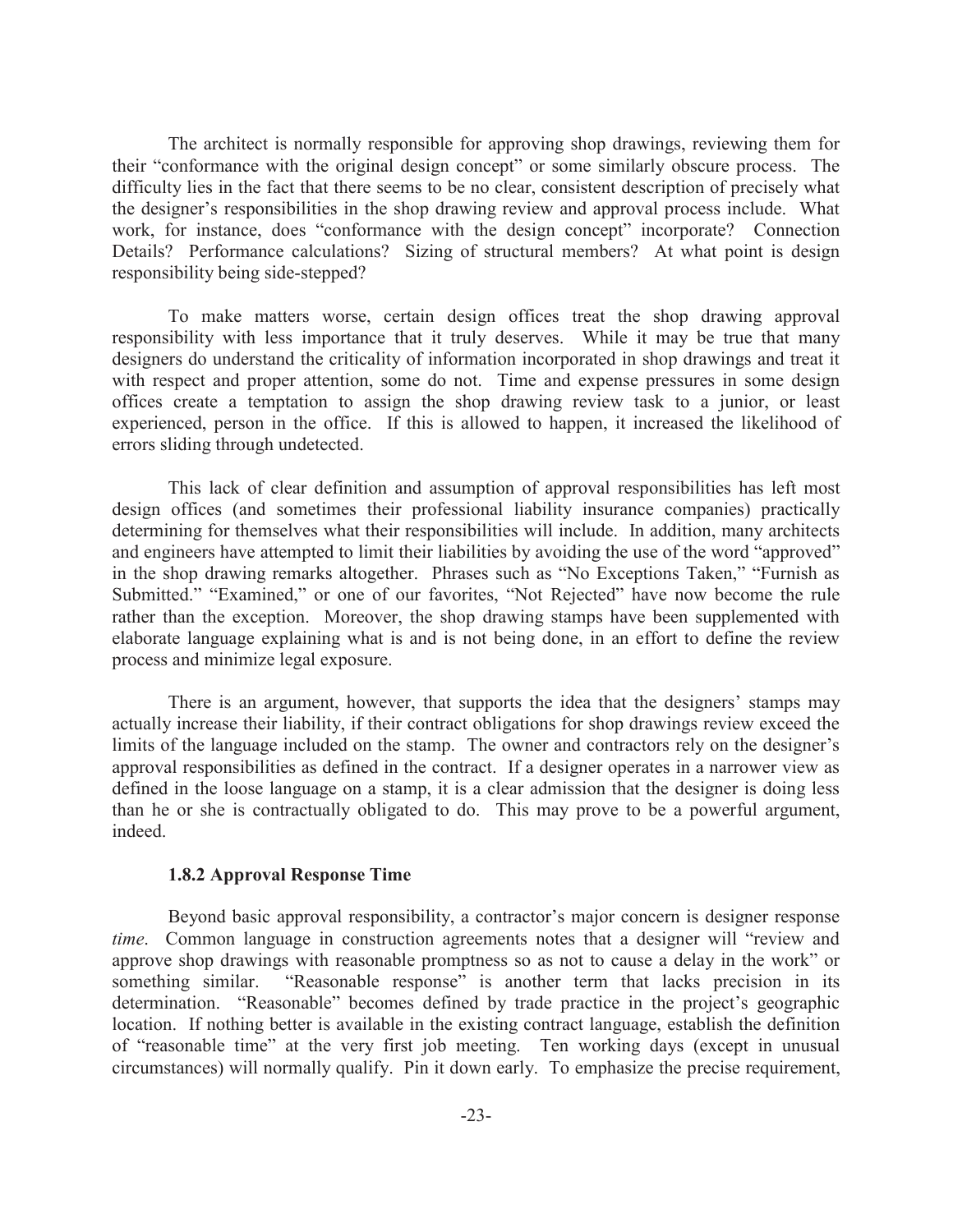indicate on each submission transmittal the exact response date that approval of the respective item is required by before the project is impacted.

## **1.8.3 Treatment of Differing Conditions**

Regardless of whether or not conditions are a result of a design error, it is the contractor's responsibility to highlight in an approval submission *all* differences from the requirements included in the contract. Even if the condition has not been addressed with specific contract language, it will generally be held that a contractor will remain responsible for changes (even those bearing an unwary designer's approval) if the differences from the contract requirements had not specifically been brought to the designer's attention for their direct consideration. In contrast, by properly highlighting the differences and detailing all justifications, you'll speed up their acceptance. Moreover, the ultimate approval *will* carry with it the designer's responsibility that might have been lost in the circumstances just described.

## **1.8.4 Absolute Contractor Responsibility**

The key to fast action and correct treatment of contractor's responsibilities is the proper application of the pass-through principle. Once the "contractors" are defined, it is important to understand that those responsibilities as they relate to shop drawing preparation are the responsibility of the respective subcontractor or trade contractor being considered. For example, if the "contractor" is "responsible for dimensions …," the pass-through application clarified that "the steel contractor is responsible for steel dimensions," "the concrete contractor is responsible for concrete dimensions," and so on. As a prime contractor, don't get trapped into the assumption of more responsibility than you should. If the architect is responsible for checking the work as it relates to "conformance with the design concept" and the "contractor" (each respective subcontractor) is responsible for specific shop drawing preparation criteria, it is important to understand the role the prime contractor (or construction manager) plays in the process. It amounts to:

- Policing the activities of both the subcontractors and the designers to ensure that their contact responsibilities are being met completely and on time.
- · Coordinating all information and instructions in a timely manner as the information is required to pass in both directions.

## **1.9 REQUESTS FOR INFORMATION – RFIs**

RFIs are submitted to clarify errors and ambiguities in the plans and specifications. RFIs must contain sufficient detail to enable the design professional to identify the error and/or ambiguity and provide clarification, *e.g.*, specification sections and drawing numbers. Careful attention to written follow up on an unanswered RFI is advisable when work on the critical path is affected by the unanswered RFI. Even when the affected work is not on the critical path, the cumulative effect of a large number of RFIs should be documented.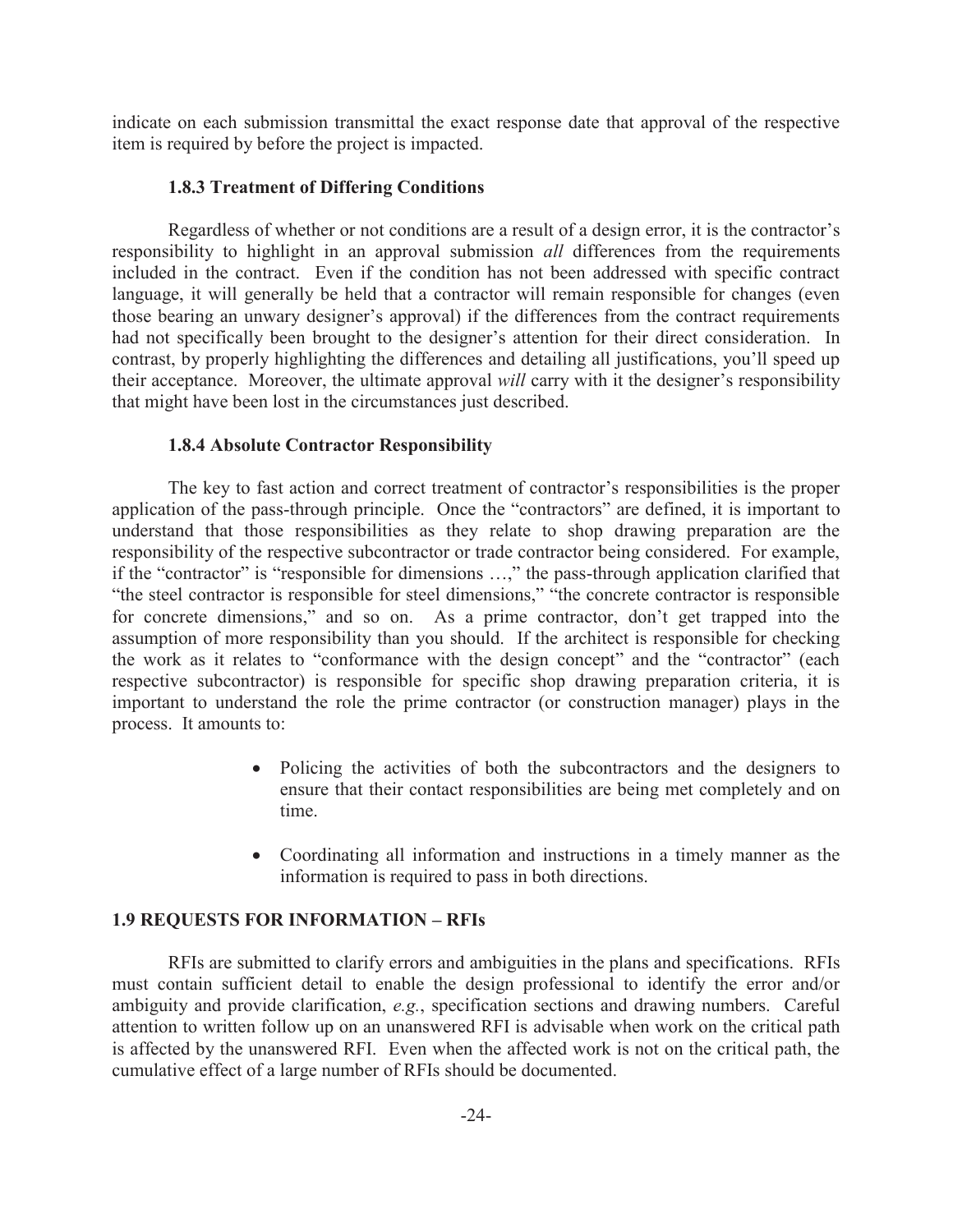## **PART THREE: DISPUTE RESOLUTION CONSIDERATIONS**

When dispute resolution is imminent, responsibility for maintaining and preserving documents, communications, information, and evidence - both electronic and otherwise - is heightened. Indeed, failure to preserve information could result in serious sanctions and adverse evidentiary presumptions.

In connection with any dispute resolution, whether arbitration or litigation, a party will be required to produce documents and electronically stored information relevant to the claims and disputes between the parties. Those parties, along with its officers, employees, members, managers, partners, shareholders, agents, representatives, and affiliates have a continuing duty to preserve all potentially relevant documents and electronically stored information (including traditional hard copy documents and electronic data, as further detailed below) related to the claims and disputes at issue.

The question remains, though, when are these responsibilities triggered? Courts typically define the triggering date as the date when litigation is reasonably anticipated, not simply the date when suit is filed, served, or even threatened. After all, nearly every change order request could be considered the start of a potential dispute from which litigation might be likely. Accordingly, because there is no bright line, best practices would suggest that, in conjunction with any project on which disputes might arise - and we suggest that disputes are reasonably anticipated on any project - contractors might consider preserving all project information for at least five to six years after project completion, which correlates to the peremptive period for filing suit on a construction project under Louisiana law. *See* La. R.S. 9:2772.

If not preserved as suggested above, when litigation is reasonably anticipated, parties must immediately suspend routine document retention/destruction policies for potentially relevant documents and data and must put in place a "litigation hold" to ensure the preservation of such documents and data and instructing all personnel not to alter, destroy, discard, annotate, remove, rearrange, or modify any documents or electronically stored information regarding the claims and disputes at issue.

By way of example, the following documents and electronically stored information should be safeguarded and preserved:

- 1. Information contained on computer systems, personal computers, laptops, tapes, discs, drives, cartridges, smart phones, personal digital assistants, thumb-drives, external hard drives, and other electronic storage media, servers, and other locations.
- 2. E-mails and other electronic communications, word processing documents, spreadsheets, databases, calendars, telephone logs, memoranda, reports, PowerPoint presentations, correspondence, graphics, animations, photographs and images, audio, video and audiovisual recordings, text messages, and the like.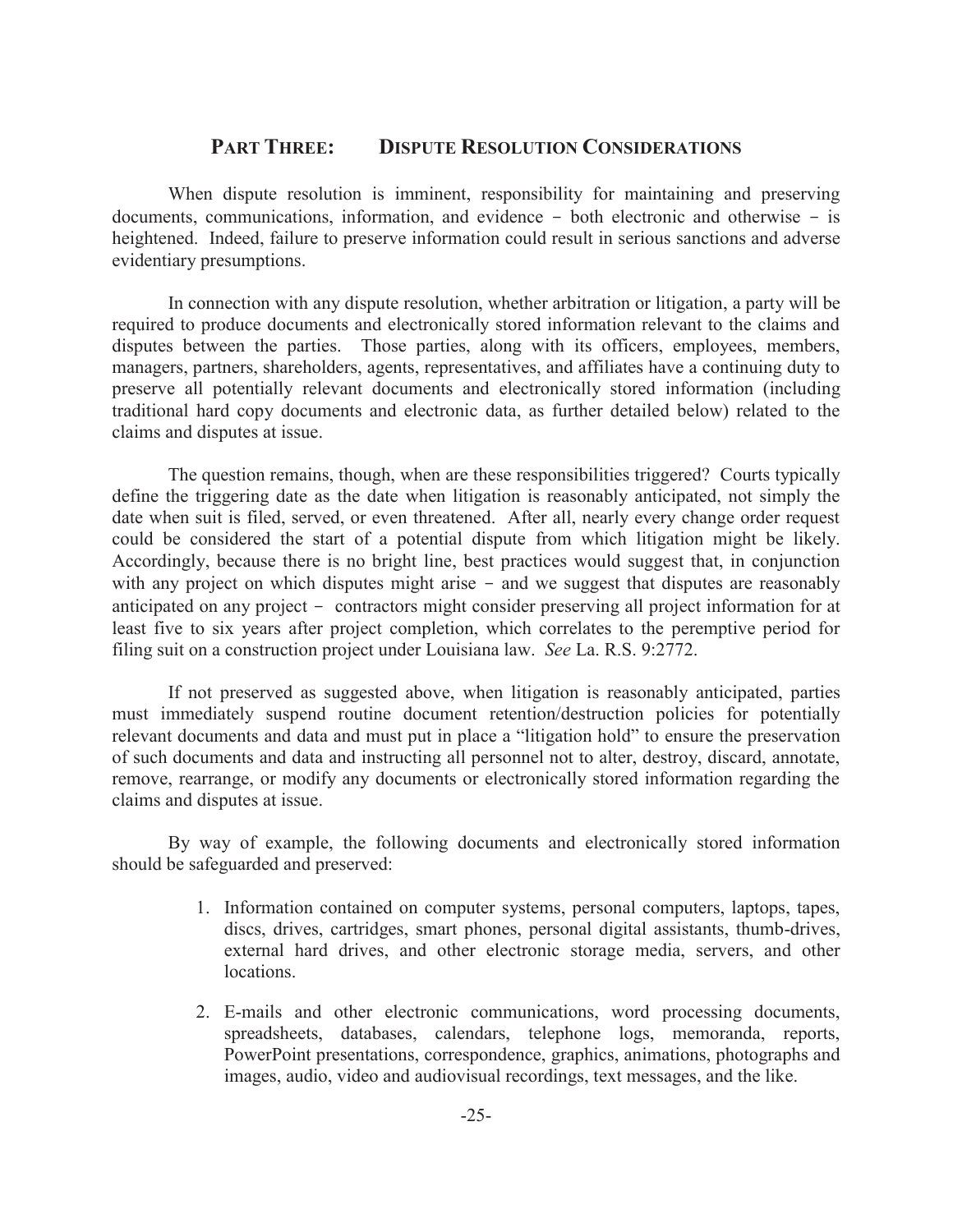- 3. All data storage backup files that might contain relevant information. Parties must retain and preserve all backup tapes or other storage media, whether on-line or off-line, and refrain from overwriting or deleting information contained thereon, which may contain pertinent electronic data.
- 4. All data from servers and networking equipment that log network access activity and system authentication.
- 5. Any and all other electronic data generated or received by employees or past employees who may have personal knowledge of the facts regarding the dispute, including all electronic data generated or received by employees or past employees who are or may have been custodians of any information regarding the claims and disputes at issue.

Because failure to preserve such documents and electronically stored information might result in severe prejudice and consequences, including various forms of punishment and sanctions imposed by a court of law, if you are unsure whether certain information or documentation is relevant, please err on the side of caution and preserve the information or documentation.

## **CONCLUSION**

An effective, comprehensive system of keeping records and documents is an essential tool for managing a project and protecting your interests. When the project is completed, memories are dim, personnel move to other employment, and many a dollar can be lost. Arbitration and litigation are very costly and very time consuming. Well-kept records can greatly increase your chances of avoiding dispute resolution and recovering extras and claims at the end of a project. For your system to be of any use, it must be constantly maintained, updated regularly and revised for the duration of the project.

Some contractors and especially subcontractors are afraid of offending the other party by documenting claims. But professional, explicit communication can avoid disputes and claims, which only benefits all parties involved, and documentation of claims is merely the method for seeking fair compensation for unanticipated conditions or extra work.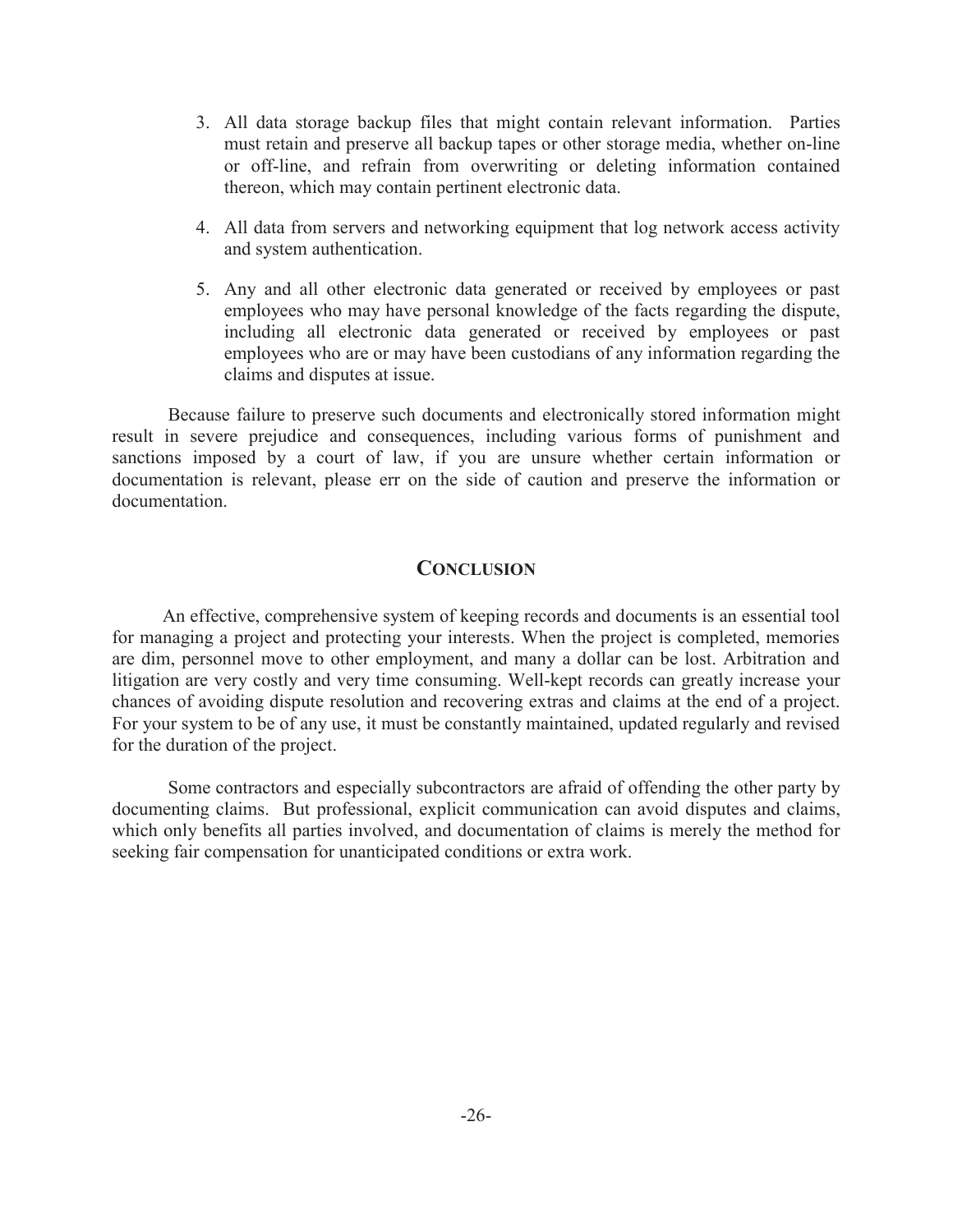## **About the Presenters:**

 Mark Frilot and Matt Emmons are attorneys with Baker, Donelson, Bearman, Caldwell & Berkowitz. Both are in the Firm's Mandeville office, and both represent owners, contractors, subcontractor and suppliers across the full spectrum of construction law. Mark is listed among The Best Lawyers in America ® for construction law, and is known for his experience in contractor licensing and design professional liability, as well as public and private works claims and bidding disputes. Matt generally handles contract negotiation and drafting, defective material disputes, contract disputes, delay claims, public bidding and procurement, Private Works Act claims and design professional liability.



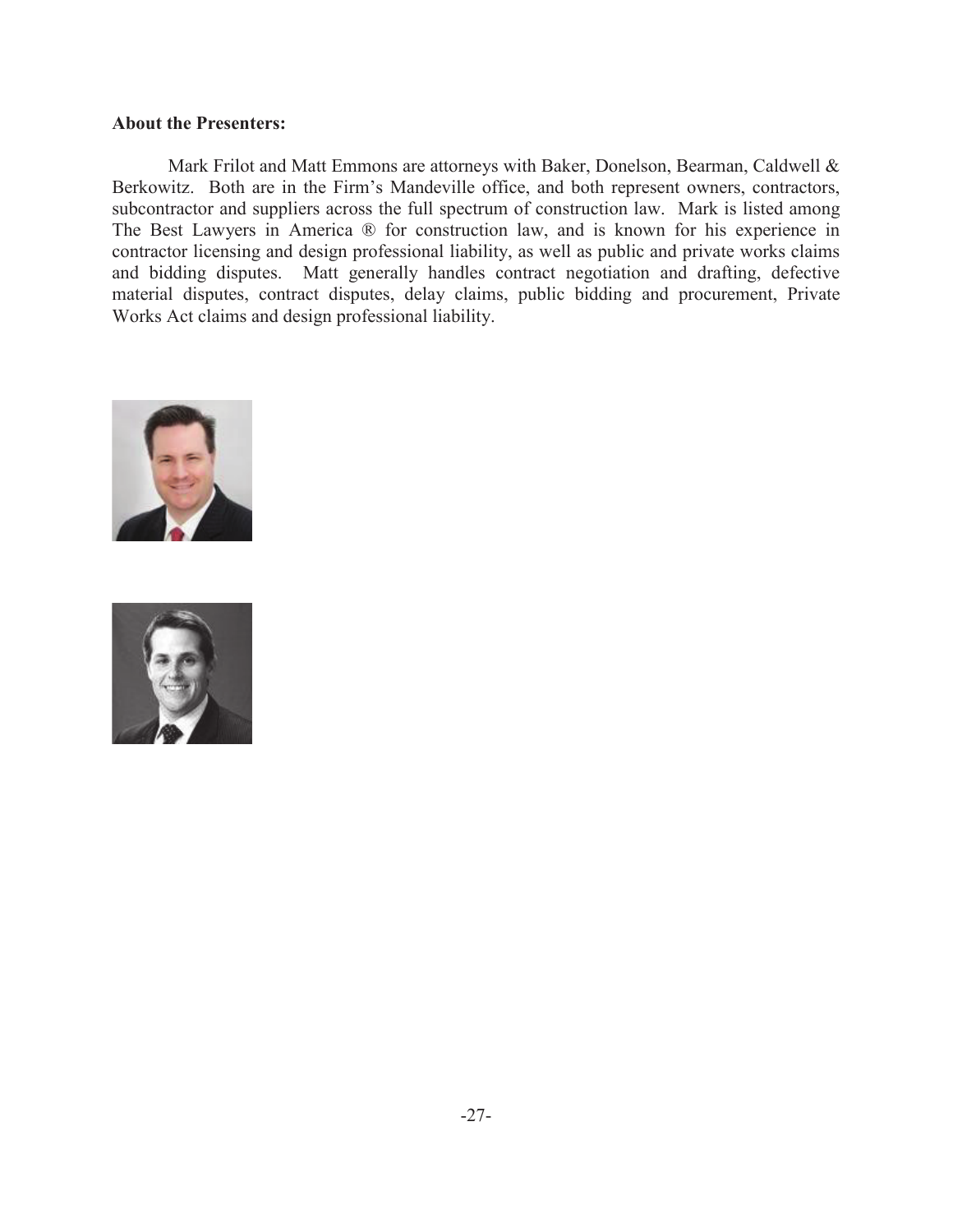

# **APPENDIX**

## **PROTECTING YOUR PROFITS THROUGH PROJECT DOCUMENTATION**

**BY: MARK W. FRILOT MATTHEW R. EMMONS**



**3 SANCTUARY BOULEVARD SUITE 201 MANDEVILLE, LOUISIANA 70471 TELEPHONE: (985) 819-8400 FACSIMILE: (985) 819-8484**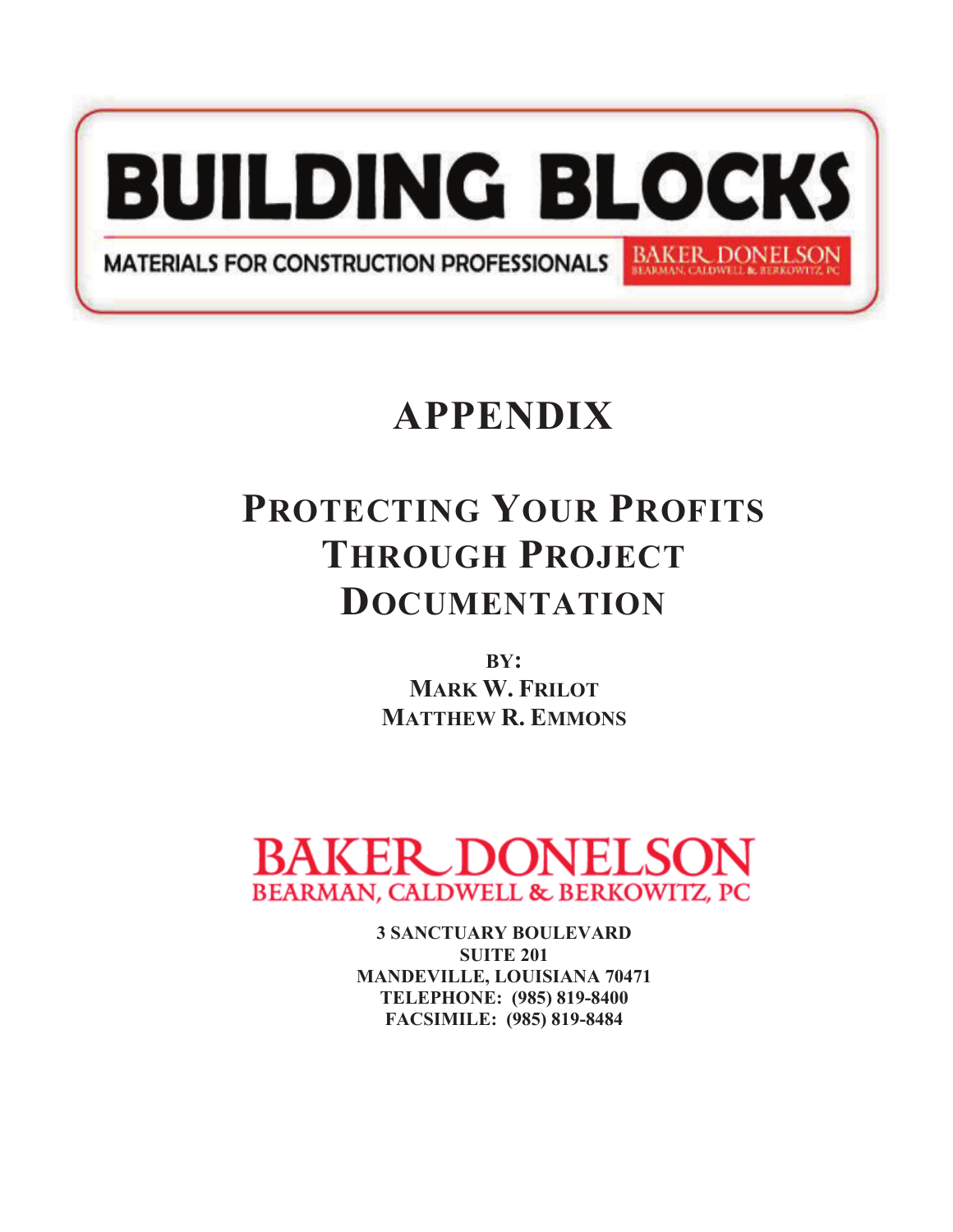#### **ABC SUBCONTRACTOR XYZ Street Anywhere, USA PROPOSAL/CONFIRMATION**

| General Contractor: | Date:     |
|---------------------|-----------|
| Address:            | Job Name: |
|                     | Bid Date: |
| Fax No.:            | Bid Time: |

Dear General Contractor:

We are pleased to submit/confirm our proposal on the above-referenced project.

We propose to provide the following material and/or perform the following work:

We exclude the following work:

Our price is:

We will add  $\%$  for overhead and  $\%$  for profit on all additional work and/or change order work. We will furnish the materials and/or complete the work during the following time period:

We do not include subcontractor performance, and payment bonds in our price. We will \_\_\_, will not provide bonds, issued on our insurer's standard forms, if requested by you within ten (10) days after our receipt of an acceptable subcontract. You must pay for the bonds at the time of delivery.

We have received the following plans in preparing our proposal:

We have received the following section of the project specifications in preparing our proposal:

 Any materials or work shown on any other plan or specified in any other specification sections are excluded from our bid. Any unusual terms and general conditions of the general contract also are excluded. American Institute of Architects documents are considered to have "usual terms."

Our proposal is contingent upon you tendering to us an AIA A401 "Standard Form of Agreement Between Contractor and Subcontractor" (2007 Edition) or other mutually acceptable subcontract. We reserve the right to withdraw this proposal if you do not provide us with adequate assurance, in the form of verified financial information, that the owner has the ability to pay for the project.

 Our proposal will expire if we do not receive a letter of intent from you within ten (10) days after the project bid date and subcontract agreement within ten (10) days after you enter into a contract with the owner.

Submitted by:

ABC SUBCONTRACTOR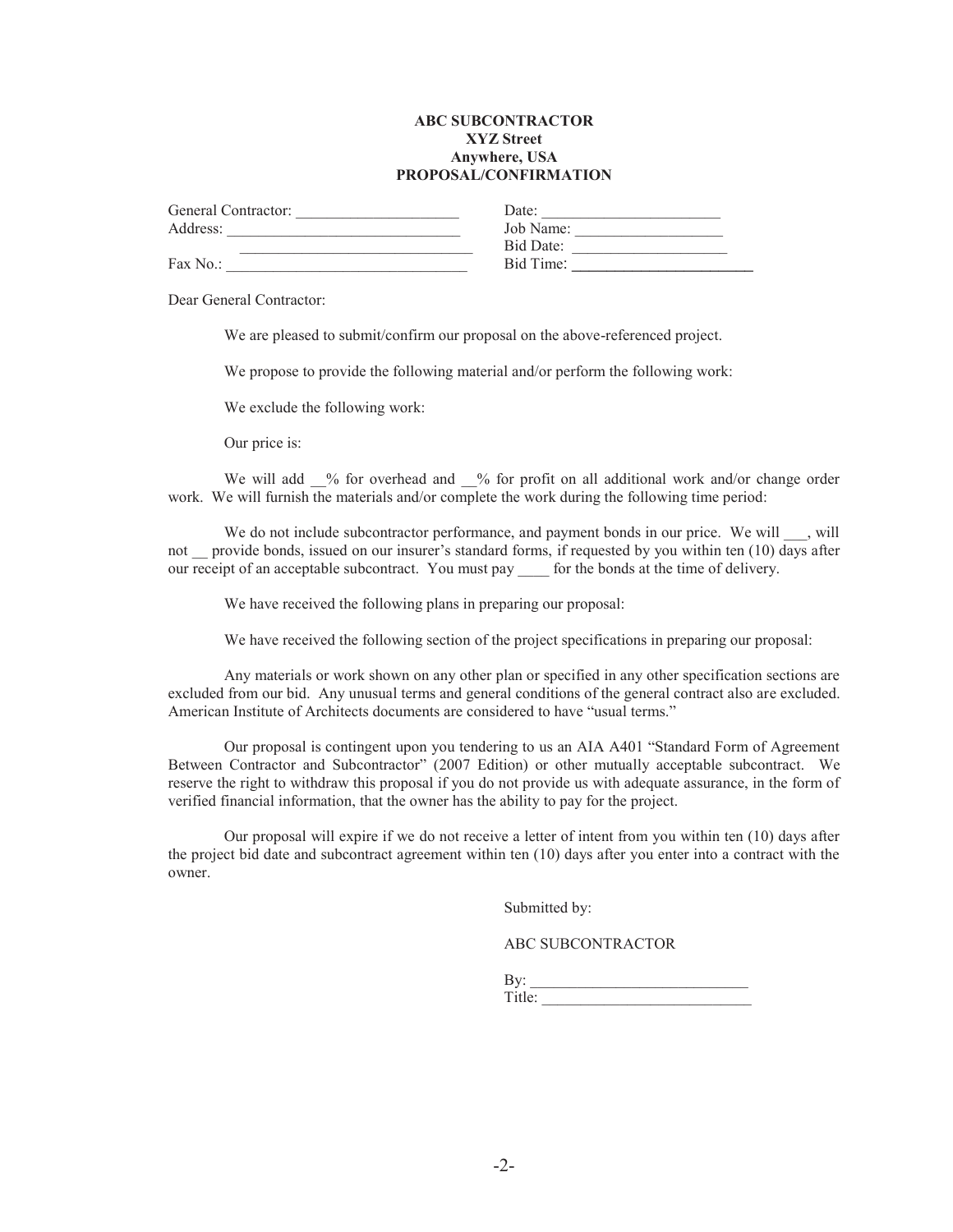## **REQUEST OF CONTRACT DOCUMENT LETTER**

January 25, 2013

Mr. John Kidney Bean Construction Co. 1234 First St. Waterless, FL 10209

> PROJECT – Flushing WWTP SUBJECT – Request for contract documents

Dear Mr. Kidney:

We have reviewed the Subcontract for this project.

The Subcontract incorporates, by reference, other documents that contain obligations in addition to the terms of the Subcontract. If it is your intention that this company be bound by these documents, then we must have copies for our review.

Please send copies of all documents referred to in the Subcontract that you claim will bind this company.

Sincerely,

A.C. Current

cc: File Jack Sparks Ben Short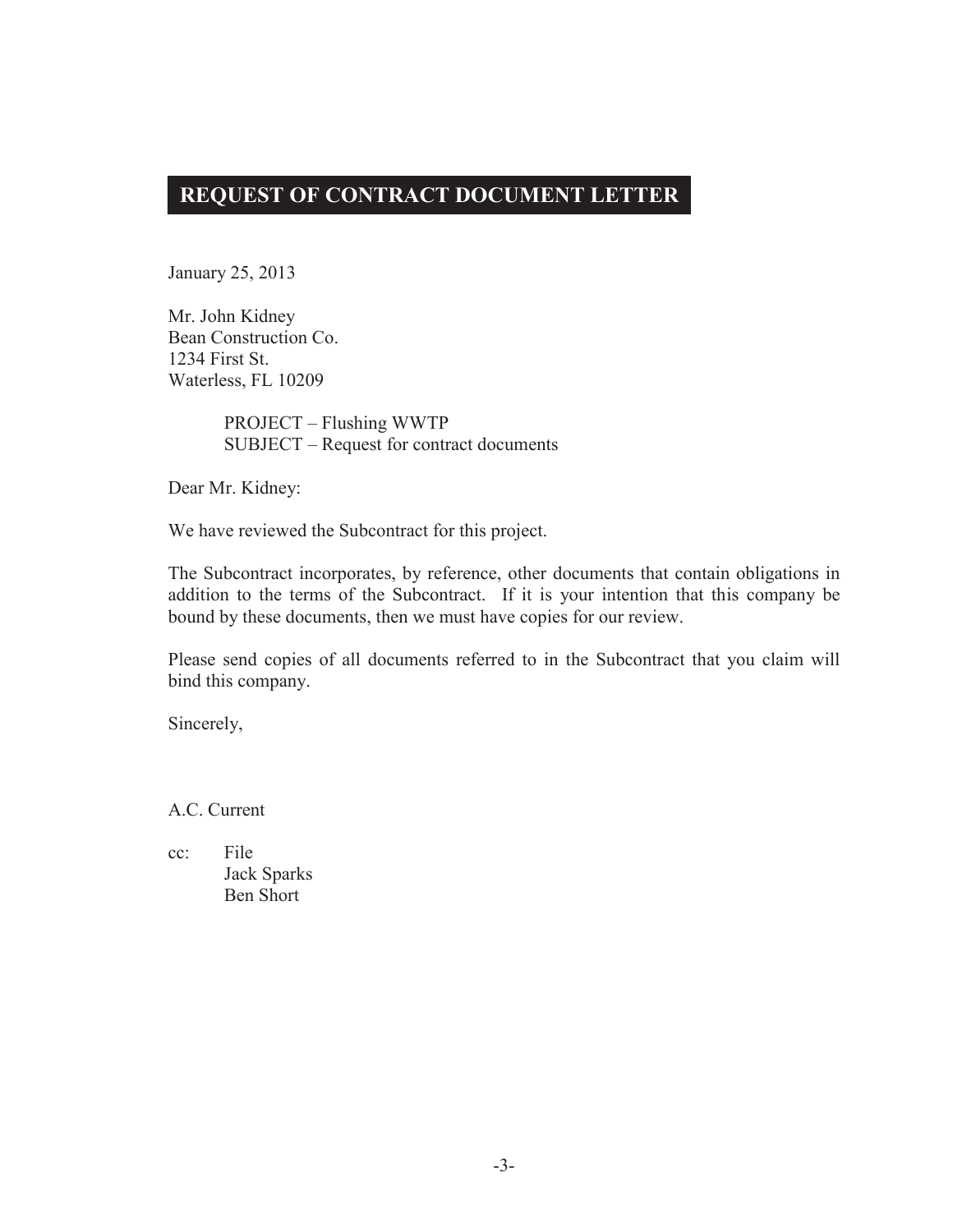## **CHANGE ORDER COST PROPOSAL**

| $\boxed{101}$<br><u> 1989 - Johann John Stone, mars and deutscher Stone (1989), deutscher Stone (1989), der der Stone (1989), der</u>                                                                                                                                                                                                                                                                                                                                     |           |
|---------------------------------------------------------------------------------------------------------------------------------------------------------------------------------------------------------------------------------------------------------------------------------------------------------------------------------------------------------------------------------------------------------------------------------------------------------------------------|-----------|
| Attention:                                                                                                                                                                                                                                                                                                                                                                                                                                                                |           |
| Date:                                                                                                                                                                                                                                                                                                                                                                                                                                                                     |           |
| $\text{Job:}$<br>Our Job No.:<br>Contract No.:                                                                                                                                                                                                                                                                                                                                                                                                                            |           |
| WE HAVE RECEIVED AND REVIEWED YOUR PROPOSED CHANGE                                                                                                                                                                                                                                                                                                                                                                                                                        |           |
| WE PROPOSE TO FURNISH ALL MATERIAL, LABOR AND SUPERVISION FOR THE<br>EXECUTION OF THE WORK COVERED BY THIS CHANGE FOR THE LUMP SUM<br>OF $\mathsf{\$}$ _________.                                                                                                                                                                                                                                                                                                         |           |
| IN ORDER TO INCORPORATE THIS CHANGE, WE ESTIMATE THAT WE WILL<br>REQUIRE ADDITIONAL TIME FOR COMPLETION AND HAVE BASED OUR PROPOSAL<br>UPON RECEIVING CALENDAR DAYS EXTENSION.                                                                                                                                                                                                                                                                                            |           |
| THIS PROPOSAL IS FIRM FOR ACCEPTANCE WITHIN __ DAYS. WE CANNOT<br>PROCEED WITH WORK COVERED BY THE PROPOSED CHANGE UNTIL WE ARE SO<br>DIRECTED IN WRITING APPROVING COSTS, OR UNTIL WE RECEIVE YOUR CHANGE<br>AUTHORIZATION, WHICH MUST BE WITHIN THE ABOVE TIME LIMIT TO PREVENT<br>ADDITIONAL COSTS.                                                                                                                                                                    |           |
| EXCEPTION TAKEN AND ITEMS OF DIRECT COSTS NOT INCLUDED ARE                                                                                                                                                                                                                                                                                                                                                                                                                |           |
| THIS PROPOSAL IS BASED SOLELY ON THE USUAL COST ELEMENT SUCH AS<br>LABOR, MATERIAL, AND NORMAL MARKUPS AND DOES NOT INCLUDE ANY<br>AMOUNT FOR ADDITIONAL CHANGES IN THE SEQUENCE OF WORK. DELAYS,<br>DISRUPTION,<br>RESCHEDULING,<br><b>EXTENDED</b><br><b>OVERHEAD,</b><br>ACCELERATION AND/OR IMPACT COSTS, AND THE RIGHT IS EXPRESSLY<br>RESERVED TO MAKE CLAIM FOR ANY AND ALL OF THESE AND RELATED ITEMS<br>OF COSTS PRIOR TO ANY FINAL SETTLEMENT OF THIS CONTRACT. | OVERTIME, |

ABC CONTRACTORS, INC. \_\_\_\_\_\_\_\_\_\_\_\_\_\_\_\_\_\_\_\_\_\_\_\_\_\_\_\_\_\_\_\_\_\_\_\_\_\_\_\_\_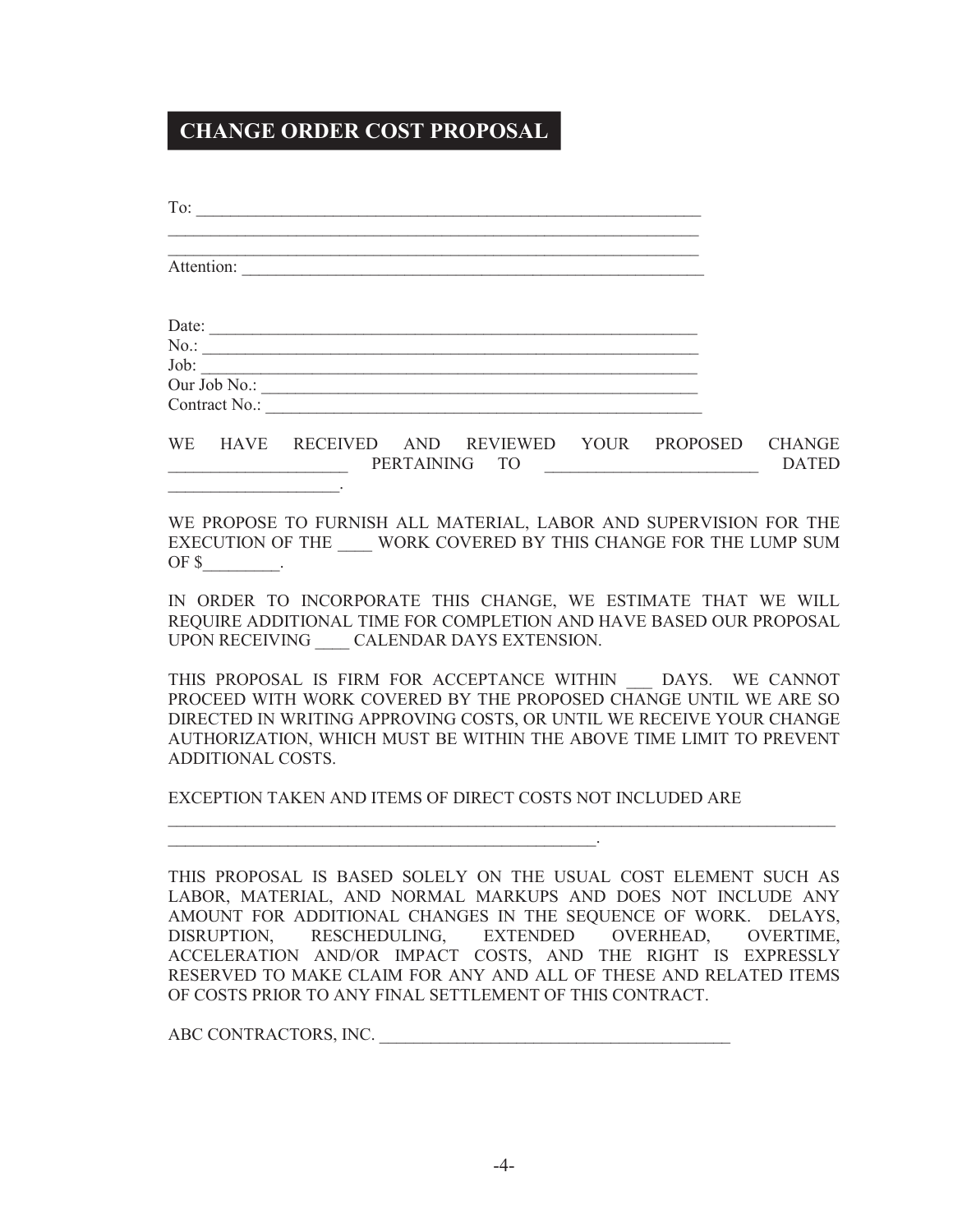## **REQUEST FOR CHANGE LETTER**

January 25, 2013

Mr. John Kidney Bean Construction Co. 1234 First St. Waterless, FL 10209

> PROJECT – Flushing WWTP SUBJECT – Request for changes DESCRIPTION OF CHANGES – Feeder to Panel A

Dear. Mr. Kidney:

We acknowledge receipt of the above change request. We are proceeding with pricing of this change and its impact on the schedule. This change may require additional time for submittal and acquiring materials.

We understand that we have been directed to proceed with this work at this time. We shall only proceed with the work when a change order has been received stating that this work is extra, that we are entitled to an adjustment in the subcontract price and/or time, and that we are to proceed with the extra work.

Sincerely,

A.C. Current

cc File Jack Sparks Ben Short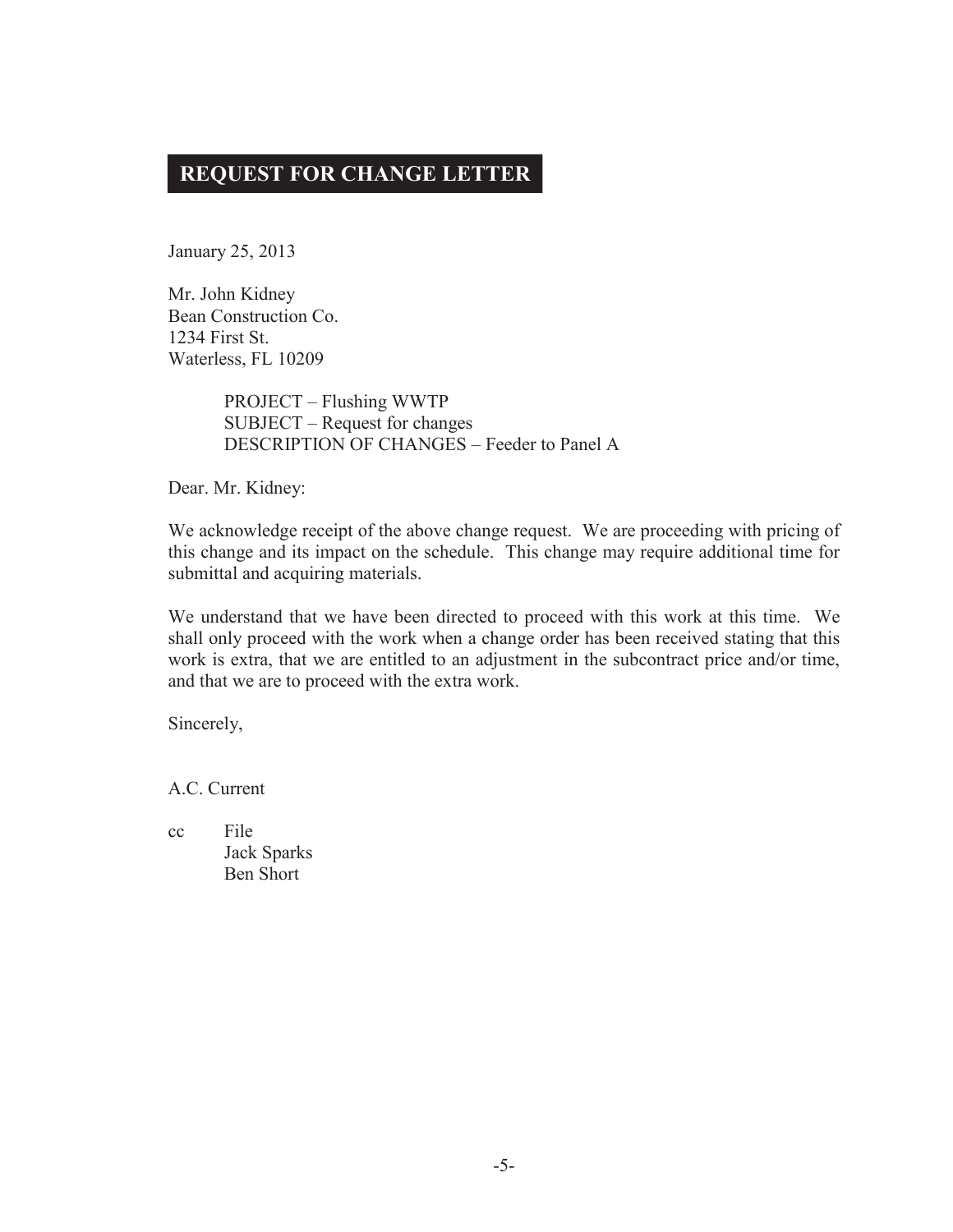## **VERBAL ORDERS LETTERS**

January 25, 2013

Mr. John Kidney Bean Construction Co. 1234 First Street Waterless, FL 10209

> PROJECT – Flushing WWTP SUBJECT – Verbal Orders to do Extra Work DESCRIPTION OF WORK – Add Five (5) type A Fixtures

Dear Mr. Kidney:

This letter confirms that you have directed us to immediately proceed to perform the above described extra work. We will perform this extra work without a written change order in reliance upon your promise that we will be paid for this extra work. A formal change order submittal form will be sent when all pricing information is available.

We are proceeding with the work and expect payment in full. If this is not your understanding, please contact me immediately.

Sincerely,

A.C. Current

cc: File Jack Sparks Ben Short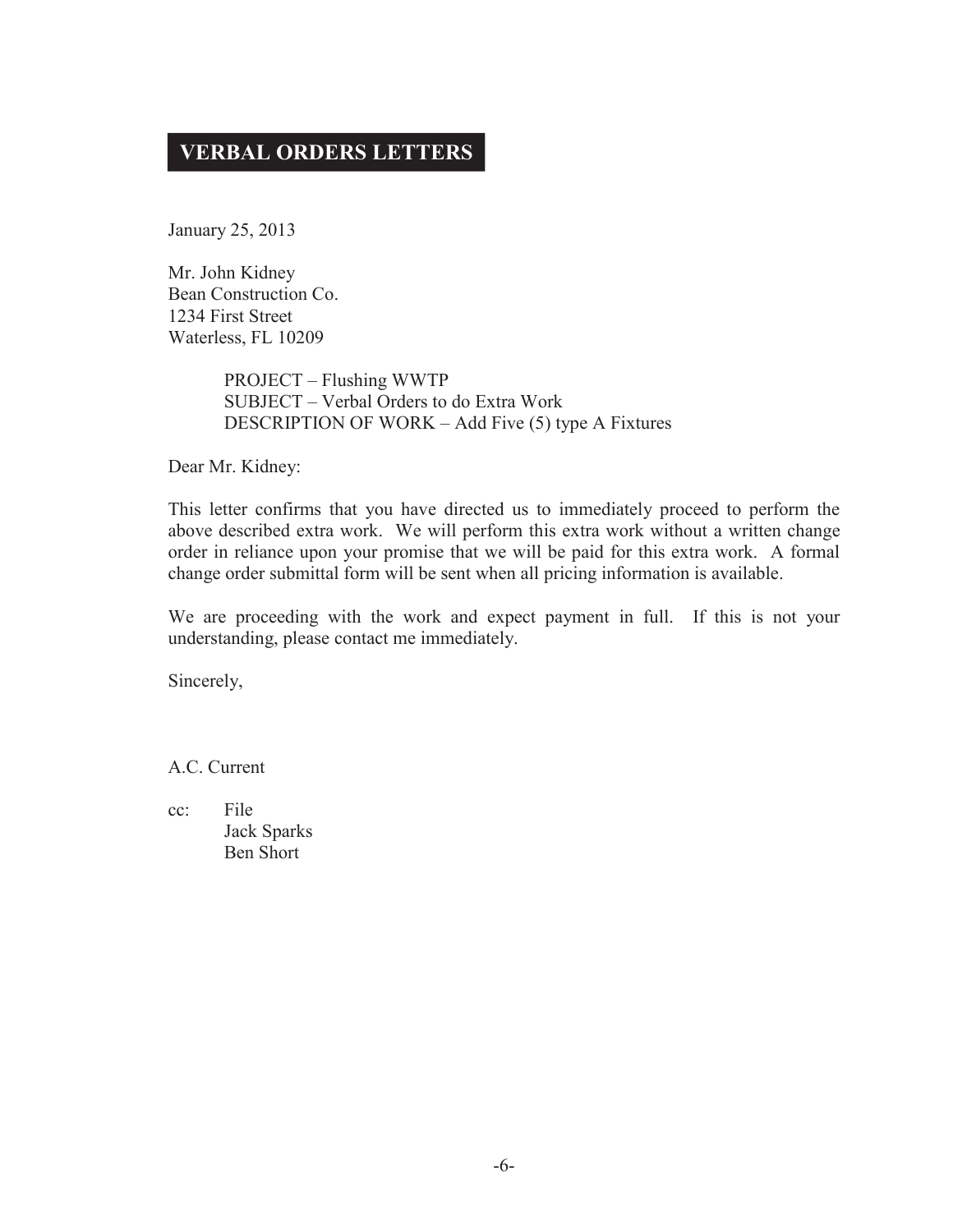## ABC SUBCONTRACTOR XYZ Street Anywhere, USA

## **WORK AUTHORIZATION**

| Project:            | Date:               |
|---------------------|---------------------|
| Subcontract Job No: | Work Authorized By: |
| To:                 | Title:              |
|                     |                     |

 $\_$  . The contribution of the contribution of the contribution of the contribution of  $\mathcal{L}_\text{max}$ 

 $\mathcal{L}_\mathcal{L} = \{ \mathcal{L}_\mathcal{L} = \{ \mathcal{L}_\mathcal{L} = \{ \mathcal{L}_\mathcal{L} = \{ \mathcal{L}_\mathcal{L} = \{ \mathcal{L}_\mathcal{L} = \{ \mathcal{L}_\mathcal{L} = \{ \mathcal{L}_\mathcal{L} = \{ \mathcal{L}_\mathcal{L} = \{ \mathcal{L}_\mathcal{L} = \{ \mathcal{L}_\mathcal{L} = \{ \mathcal{L}_\mathcal{L} = \{ \mathcal{L}_\mathcal{L} = \{ \mathcal{L}_\mathcal{L} = \{ \mathcal{L}_\mathcal{$ 

 $\blacksquare$   $\blacksquare$   $\blacksquare$   $\blacksquare$   $\blacksquare$   $\blacksquare$   $\blacksquare$   $\blacksquare$   $\blacksquare$   $\blacksquare$   $\blacksquare$   $\blacksquare$   $\blacksquare$   $\blacksquare$   $\blacksquare$   $\blacksquare$   $\blacksquare$   $\blacksquare$   $\blacksquare$   $\blacksquare$   $\blacksquare$   $\blacksquare$   $\blacksquare$   $\blacksquare$   $\blacksquare$   $\blacksquare$   $\blacksquare$   $\blacksquare$   $\blacksquare$   $\blacksquare$   $\blacksquare$   $\blacks$ 

You have authorized \_\_, directed \_\_ us to perform the following additional work:

We have incurred the following job costs:

| Labor |       |         | Material |             |          |
|-------|-------|---------|----------|-------------|----------|
| Name  | Craft | # Hours | Rate     | Description | Quantity |
|       |       |         |          |             |          |
|       |       |         |          |             |          |
|       |       |         |          |             |          |
|       |       |         |          |             |          |
|       |       |         |          |             |          |
|       |       |         |          |             |          |
|       |       |         |          |             |          |

| Equipment and Tools |         |             |      |  |  |
|---------------------|---------|-------------|------|--|--|
| Description         | $T$ ime | Description | Time |  |  |
|                     |         |             |      |  |  |
|                     |         |             |      |  |  |
|                     |         |             |      |  |  |

 $\mathcal{L}_\mathcal{L} = \{ \mathcal{L}_\mathcal{L} = \{ \mathcal{L}_\mathcal{L} = \{ \mathcal{L}_\mathcal{L} = \{ \mathcal{L}_\mathcal{L} = \{ \mathcal{L}_\mathcal{L} = \{ \mathcal{L}_\mathcal{L} = \{ \mathcal{L}_\mathcal{L} = \{ \mathcal{L}_\mathcal{L} = \{ \mathcal{L}_\mathcal{L} = \{ \mathcal{L}_\mathcal{L} = \{ \mathcal{L}_\mathcal{L} = \{ \mathcal{L}_\mathcal{L} = \{ \mathcal{L}_\mathcal{L} = \{ \mathcal{L}_\mathcal{$ 

**Note: Overhead and profit will be added to our bill to you.**  Remarks: \_\_\_\_\_\_\_\_\_\_\_\_\_\_\_\_\_\_\_\_\_\_\_\_\_\_\_\_\_\_\_\_\_\_\_\_\_\_\_\_\_\_\_\_\_\_\_\_\_\_\_\_\_\_\_\_\_\_\_\_\_\_\_\_\_\_\_\_\_

Subcontractor Contractor By: \_\_\_\_\_\_\_\_\_\_\_\_\_\_\_\_\_\_\_\_\_\_\_\_\_\_ By: \_\_\_\_\_\_\_\_\_\_\_\_\_\_\_\_\_\_\_\_\_\_\_\_\_\_\_\_\_

Additional work is completed \_\_ Yes \_\_ No Work authorization not signed because:

\_\_\_ Unable to contact representative

- \_\_\_ Authorized by phone
- \_\_\_ Form issued for record purposes only
- \_\_\_ Authorization in dispute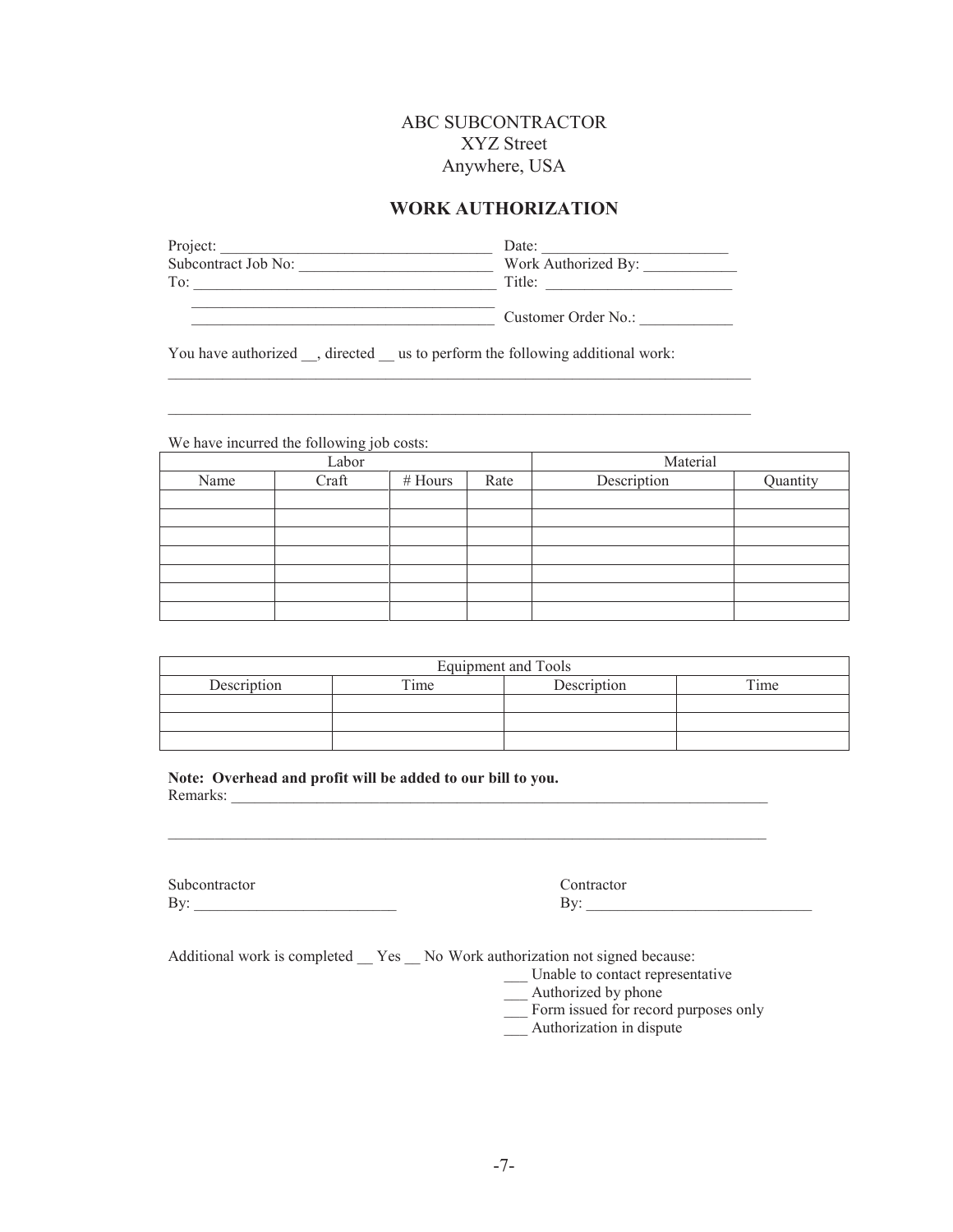## **UNDER PROTEST LETTER**

January 25, 2013

Mr. John Kidney Bean Construction Co. 1234 First St. Waterless, FL 10209

> PROJECT – Flushing WWTP SUBJECT – Proceeding with work under protest DESCRIPTION OF CHANGE – Relocation of Panel A

Dear Mr. Kidney:

This is a confirmation of your direction for our company to complete the above described work. We consider this work to be an extra to our Subcontract.

Under protest, we are proceeding as directed. We expect full payment for this additional work and reserve our right to make a claim for future payment. We do not waive our rights to make a claim for this additional work by our acceptance of interim payments.

Sincerely,

A.C. Current

cc: File Jack Sparks Ben Short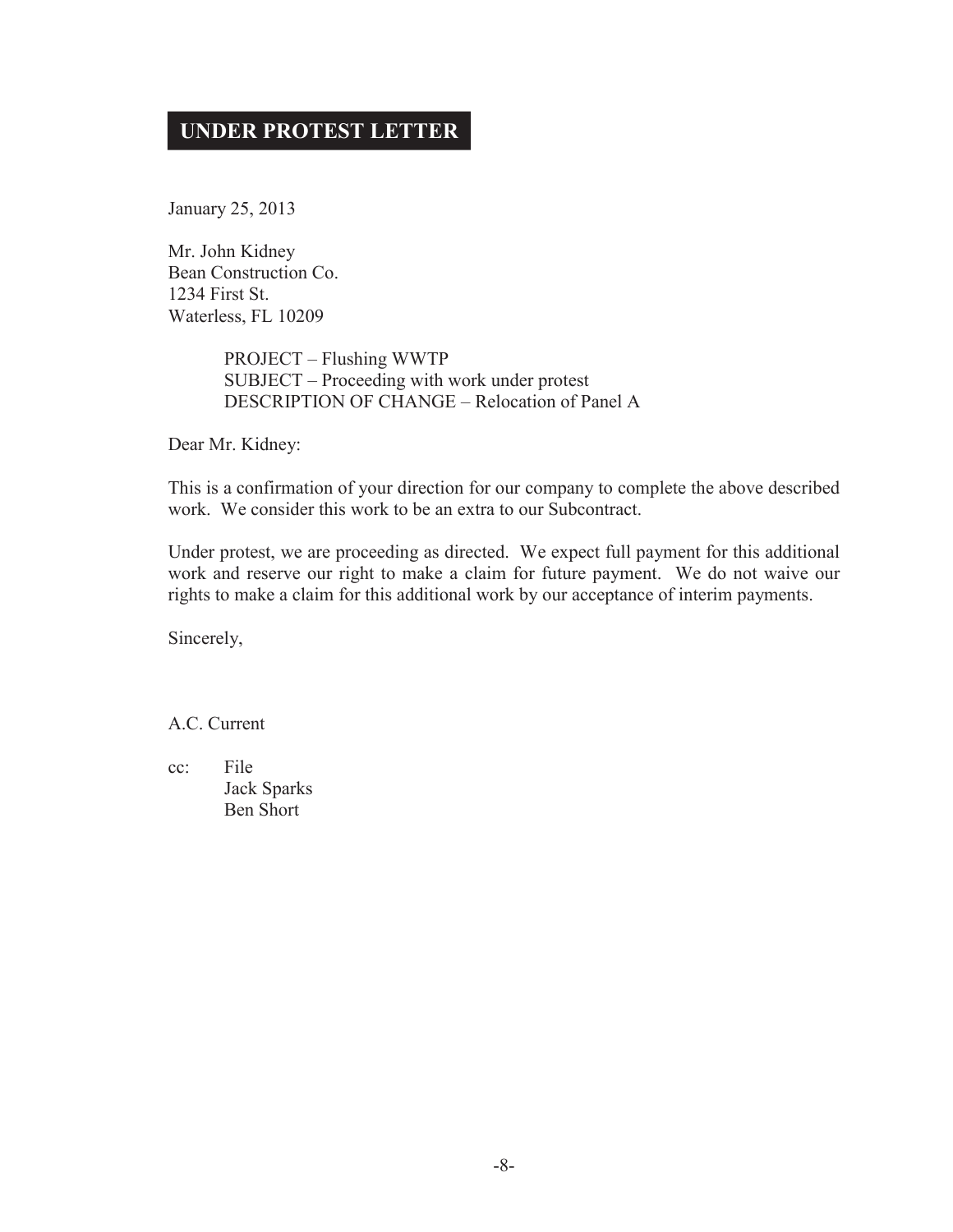## **SAMPLE LETTER TO THE OWNER REGARDING ACKNOWLEDGEMENT OF ACTUAL WORK PERFORMED**

January 25, 2013

To: (The Owner)

 RE: Project No.: Project Title: (Change File No.) Acknowledgement of actual work performed

Dear Mr. (Ms.):

 Per your direction of (date), we are proceeding with the subject work under protest, in the interest of job progress.

 We will be preparing Time and Material Tickets to document the actual work performed, along with all resources used. They will be presented each day to your onsite representative for signature. We recognize that the signature at this time will only acknowledge the facts of the information contained in the respective  $T \& M$  tickets, and does *not* indicate acceptance by you of the responsibility for the work at this time.

Very truly yours,

Project Manager

Cc: Owner Field Representative Architect File: (Change File)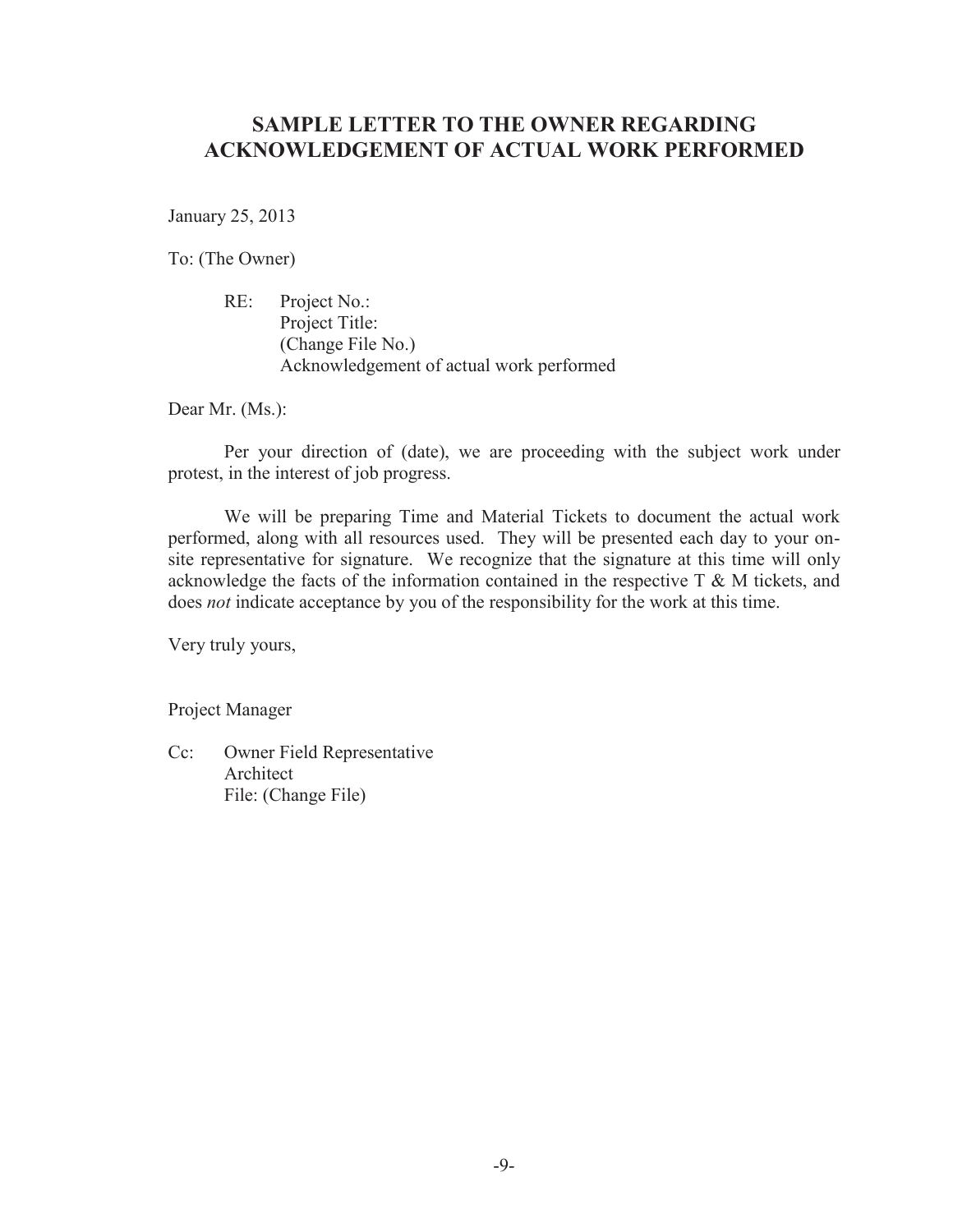## **SAMPLE TIME AND MATERIAL FORM**

Bill To: \_\_\_\_\_\_\_\_\_\_\_\_\_\_\_\_\_\_\_\_\_\_\_\_\_\_\_\_ Date \_\_\_\_\_\_\_\_\_\_\_\_\_\_\_\_\_\_\_\_\_\_\_\_

\_\_\_\_\_\_\_\_\_\_\_\_\_\_\_\_\_\_\_\_\_\_\_\_\_\_\_\_ Project \_\_\_\_\_\_\_\_\_\_\_\_\_\_\_\_\_\_\_\_\_\_

Description of Work

| Date        |
|-------------|
| Project     |
| Project No. |

\_\_\_\_\_\_\_\_\_\_\_\_\_\_\_\_\_\_\_\_\_\_\_\_\_\_\_\_\_\_\_\_\_\_ Authorized by \_\_\_\_\_\_\_\_\_\_\_\_\_\_\_\_\_

## **LABOR**

| Date | Employee | Work Performed | Hours<br><b>OT</b><br><b>REG</b> | Rate | Amount |
|------|----------|----------------|----------------------------------|------|--------|
|      |          |                |                                  |      |        |
|      |          |                |                                  |      |        |
|      |          |                |                                  |      |        |
|      |          |                |                                  |      |        |
|      |          |                |                                  |      |        |
|      |          |                |                                  |      |        |

## **MATERIALS**

| Date | Description | Quant. | Unit Price | Amount |
|------|-------------|--------|------------|--------|
|      |             |        |            |        |
|      |             |        |            |        |
|      |             |        |            |        |
|      |             |        |            |        |
|      |             |        |            |        |
|      |             |        |            |        |

## **EQUIPMENT**

| Date | Quant. | Type/size | Work Performed | Hours | Rate | Amount |
|------|--------|-----------|----------------|-------|------|--------|
|      |        |           |                |       |      |        |
|      |        |           |                |       |      |        |
|      |        |           |                |       |      |        |
|      |        |           |                |       |      |        |
|      |        |           |                |       |      |        |
|      |        |           |                |       |      |        |

Prepared by: Accepted by:

**Total\_\_\_\_\_\_\_\_\_\_\_\_\_\_\_\_\_\_\_**

\_\_\_\_\_\_\_\_\_\_\_\_\_\_\_\_\_\_\_\_\_\_\_\_\_\_ \_\_\_\_\_\_\_\_\_\_\_\_\_\_\_\_\_\_\_\_\_ Date \_\_\_\_\_\_\_\_\_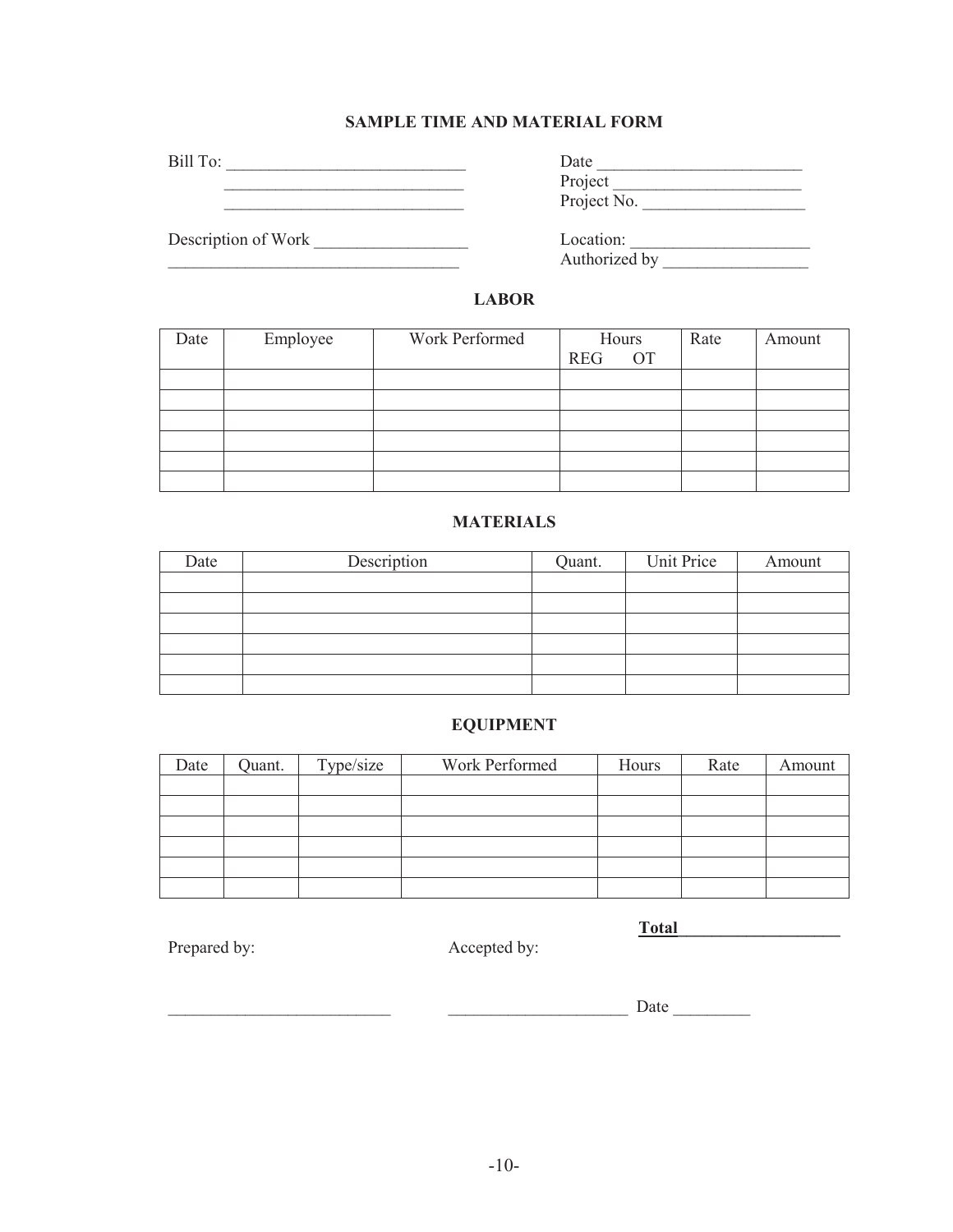### **DAILY FIELD REPORT**

Page 1 of

| Project:        | No. | Date:     |      |     |
|-----------------|-----|-----------|------|-----|
| Location:       |     | Weather:  |      |     |
| Superintendent: |     | Temp: 8AM | -1PM | 4PM |

## **STAFF**

| Name | Classification | Name | Classification |
|------|----------------|------|----------------|
|      |                |      |                |
|      |                |      |                |
|      |                |      |                |
|      |                |      |                |

### **EQUIPMENT**

| Quant. | Type/Size | Work/Idle | Work Performed | Arrival | Departure |
|--------|-----------|-----------|----------------|---------|-----------|
|        |           |           |                |         |           |
|        |           |           |                |         |           |
|        |           |           |                |         |           |
|        |           |           |                |         |           |
|        |           |           |                |         |           |
|        |           |           |                |         |           |
|        |           |           |                |         |           |
|        |           |           |                |         |           |
|        |           |           |                |         |           |
|        |           |           |                |         |           |

## VISITORS / CONVERSATIONS / MEETINGS

<u> 1989 - Johann Stoff, deutscher Stoffen und der Stoffen und der Stoffen und der Stoffen und der Stoffen und de</u>

<u> 1989 - Johann Stoff, amerikansk politiker (d. 1989)</u> <u> 1989 - Johann Stoff, deutscher Stoffen und der Stoffen und der Stoffen und der Stoffen und der Stoffen und de</u> <u> 1989 - An Dùbhlachd an Dùbhlachd ann an Dùbhlachd ann an Dùbhlachd ann an Dùbhlachd ann an Dùbhlachd ann an Dù</u>

#### REQUIRED MATERIALS / INFORMATION

| Item | Requested from | Company | Promised by |
|------|----------------|---------|-------------|
|      |                |         |             |
|      |                |         |             |
|      |                |         |             |
|      |                |         |             |
|      |                |         |             |
|      |                |         |             |

Project Manager

Superintendent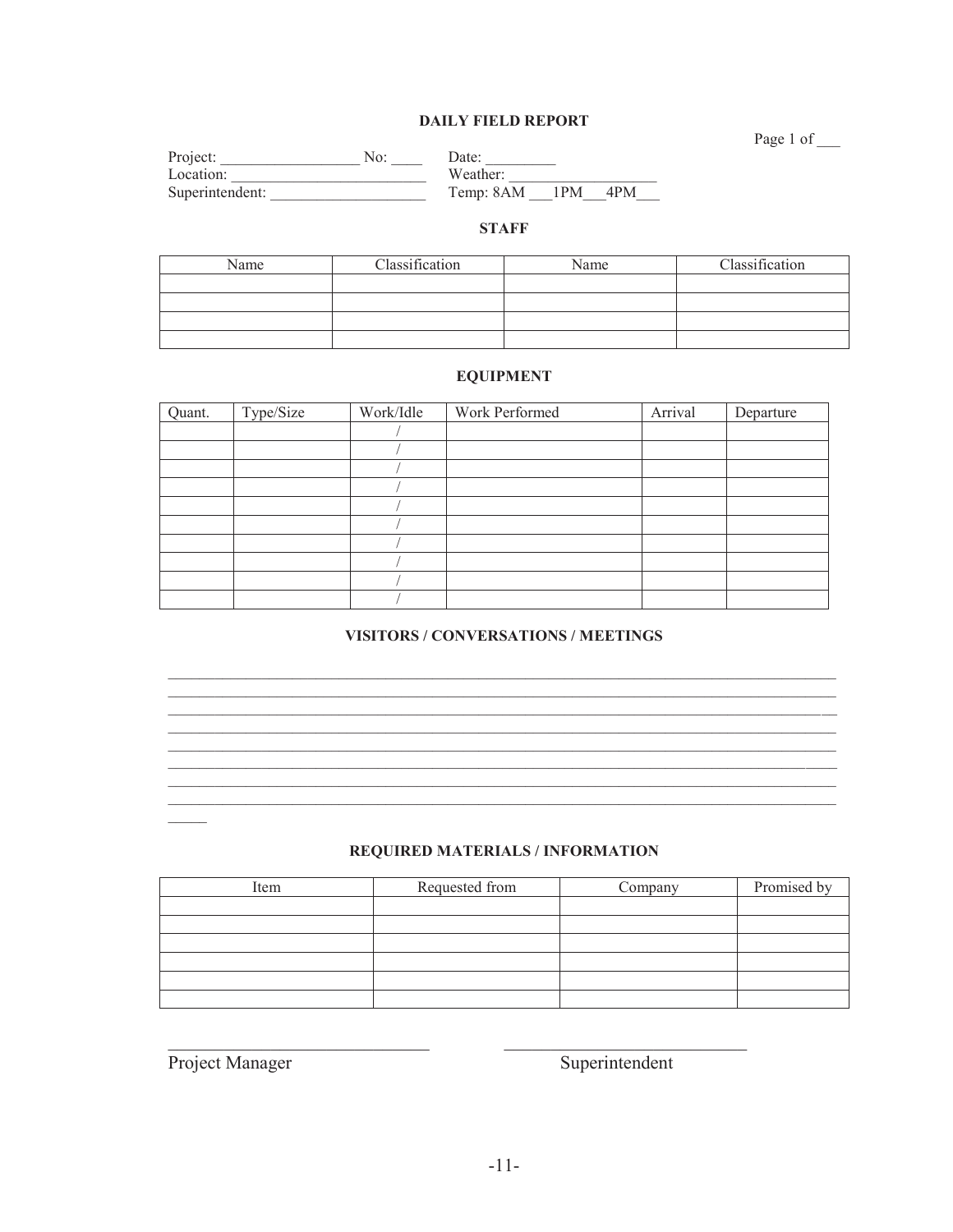## **DAILY FIELD REPORT (continued)**

Page  $\_\_$  of  $\_\_$ 

## FIELD WORK REPORT

| Quant. | Classification | Sub | Description and Location of Work | CO# |
|--------|----------------|-----|----------------------------------|-----|
|        |                |     |                                  |     |
|        |                |     |                                  |     |
|        |                |     |                                  |     |
|        |                |     |                                  |     |
|        |                |     |                                  |     |
|        |                |     |                                  |     |
|        |                |     |                                  |     |
|        |                |     |                                  |     |
|        |                |     |                                  |     |
|        |                |     |                                  |     |
|        |                |     |                                  |     |
|        |                |     |                                  |     |
|        |                |     |                                  |     |
|        |                |     |                                  |     |
|        |                |     |                                  |     |
|        |                |     |                                  |     |
|        |                |     |                                  |     |
|        |                |     |                                  |     |
|        |                |     |                                  |     |
|        |                |     |                                  |     |
|        |                |     |                                  |     |
|        |                |     |                                  |     |
|        |                |     |                                  |     |
|        |                |     |                                  |     |
|        |                |     |                                  |     |
|        |                |     |                                  |     |
|        |                |     |                                  |     |
|        |                |     |                                  |     |
|        |                |     |                                  |     |
|        |                |     |                                  |     |
|        |                |     |                                  |     |
|        |                |     |                                  |     |
|        |                |     |                                  |     |
|        |                |     |                                  |     |
|        | Total          |     |                                  |     |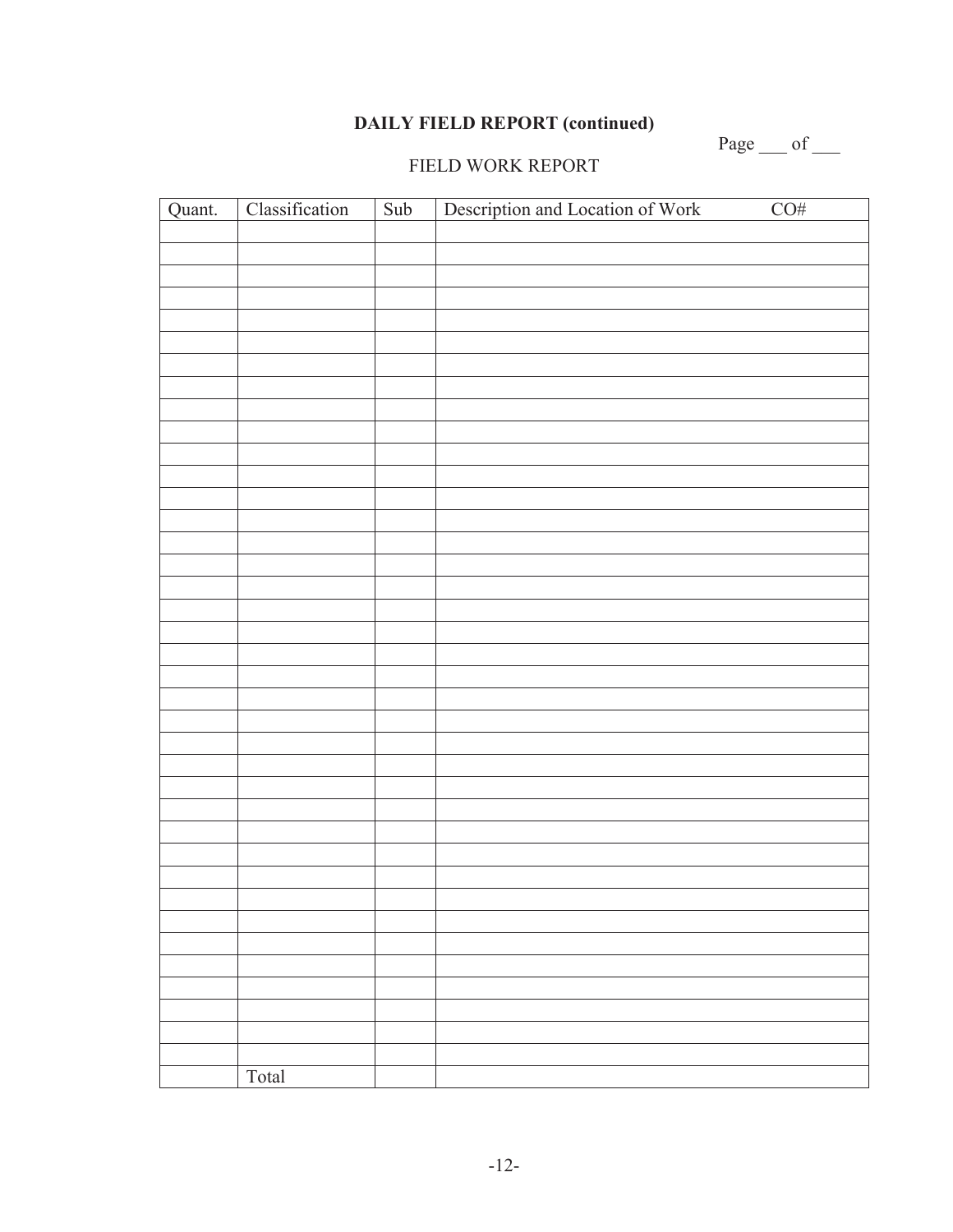## **FIELD PAYROLL REPORT FORM**

Project: \_\_\_\_\_\_\_\_\_\_\_\_\_\_\_\_\_\_\_\_\_\_\_\_ No. \_\_\_\_\_\_\_\_\_\_ Week Ending \_\_\_\_\_\_\_\_\_\_\_\_\_\_

|          | Sun     |            | Mon     |            | Tue     |            | Wed     |            | Thur    |            | Fri     |            | Sat     |            | Total        |
|----------|---------|------------|---------|------------|---------|------------|---------|------------|---------|------------|---------|------------|---------|------------|--------------|
| Employee | Act. No | <b>Hrs</b> | Act. No | <b>Hrs</b> | Act. No | <b>Hrs</b> | Act. No | <b>Hrs</b> | Act. No | <b>Hrs</b> | Act. No | <b>Hrs</b> | Act. No | <b>Hrs</b> | <b>Hours</b> |
|          |         |            |         |            |         |            |         |            |         |            |         |            |         |            |              |
|          |         |            |         |            |         |            |         |            |         |            |         |            |         |            |              |
|          |         |            |         |            |         |            |         |            |         |            |         |            |         |            |              |
|          |         |            |         |            |         |            |         |            |         |            |         |            |         |            |              |
|          | Total   |            | Total   |            | Total   |            | Total   |            | Total   |            | Total   |            | Total   |            |              |
|          |         |            |         |            |         |            |         |            |         |            |         |            |         |            |              |
|          |         |            |         |            |         |            |         |            |         |            |         |            |         |            |              |
|          |         |            |         |            |         |            |         |            |         |            |         |            |         |            |              |
|          |         |            |         |            |         |            |         |            |         |            |         |            |         |            |              |
|          | Total   |            | Total   |            | Total   |            | Total   |            | Total   |            | Total   |            | Total   |            |              |
|          |         |            |         |            |         |            |         |            |         |            |         |            |         |            |              |
|          |         |            |         |            |         |            |         |            |         |            |         |            |         |            |              |
|          |         |            |         |            |         |            |         |            |         |            |         |            |         |            |              |
|          | Total   |            | Total   |            | Total   |            | Total   |            | Total   |            | Total   |            | Total   |            |              |
|          |         |            |         |            |         |            |         |            |         |            |         |            |         |            |              |
|          |         |            |         |            |         |            |         |            |         |            |         |            |         |            |              |
|          |         |            |         |            |         |            |         |            |         |            |         |            |         |            |              |
|          |         |            |         |            |         |            |         |            |         |            |         |            |         |            |              |
|          | Total   |            | Total   |            | Total   |            | Total   |            | Total   |            | Total   |            | Total   |            |              |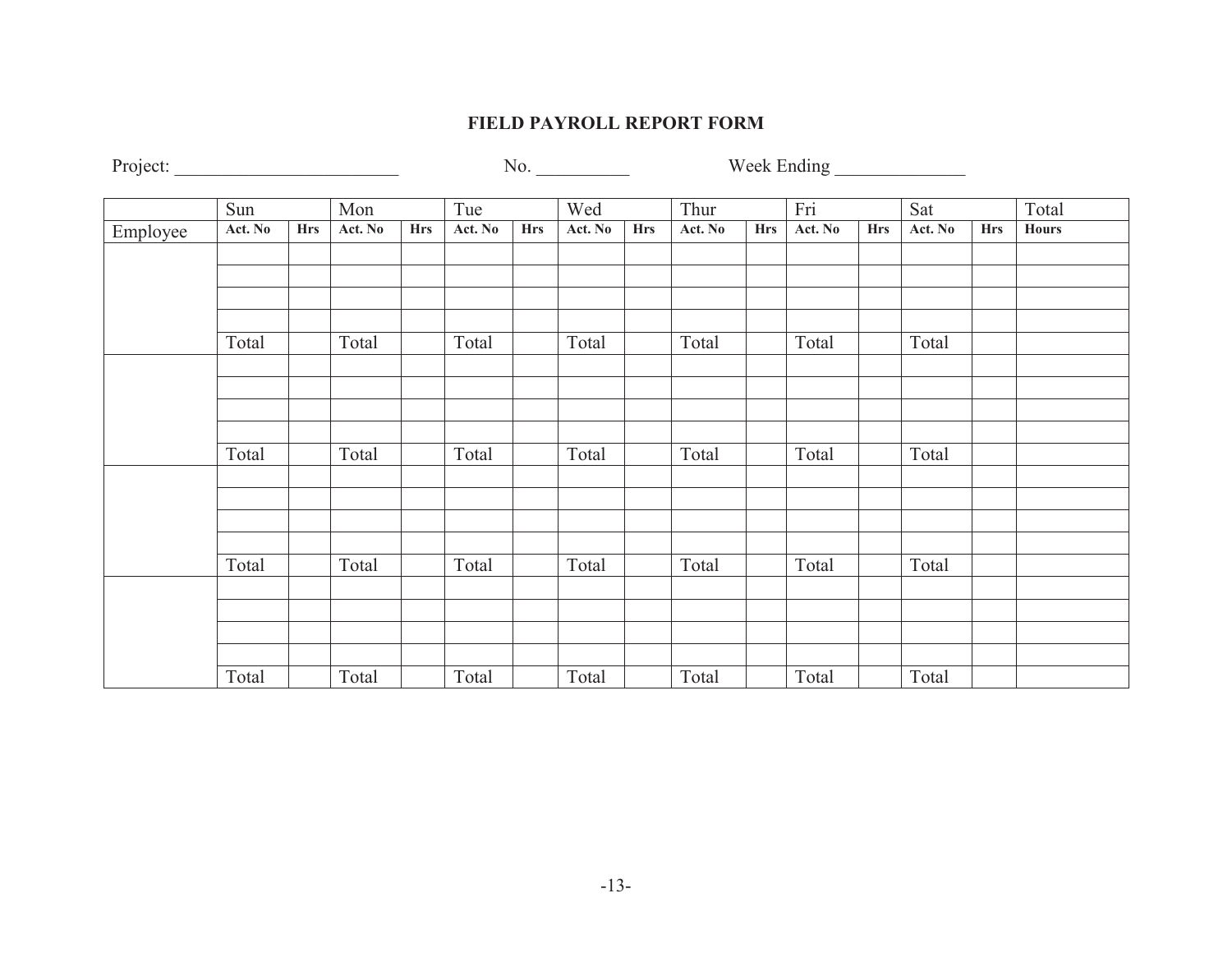## **PHOTOGRAPH LAYOUT FORM**

| Project                            | NO | Date |  |
|------------------------------------|----|------|--|
| Taken by                           |    | Time |  |
| Location                           |    |      |  |
| Orientation (indicate on Key Plan) |    |      |  |
| Remarks                            |    |      |  |
|                                    |    |      |  |

\_\_\_\_\_\_\_\_\_\_\_\_\_\_\_\_\_\_\_\_\_\_\_\_\_\_\_\_\_\_\_\_\_\_\_\_\_\_\_\_\_\_\_\_\_\_\_\_\_\_

Place photo(s) here. Assign identification numbers to multiple photos

> Draft Key Plan here and Photocopy supply of job forms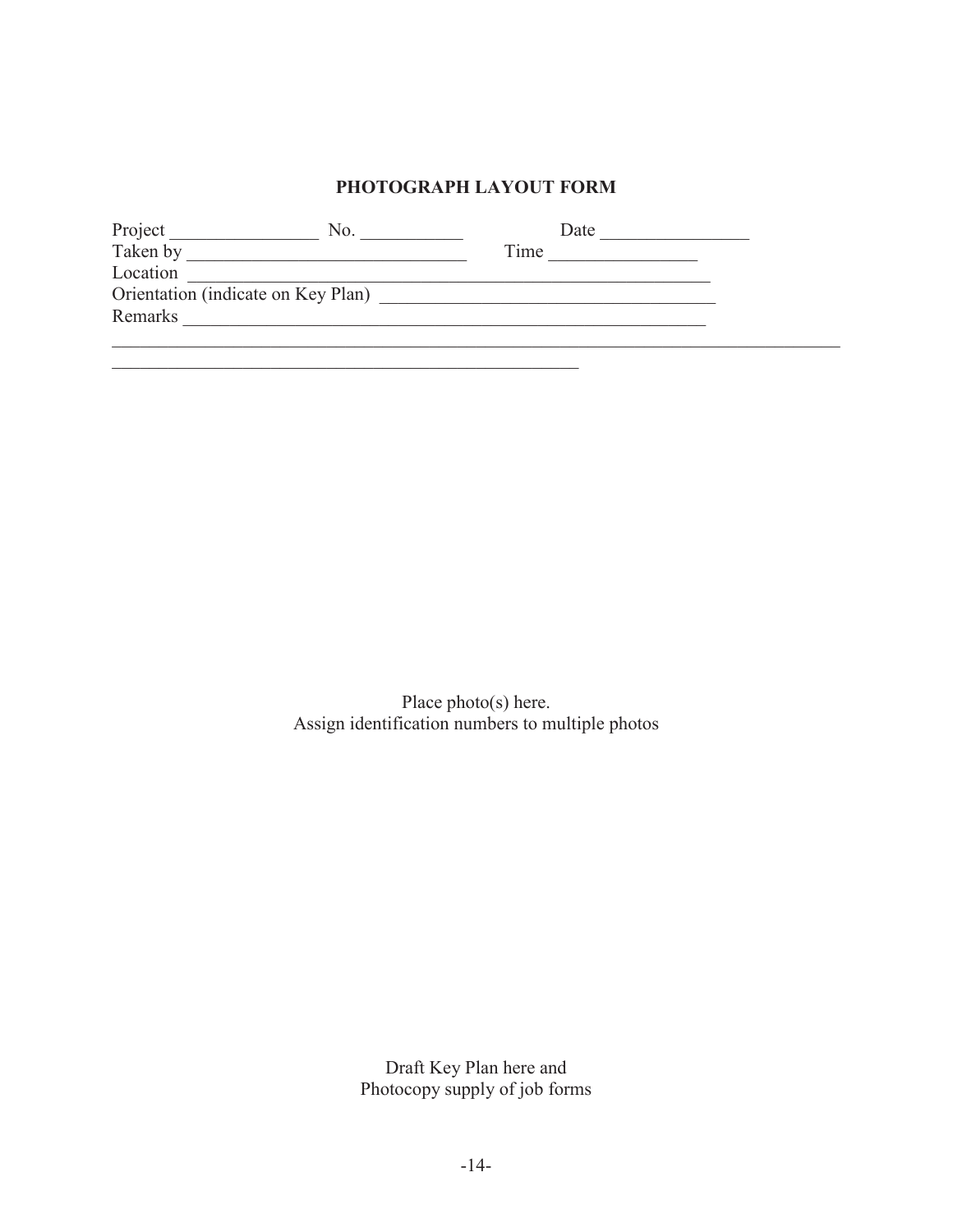## **LETTER CORRECTING JOB MINUTES**

ABC SUBCONTRACTOR XYZ STREET Anywhere, USA

January 25, 2013

Reasonable General Contractor 123 Steel Lane Somewhere, USA

## RE: Mega Project Phase I Job Meeting Minutes of October 15, 1994

Dear General Contractor:

We have reviewed the above-referenced job meeting minutes and would like to note the following additions and corrections:

The Job Superintendent for ABC Subcontractor attended this meeting. During the meeting, he requested the location of the light fixtures in Mechanical Room 2. This information is necessary in order to verify that ABC's steam piping does not conflict with the light locations. ABC expects to begin installation of this steam piping on February 14, 2006. An answer must be received before February 14, 2006.

ABC also requested that Reasonable complete the rough grading at the west end of the building. ABC expects to begin installation of site utilities in this area on February 21, 2006. Since this work is on the critical path of the Mega Project Schedule, any delay by Reasonable in providing access to ABC in this area will result in delays to ABC and to the overall completion of the Project.

Please correct the above-referenced meeting minutes to reflect these discussions.

Sincerely,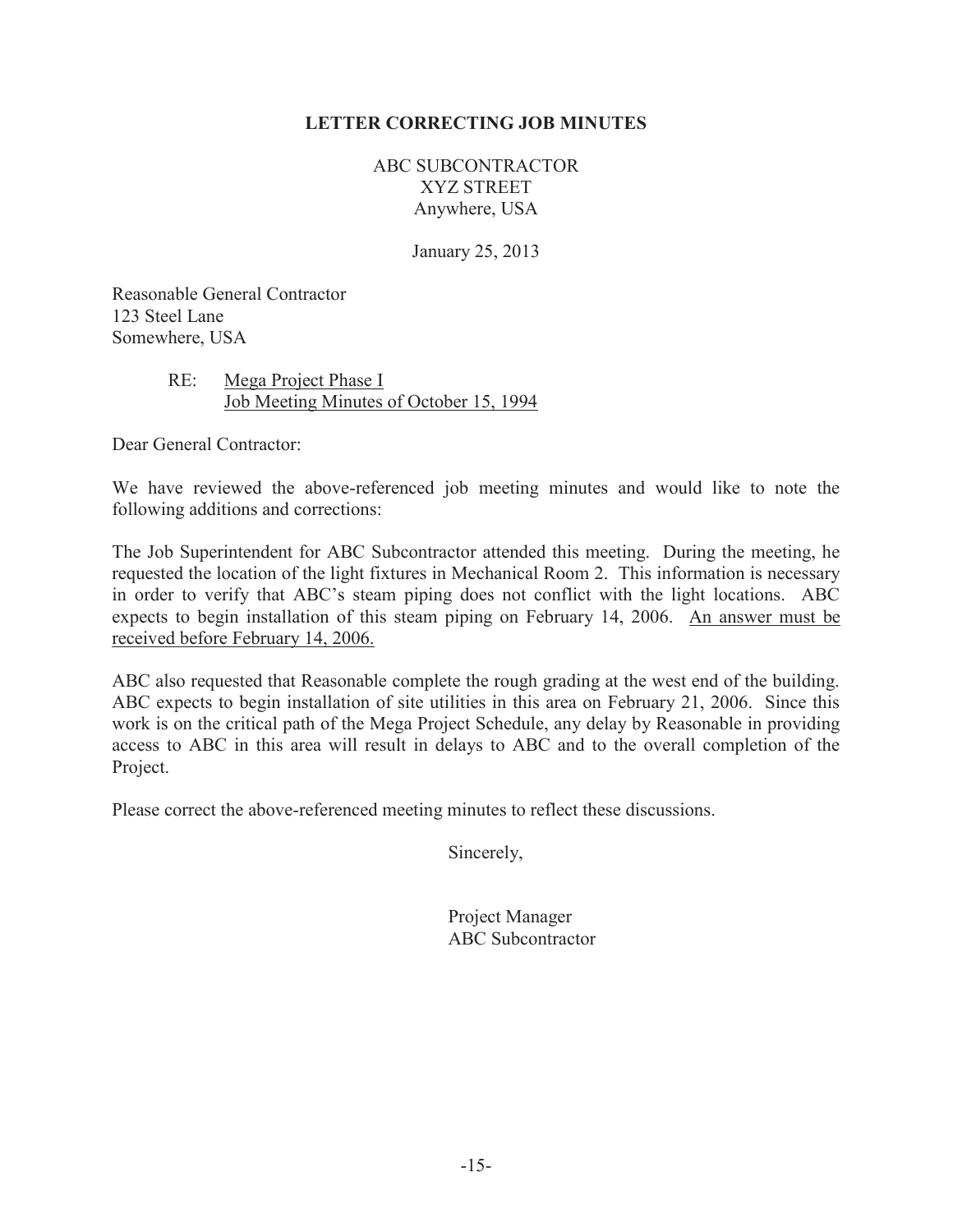## **SAMPLE LETTER TO SUBCONTRACTORS REGARDING MANDATORY JOB MEETING ATTENDANCE**

January 25, 2013

TO: (List all project subcontractors)

 RE: (Project No.) (Project Title) Mandatory Job Meeting Attendance

Gentlemen:

 Your subcontracts require your participation in regular job meetings. These meetings have been scheduled to begin on (date) and will be held on alternating (insert day of the week). During critical or problem periods, the meetings may be held weekly, as (insert the name of your company) may determine. It is your responsibility to be aware of the current job meeting schedule.

 (Name major mechanical and electrical subcontractors) are required to attend all meetings. All other subcontractors performing or about to perform work on the site are required to attend *all* meetings throughout the period of their work.

 Please note that this is not a request. Your attendance at these meetings is *mandatory*. Your failure to attend will result in excessive efforts by others to coordinate their work with yours. You will be held responsible for all information contained in the meeting minutes, including timetables, commitments, and determinations of responsibility as set forth.

Thank you for your cooperation.

Very truly yours,

Project Manager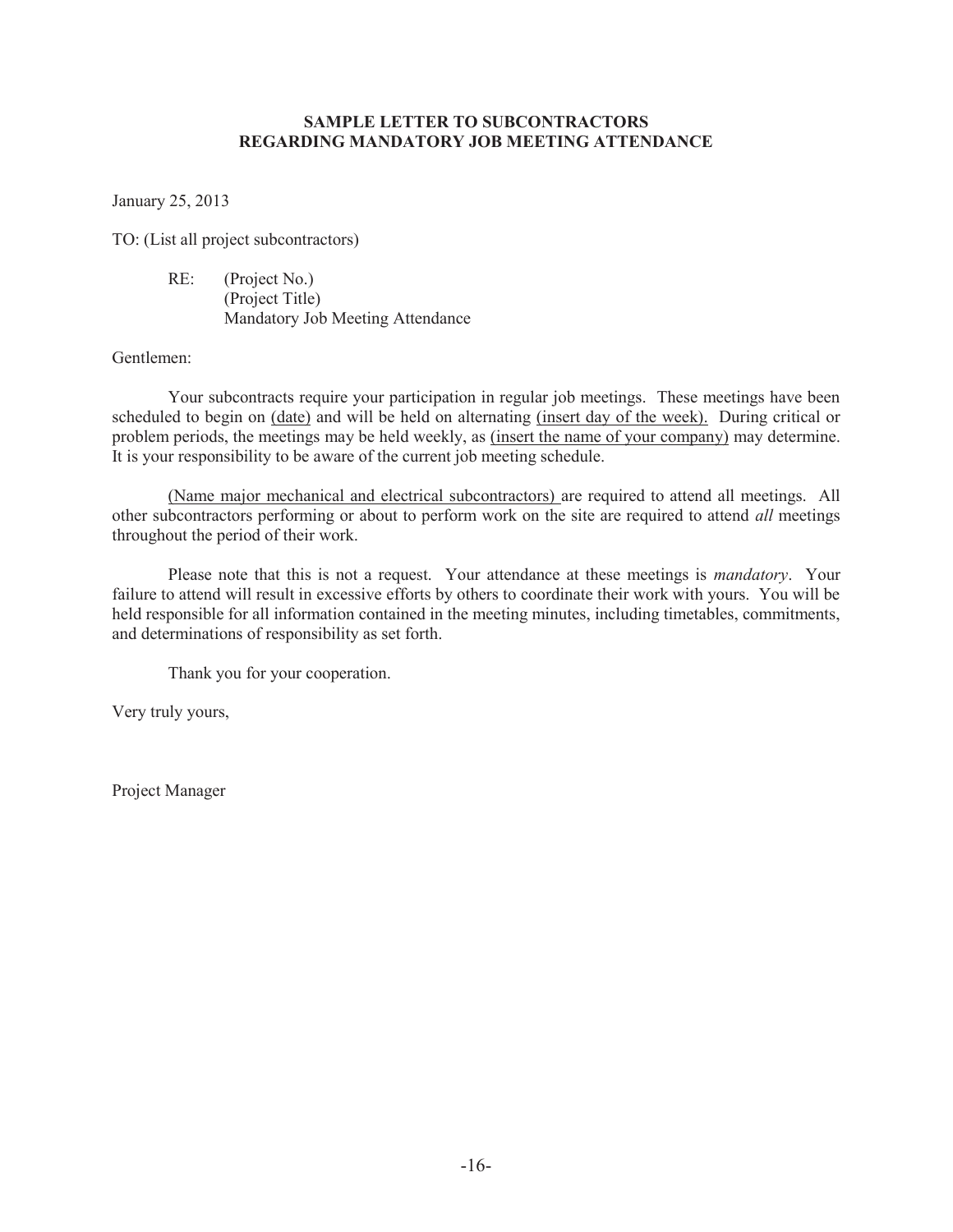## **SAMPLE LETTER TO SUBCONTRACTORS REGARDING LACK OF JOB MEETING ATTENDANCE**

January 25, 2013

To: (Subcontractor failing to attend a specific meeting)

 RE: Project No.: Project Title: Lack of job meeting attendance

Dear Mr. (Ms.):

Per our conversation this date, your failure to attend today's job meeting as required is interfering with job coordination and completion. As you know, it continues to be your responsibility to be aware of all project requirements and to accommodate them completely and in a timely manner. Please be advised that you will be held responsible for all interferences, delays, and added costs resulting from this lack of attention.

The next job meeting will be held on (insert day and date) promptly at (insert time).

Very truly yours,

Project Manager

cc: Owner Architect Subcontractor Field Representative's Immediate Superior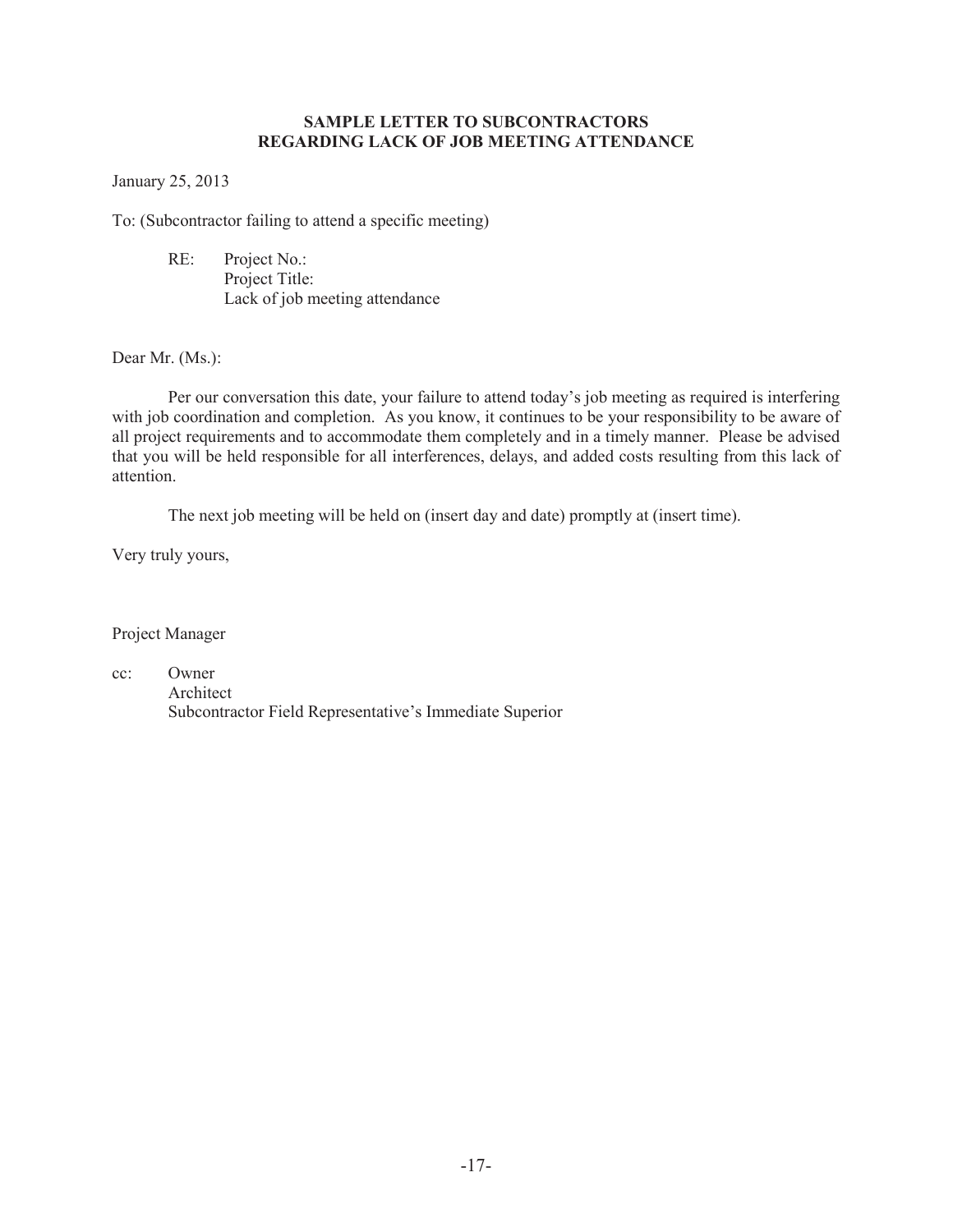## **SAMPLE JOB MEETING FORM**

Job Meeting No. \_\_\_\_\_\_\_ Page 1 of \_\_\_ Date: Project No.: Location:

|      | Present | Distribution |         |  |  |  |
|------|---------|--------------|---------|--|--|--|
| Name | Company | Name         | Company |  |  |  |
|      |         |              |         |  |  |  |
|      |         |              |         |  |  |  |
|      |         |              |         |  |  |  |
|      |         |              |         |  |  |  |
|      |         |              |         |  |  |  |
|      |         |              |         |  |  |  |
|      |         |              |         |  |  |  |
|      |         |              |         |  |  |  |

NOTICE to attendees and minutes recipients:

If any of the following items are incomplete or incorrect in any way, please notify the writer. Failure to advise of such corrections by or before the next job meeting constitutes acceptance of all information contained therein as it is represented.

| <b>SUBJECT</b> |    | <b>ACTION REQUIRED</b> |
|----------------|----|------------------------|
|                | By | Date                   |
| OLD BUSINESS   |    |                        |
|                |    |                        |
|                |    |                        |
|                |    |                        |
|                |    |                        |
|                |    |                        |
|                |    |                        |
|                |    |                        |
|                |    |                        |
|                |    |                        |
|                |    |                        |
|                |    |                        |
|                |    |                        |
|                |    |                        |
|                |    |                        |
|                |    |                        |
|                |    |                        |
|                |    |                        |
|                |    |                        |
|                |    |                        |
|                |    |                        |
|                |    |                        |
|                |    |                        |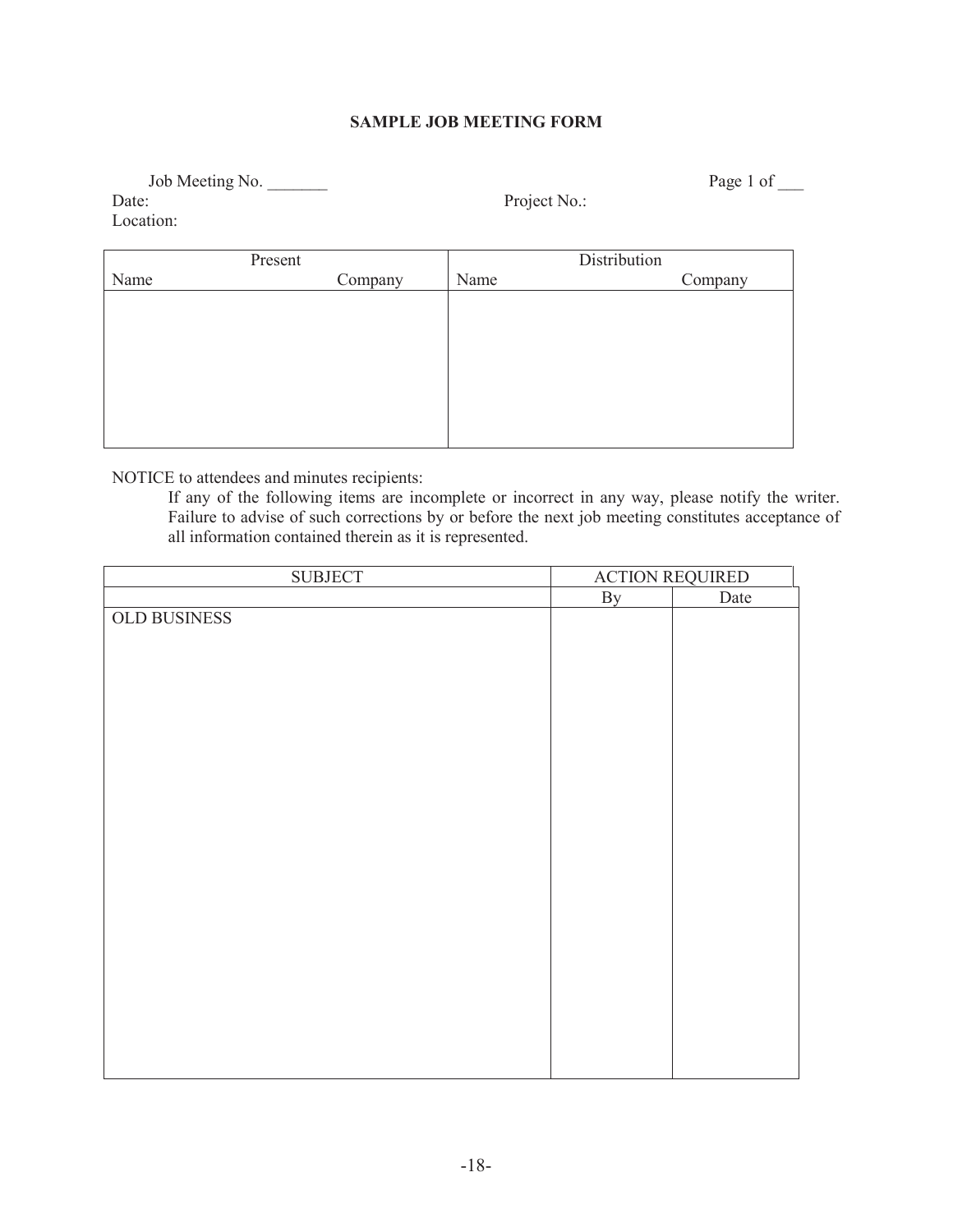| Job Meeting No. |  |
|-----------------|--|
| Date:           |  |
| Location:       |  |

Project No.:

Page 1 of  $\_\_$ 

| <b>SUBJECT</b> |    | <b>ACTION REQUIRED</b> |
|----------------|----|------------------------|
|                | By | Date                   |
|                |    |                        |
|                |    |                        |
|                |    |                        |
|                |    |                        |
|                |    |                        |
|                |    |                        |
|                |    |                        |
|                |    |                        |
|                |    |                        |
|                |    |                        |
|                |    |                        |
|                |    |                        |
|                |    |                        |
|                |    |                        |
|                |    |                        |
|                |    |                        |
|                |    |                        |
|                |    |                        |
|                |    |                        |
|                |    |                        |
|                |    |                        |
|                |    |                        |
|                |    |                        |
|                |    |                        |
|                |    |                        |
|                |    |                        |
|                |    |                        |
|                |    |                        |
|                |    |                        |
|                |    |                        |
|                |    |                        |
|                |    |                        |
|                |    |                        |
|                |    |                        |
|                |    |                        |
|                |    |                        |
|                |    |                        |
|                |    |                        |
|                |    |                        |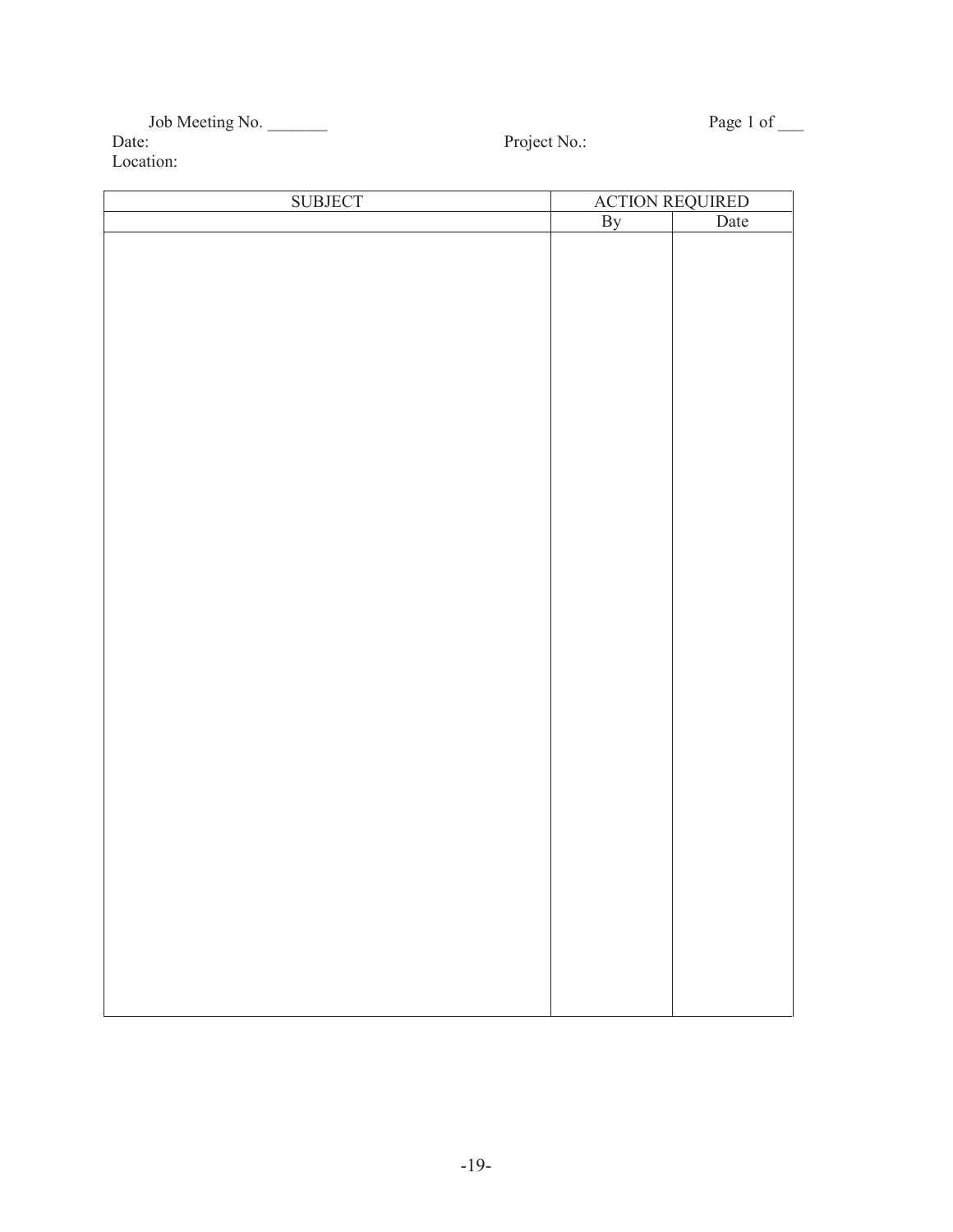## **PROGRESS SCHEDULE LETTER**

January 25, 2013

Mr. John Kidney Bean Construction Co. 1234 First St. Waterless, FL 10209

> PROJECT – Flushing WWTP SUBJECT – Progress Schedule

Dear Mr. Kidney:

We have not received the progress schedule on the above referenced project. It is our intention to provide labor and material as required to meet the start and finish dates of our work as specified in the mutually agreed schedule. Please send us the proposed schedule as soon as possible so that we may plan our work accordingly.

We look forward to a team effort on this project with a timely and profitable completion for all concerned. Please contact us if we can assist you in any way regarding the schedule.

Sincerely,

A.C. Current

cc: File Jack Sparks Ben Short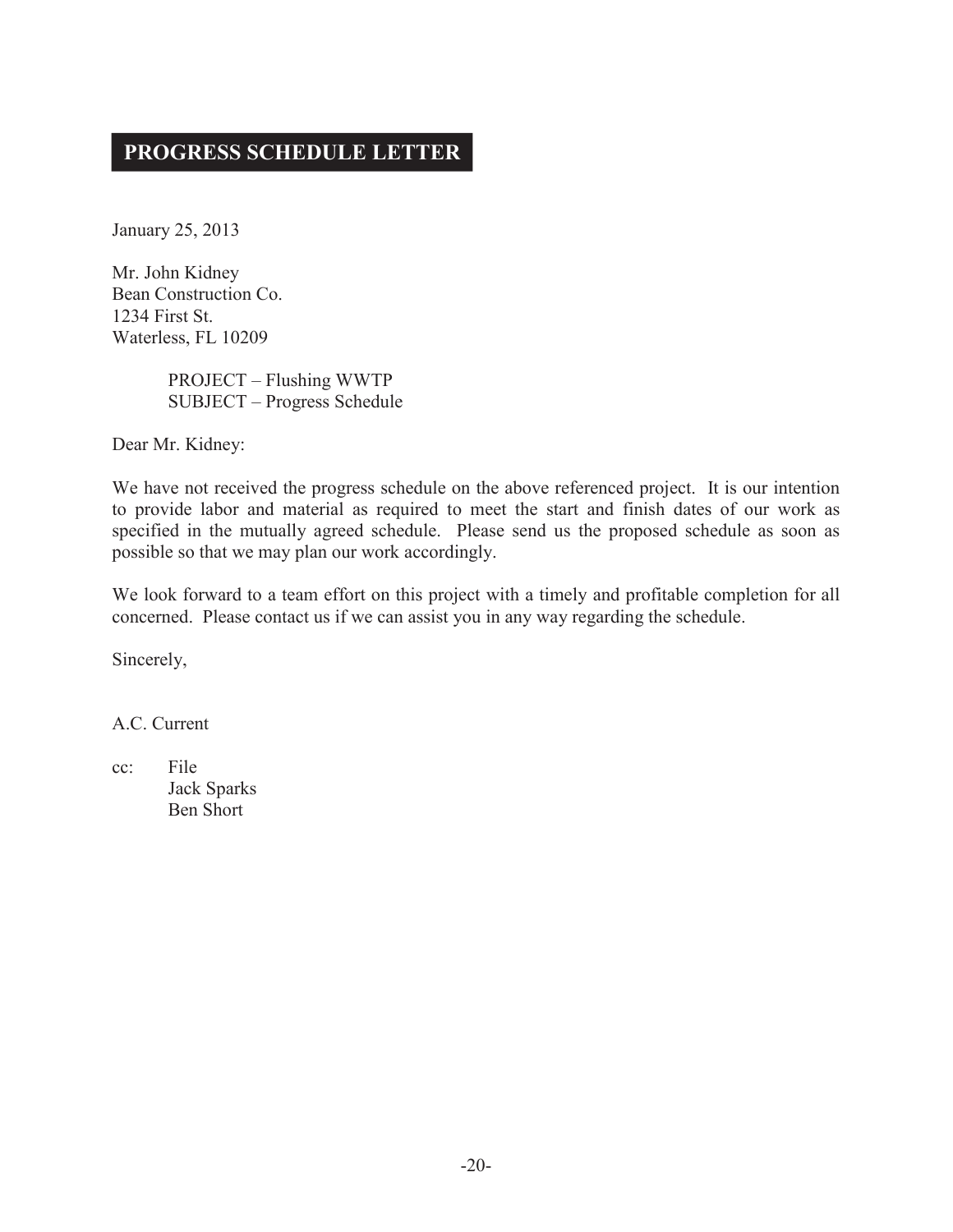## **REQUEST FOR DELAY DAMAGES**

RE: Delay Damages for

Dear  $\qquad \qquad$  :

 $\mathcal{L}_\mathcal{L}$  , where  $\mathcal{L}_\mathcal{L}$  , we have the set of the set of the set of the set of the set of the set of the set of the set of the set of the set of the set of the set of the set of the set of the set of the set

 $\mathcal{L}_\mathcal{L}$  , where  $\mathcal{L}_\mathcal{L}$  , we have the set of the set of the set of the set of the set of the set of the set of the set of the set of the set of the set of the set of the set of the set of the set of the set  $\mathcal{L}_\mathcal{L}$  , where  $\mathcal{L}_\mathcal{L}$  , we have the set of the set of the set of the set of the set of the set of the set of the set of the set of the set of the set of the set of the set of the set of the set of the set  $\mathcal{L}_\mathcal{L}$  , where  $\mathcal{L}_\mathcal{L}$  , we have the set of the set of the set of the set of the set of the set of the set of the set of the set of the set of the set of the set of the set of the set of the set of the set

As you know, Slowblow Electric is in the process of performing electrical work in connection with the construction of the above project under a subcontract dated  $\qquad \qquad , 200$ . The original bid of Slowblow Electric was based upon the projected completion date of as set forth in the original contract. It is evident that this project will not be completed by that date, therefore, Slowblow Electric will require additional time in order to complete our subcontract. These delays are the result of \_\_\_\_\_\_\_\_\_\_\_\_, none of which are attributable to Slowblow Electric. As a result of these delays, Slowblow Electric estimates that it will not be able to complete construction under its subcontract until approximately days beyond the original completion date.

The purpose of this letter is to advise you that Slowblow Electric intends to seek compensation for the additional costs incurred as a result of these delays. The additional expenses will total approximately **per day**, representing  $\blacksquare$ 

Slowblow Electric will seek to recover this amount for each day our work is delayed beyond the original completion date of  $\qquad \qquad$ .

Sincerely,

cc: File

 $\mathcal{L}$  and  $\mathcal{L}$  and  $\mathcal{L}$ 

 $\mathcal{L}=\{L_1,\ldots,L_{n-1},\ldots,L_{n-1},\ldots,L_{n}\}$  $\mathcal{L}=\{L_1,\ldots,L_{n-1},\ldots,L_{n-1},\ldots,L_{n}\}$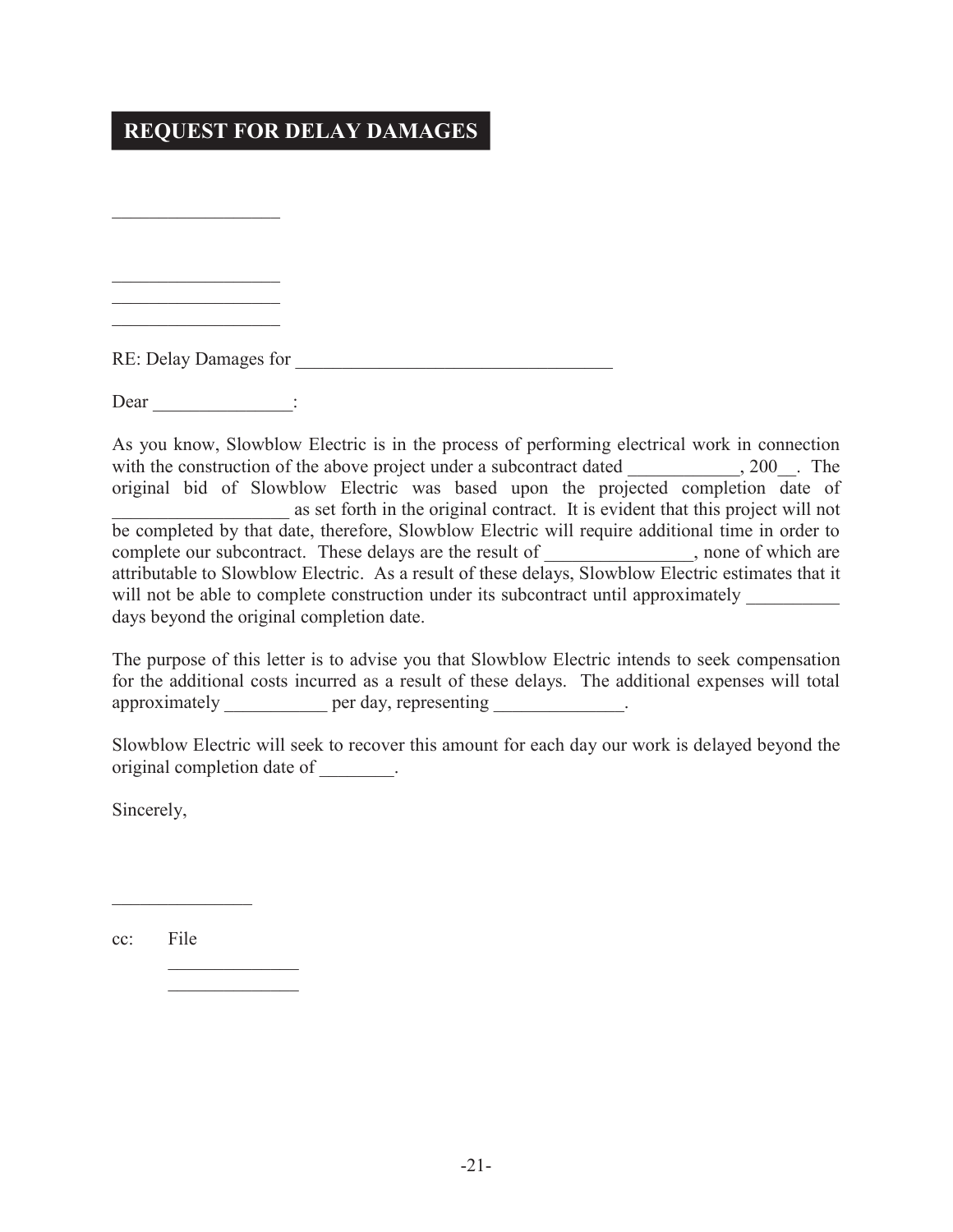## **CONTESTED BACKCHARGE LETTER**

January 25, 2013

Mr. John Kidney Bean Construction Co. 1234 First St. Waterless, FL 10209

> PROJECT – Flushing WWTP SUBJECT – Contested Backcharge for Cleanup AMOUNT - \$250.00

Dear Mr. Kidney:

We disagree with the validity of the backcharge described above.

We feel that you have no right to withhold any money from our Pay Request. We expect payment in full immediately.

Sincerely,

A.C. Current

cc: File Jack Sparks Ben Short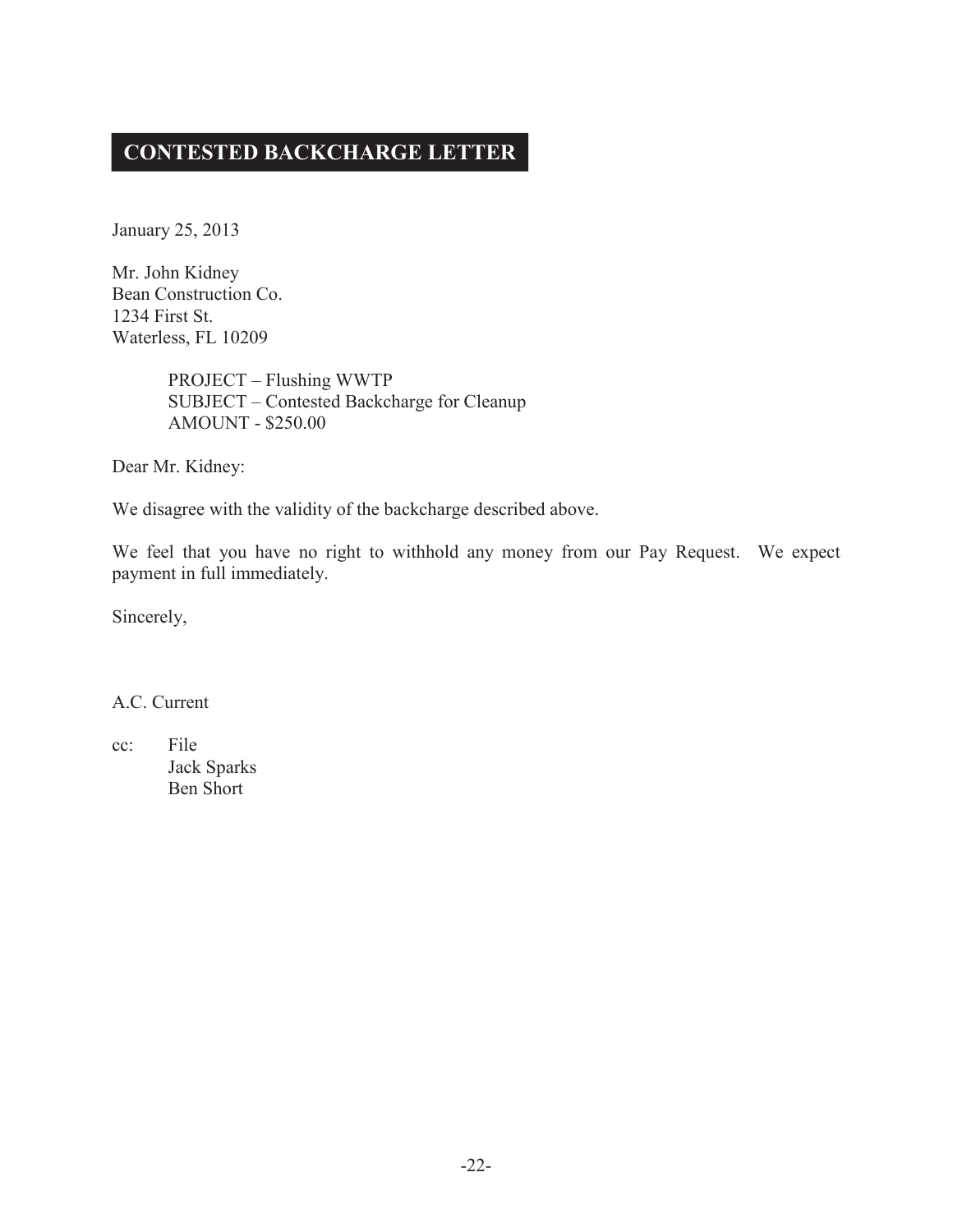## **RECEIVED LATE PAYMENT LETTER**

January 25, 2013

Mr. John Kidney Bean Construction Co. 1234 First St. Waterless, FL 10209

> PROJECT - Flushing WWTP SUBJECT – Payment requisition #3

Dear Mr. Kidney:

We acknowledge receipt of the above payment. This payment was received late, which is in violation of the terms of our Subcontract AIA A401 Article 11.3.

By accepting this late payment, we are not agreeing to any waiver of our rights or modification of the payment terms of our Subcontract.

We demand that all payments be made on time as called for in the terms and conditions of the Subcontract.

Failure to pay on time may result in the suspension of our work pending payment as required in the Subcontract, Article 4.7.1.

Sincerely,

A.C. Current

cc: File Jack Sparks Ben Short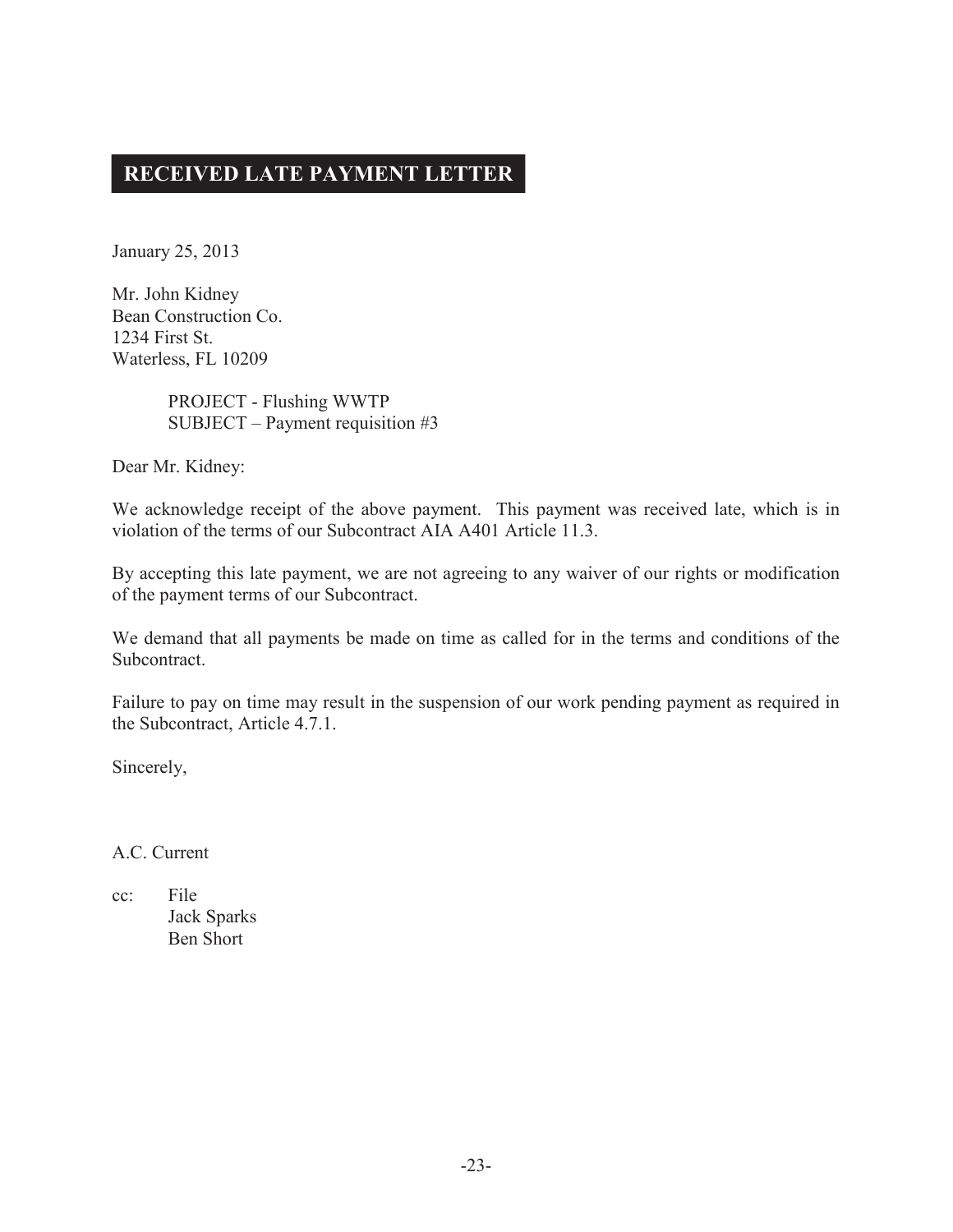## **NOTICE OF DELAY**

To.: \_\_\_\_\_\_\_\_\_\_\_\_\_\_\_\_\_\_\_\_\_\_\_\_\_\_\_\_\_\_\_\_\_\_\_\_\_\_\_\_\_\_\_\_\_\_\_\_\_\_\_\_\_\_\_\_\_\_\_\_

Attention: \_\_\_\_\_\_\_\_\_\_\_\_\_\_\_\_\_\_\_\_\_\_\_\_\_\_\_\_\_\_\_\_\_\_\_\_\_\_\_\_\_\_\_\_\_\_\_\_\_\_\_\_\_\_\_\_

Date: \_\_\_\_\_\_\_\_\_\_\_\_\_\_\_\_\_\_\_\_\_\_\_\_\_\_\_\_\_\_\_\_\_\_\_\_\_\_\_\_\_\_\_\_\_\_\_\_\_\_\_\_\_\_\_\_\_\_\_

 $\text{Job:}$ Our Job No.:

Contract No.: \_\_\_\_\_\_\_\_\_\_\_\_\_\_\_\_\_\_\_\_\_\_\_\_\_\_\_\_\_\_\_\_\_\_\_\_\_\_\_\_\_\_\_\_\_\_\_\_\_\_\_\_\_

WE ARE EXPERIENCING THE FOLLOWING DELAYS  $\qquad \qquad :$ 

\_\_\_\_\_\_\_\_\_\_\_\_\_\_\_\_\_\_\_\_\_\_\_\_\_\_\_\_\_\_\_\_\_\_\_\_\_\_\_\_\_\_\_\_\_\_\_\_\_\_

 $\mathcal{L}_\mathcal{L}$  , and the contribution of the contribution of the contribution of the contribution of the contribution of the contribution of the contribution of the contribution of the contribution of the contribution of

YOU ARE HEREBY ADVISED THAT THIS PROBLEM CONSTITUTES A SUSPENSION OF WORK AND CHANGE FOR WHICH ABC CONTRACTORS, INC. RESERVES THE RIGHT TO REQUEST AN EQUITABLE ADJUSTMENT UNDER THE CHANGES CLAUSE OF THE SUBCONTRACT ONCE THE FULL IMPACT OF THE DELAY IS KNOWN.

 $\mathcal{L}_\mathcal{L} = \mathcal{L}_\mathcal{L} = \mathcal{L}_\mathcal{L} = \mathcal{L}_\mathcal{L} = \mathcal{L}_\mathcal{L} = \mathcal{L}_\mathcal{L} = \mathcal{L}_\mathcal{L} = \mathcal{L}_\mathcal{L} = \mathcal{L}_\mathcal{L} = \mathcal{L}_\mathcal{L} = \mathcal{L}_\mathcal{L} = \mathcal{L}_\mathcal{L} = \mathcal{L}_\mathcal{L} = \mathcal{L}_\mathcal{L} = \mathcal{L}_\mathcal{L} = \mathcal{L}_\mathcal{L} = \mathcal{L}_\mathcal{L}$ 

ABC CONTRACTORS, INC. \_\_\_\_\_\_\_\_\_\_\_\_\_\_\_\_\_\_\_\_\_\_\_\_\_\_\_\_\_\_\_\_\_\_\_\_\_\_\_\_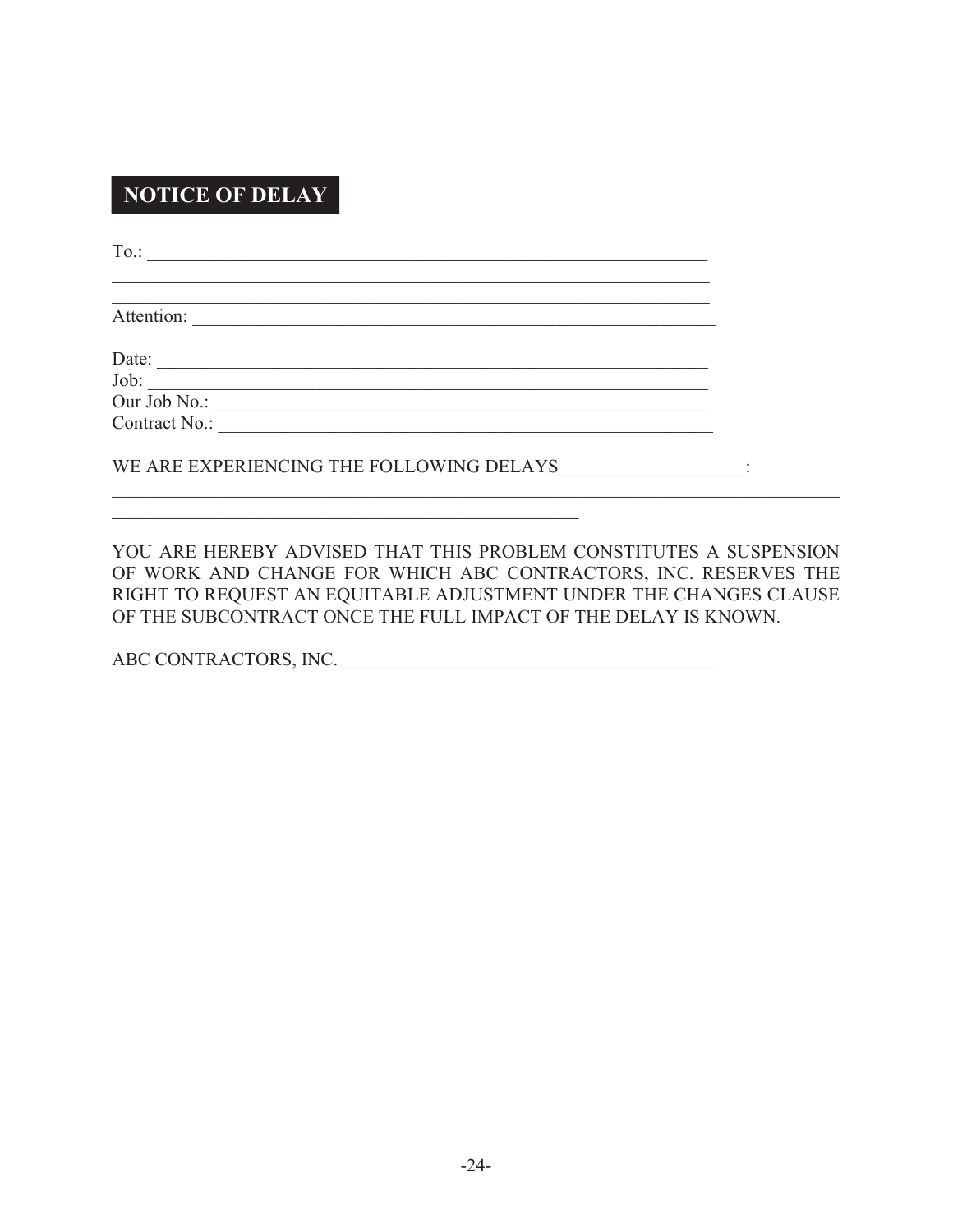## **DISPUTE DOCUMENTATION LETTER**

ABC SUBCONTRACTOR XYZ Street Anywhere, USA

January 25, 2013

Reasonable General Contractor 123 Steel Lane Somewhere, USA

## RE: Mega Project Phase I Eye Wash Sinks – Rooms 222, 232 Project Drawings A132, A134

Dear General Contractor:

On superintendent instructed our jobsite superintendent to furnish superintendent to furnish and install the above-referenced eye wash sinks. Both our proposal/confirmation dated February 2, 2003, and the subcontract between ABC and Reasonable exclude plumbing work shown on the architectural drawings but not shown on the mechanical drawings. The above-referenced eye wash sinks do not appear on the mechanical drawings and are not addressed in the mechanical specifications.

On  $\rightarrow$ , ABC submitted a subcontract change order request for furnishing and installing these eye wash sinks. We have now received a letter from you, dated January 2, 2005, informing us that our change order request has been denied. You also have instructed us to complete this disputed work pursuant to Section 19.3 of our subcontract agreement.

Please be advised that, in accordance with your instructions, we are completing this work, but the work is being performed under protest and with full reservation of our right to seek reasonable compensation for this work. By separate letter, we hereby are requesting arbitration of this dispute in accordance with the provisions of our subcontract.

Sincerely,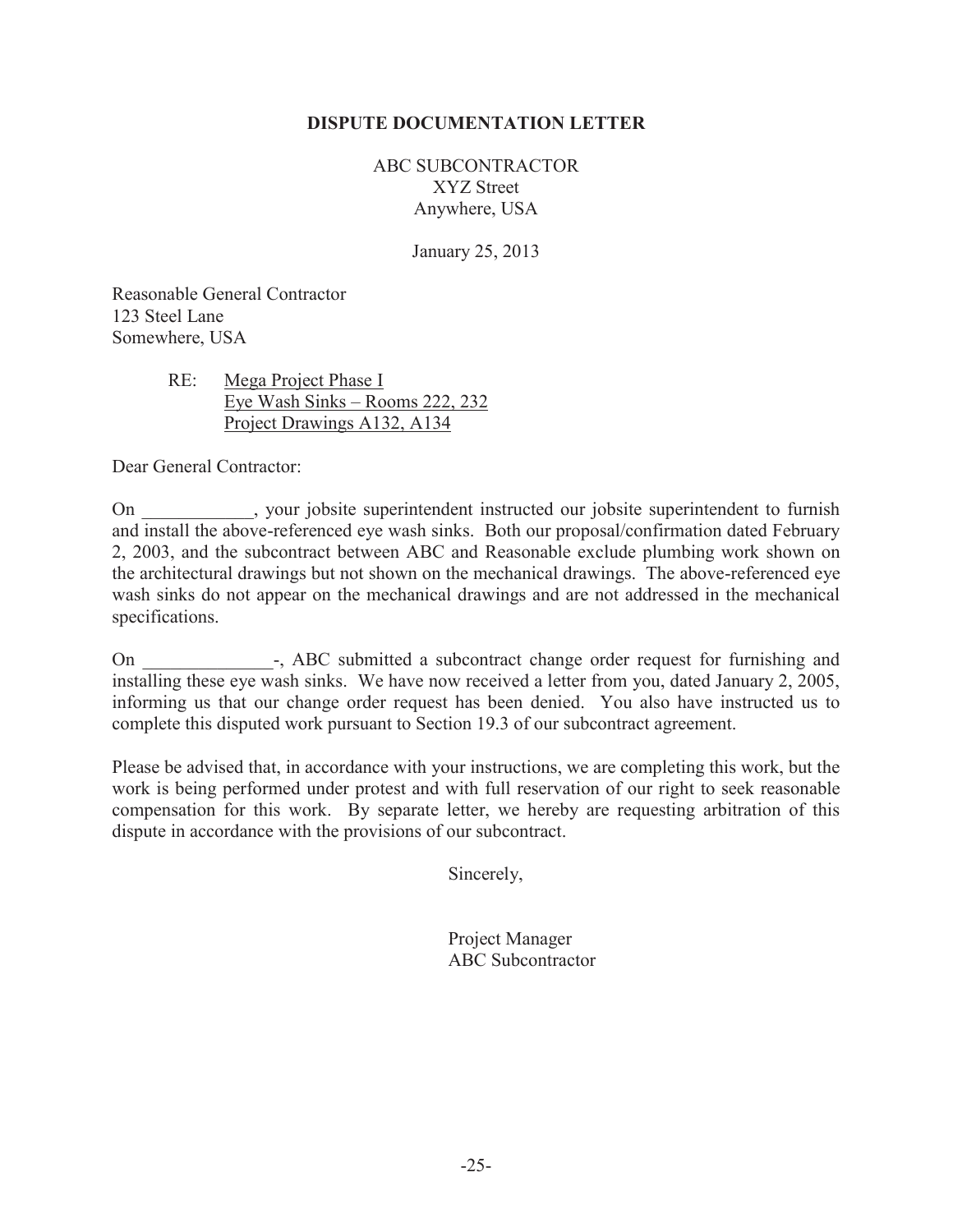## **CLAIM NOTIFICATION LETTER**

ABC SUBCONTRACTOR XYZ Street Anywhere, USA

January 25, 2013

Reasonable General Contractor 123 Steel Lane Somewhere, USA

## RE: Mega Project Phase I Site Grading at West End of Building

Dear General Contactor:

 $\frac{1}{2}$  ,  $\frac{1}{2}$  ,  $\frac{1}{2}$  ,  $\frac{1}{2}$  ,  $\frac{1}{2}$ 

At the according intervals informed Reasonable of the need to intervals informed Reasonable of the need to complete site grading at the west end of the building. This completion is necessary in order to allow ABC to install site utilities in this area, and we confirmed this situation in a letter to you dated

I noted yesterday that the site grading at the west end of the building had not been completed as required in the latest edition of the project CPM. In fact, substantial work remains to be done in this area before ABC can begin installation of site utilities.

As you know, the installation of site utilities is on the critical path of the Project Schedule. Consequently, the overall project will likely be delayed as a result of ABC's inability to complete its work in this area. In addition, ABC has moved additional equipment, including two backhoes, a truck, and a track drill and compressor, onto the jobsite in anticipation of performing this work. ABC also has assigned a seven-person site utilities crew to the Mega Project to work in this area. Because of the delays in receiving access to this work, ABC's equipment and labor are idle and ABC is suffering delay damages. While the exact magnitude of these damages cannot be calculated until the delayed work is completed, the damages are substantial.

Please instruct ABC, immediately, as to when ABC will be able to perform this work.

Sincerely,